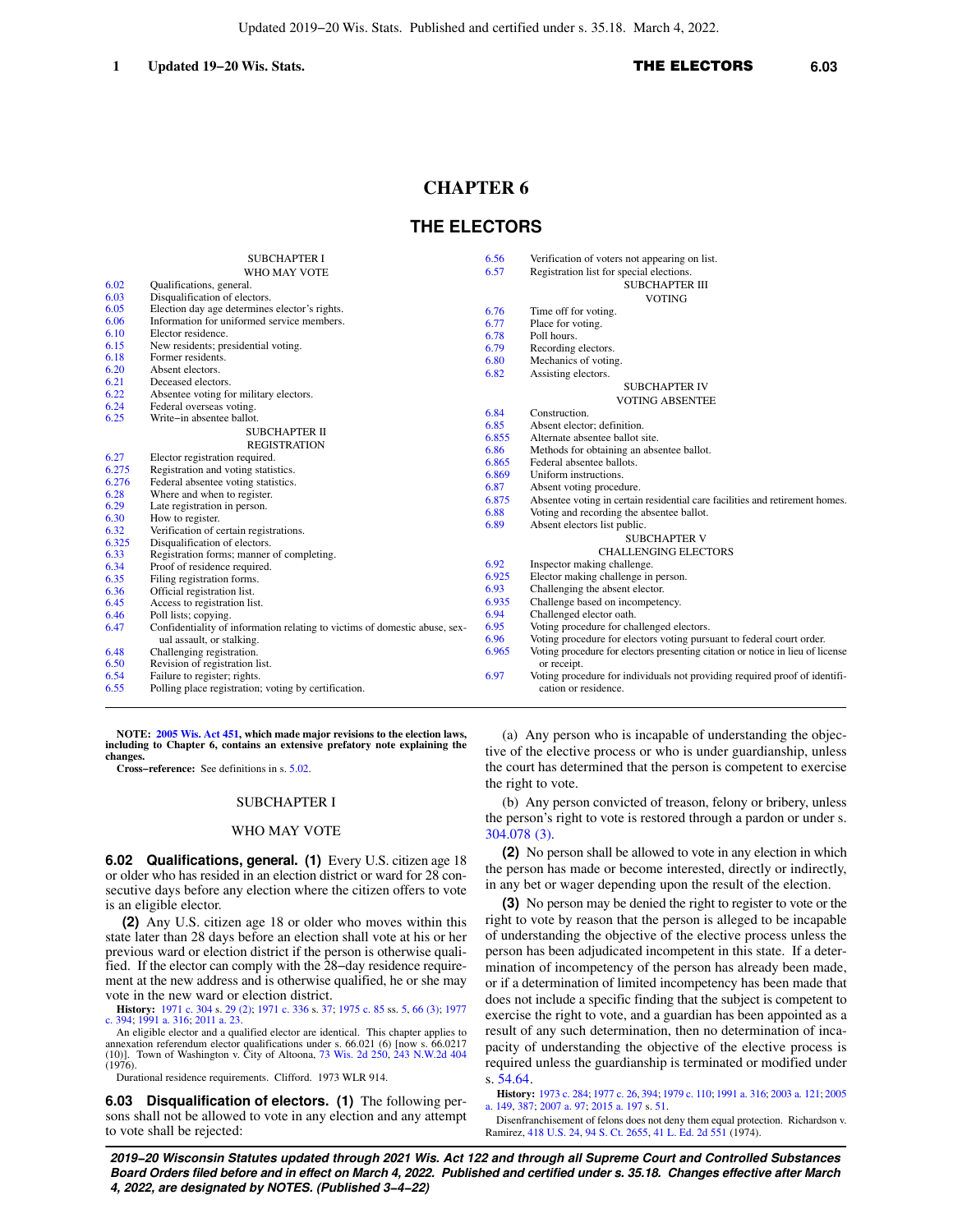# **6.05** THE ELECTORS **Updated 19−20 Wis. Stats. 2**

**6.05 Election day age determines elector's rights.** Any person who will be 18 years old on or before election day is entitled to vote if the person complies with this chapter. **History:** [1971 c. 336](https://docs-preview.legis.wisconsin.gov/document/acts/1971/336) s. [37](https://docs-preview.legis.wisconsin.gov/document/acts/1971/336,%20s.%2037); [1981 c. 390](https://docs-preview.legis.wisconsin.gov/document/acts/1981/390) s. [252;](https://docs-preview.legis.wisconsin.gov/document/acts/1981/390,%20s.%20252) [1991 a. 316](https://docs-preview.legis.wisconsin.gov/document/acts/1991/316).

**6.06 Information for uniformed service members.** The commission is the agency designated by this state under [42 USC](https://docs-preview.legis.wisconsin.gov/document/usc/42%20USC%201973ff-1) [1973ff−1](https://docs-preview.legis.wisconsin.gov/document/usc/42%20USC%201973ff-1) to provide information regarding voter registration and absentee balloting procedures to absent members of the uniformed services and overseas voters with respect to elections for national office.

**History:** [2003 a. 265](https://docs-preview.legis.wisconsin.gov/document/acts/2003/265); [2015 a. 118](https://docs-preview.legis.wisconsin.gov/document/acts/2015/118) s. [266 \(10\).](https://docs-preview.legis.wisconsin.gov/document/acts/2015/118,%20s.%20266)

**6.10 Elector residence.** Residence as a qualification for voting shall be governed by the following standards:

**(1)** The residence of a person is the place where the person's habitation is fixed, without any present intent to move, and to which, when absent, the person intends to return.

**(2)** When a married person's family resides at one place and that person's business is conducted at another place, the former place establishes the residence. If the family place is temporary or for transient purposes, it is not the residence.

**(3)** When an elector moves his or her residence from one ward or municipality to another ward or municipality within the state at least 28 days before the election, the elector may vote in and be considered a resident of the new ward or municipality where residing upon registering at the proper polling place or other registration location in the new ward or municipality under s. [6.55 \(2\)](https://docs-preview.legis.wisconsin.gov/document/statutes/6.55(2)) or [6.86 \(3\) \(a\) 2.](https://docs-preview.legis.wisconsin.gov/document/statutes/6.86(3)(a)2.) If the elector moves his or her residence later than 28 days before an election, the elector shall vote in the elector's former ward or municipality if otherwise qualified to vote there.

**(4)** The residence of an unmarried person sleeping in one ward and boarding in another is the place where the person sleeps. The residence of an unmarried person in a transient vocation, a teacher or a student who boards at different places for part of the week, month, or year, if one of the places is the residence of the person's parents, is the place of the parents' residence unless through registration or similar act the person elects to establish a residence elsewhere. If the person has no parents and if the person has not registered elsewhere, the person's residence shall be at the place that the person considered his or her residence in preference to any other for at least 28 consecutive days before an election. If this place is within the municipality, the person is entitled to all the privileges and subject to all the duties of other citizens having their residence there, including voting.

**(5)** A person shall not lose residence when the person leaves home and goes into another state or county, town, village or ward of this state for temporary purposes with an intent to return.

**(6)** As prescribed by [article III](https://docs-preview.legis.wisconsin.gov/document/wisconsinconstitution/III) of the constitution, no person loses residence in this state while absent from this state on business for the United States or this state; and no member of the armed forces of the United States gains a residence in this state because of being stationed within this state.

**(7)** A guest at a national or a state soldiers' home in this state, a guest at a home for the aged supported by benevolence, or a patient of any county home or other charitable institution, resides in the municipality where the home is located and within the ward where the guest or patient sleeps, unless before becoming a guest or patient at the home the guest or patient elects to maintain his or her prior residence as his or her voting residence.

**(7m)** (a) The residence of a person who is detained, or committed and institutionalized, under s. [51.20](https://docs-preview.legis.wisconsin.gov/document/statutes/51.20), [971.14](https://docs-preview.legis.wisconsin.gov/document/statutes/971.14), or [971.17](https://docs-preview.legis.wisconsin.gov/document/statutes/971.17) or ch. [980](https://docs-preview.legis.wisconsin.gov/document/statutes/ch.%20980) shall be determined by applying the standards under sub. [\(1\)](https://docs-preview.legis.wisconsin.gov/document/statutes/6.10(1)) to whichever of the following dates is applicable to the circumstances of the person:

1. For a person detained or committed under s. [51.20,](https://docs-preview.legis.wisconsin.gov/document/statutes/51.20) the date that the person was detained under s.  $51.20$  (2) or, if the person was not detained under s. [51.20 \(2\),](https://docs-preview.legis.wisconsin.gov/document/statutes/51.20(2)) the date that the person was committed under s. [51.20 \(13\).](https://docs-preview.legis.wisconsin.gov/document/statutes/51.20(13))

2. For a person committed under s. [971.14](https://docs-preview.legis.wisconsin.gov/document/statutes/971.14) or [971.17,](https://docs-preview.legis.wisconsin.gov/document/statutes/971.17) the date of the offense or alleged offense that resulted in the person's commitment.

3. For a person detained or committed under ch. [980,](https://docs-preview.legis.wisconsin.gov/document/statutes/ch.%20980) the date that the person committed the sexually violent offense that resulted in the sentence, placement, or commitment that was in effect when the state filed a petition under s. [980.02](https://docs-preview.legis.wisconsin.gov/document/statutes/980.02) against the person.

(b) That the person's habitation was fixed at the place established under par. [\(a\)](https://docs-preview.legis.wisconsin.gov/document/statutes/6.10(7m)(a)) before he or she was detained or committed shall be considered prima facie evidence that the person intends to return to that place. The prima facie evidence of intent to return to the place determined under par. [\(a\)](https://docs-preview.legis.wisconsin.gov/document/statutes/6.10(7m)(a)) may be rebutted by presenting information that indicates that the person is not likely to return to that place if the person's detention or commitment is terminated.

**(8)** No person gains a residence in any ward or election district of this state while there for temporary purposes only.

**(9)** No person loses the right to vote at the person's place of residence while receiving public assistance or unemployment insurance even if the legal settlement for assistance is elsewhere.

**(10)** If a person moves to another state with an intent to make a permanent residence there, or, if while there the person exercises the right to vote as a citizen of that state by voting, the person loses Wisconsin residence.

**(11)** Neither an intent to acquire a new residence without removal, nor a removal without intent, shall affect residence.

**(12)** Student status shall not be a consideration in determining residence for the purpose of establishing voter eligibility.

**(13)** A military elector under s. [6.22 \(1\) \(b\)](https://docs-preview.legis.wisconsin.gov/document/statutes/6.22(1)(b)) who is the spouse or dependent of another military elector may elect to take as his or her residence either the individual's most recent residence in this state or the residence of the individual's spouse or the individual providing his or her support.

**History:** [1971 c. 304](https://docs-preview.legis.wisconsin.gov/document/acts/1971/304) s. [29 \(2\)](https://docs-preview.legis.wisconsin.gov/document/acts/1971/304,%20s.%2029); [1975 c. 85](https://docs-preview.legis.wisconsin.gov/document/acts/1975/85), [94](https://docs-preview.legis.wisconsin.gov/document/acts/1975/94), [199](https://docs-preview.legis.wisconsin.gov/document/acts/1975/199); [1977 c. 26](https://docs-preview.legis.wisconsin.gov/document/acts/1977/26); [1979 c. 260;](https://docs-preview.legis.wisconsin.gov/document/acts/1979/260) [1983](https://docs-preview.legis.wisconsin.gov/document/acts/1983/192) [a. 192,](https://docs-preview.legis.wisconsin.gov/document/acts/1983/192) [484;](https://docs-preview.legis.wisconsin.gov/document/acts/1983/484) [1985 a. 304](https://docs-preview.legis.wisconsin.gov/document/acts/1985/304); [1987 a. 391](https://docs-preview.legis.wisconsin.gov/document/acts/1987/391); [1991 a. 316](https://docs-preview.legis.wisconsin.gov/document/acts/1991/316); [1997 a. 39](https://docs-preview.legis.wisconsin.gov/document/acts/1997/39); [2001 a. 16,](https://docs-preview.legis.wisconsin.gov/document/acts/2001/16) [51](https://docs-preview.legis.wisconsin.gov/document/acts/2001/51); [2011](https://docs-preview.legis.wisconsin.gov/document/acts/2011/23) [a. 23;](https://docs-preview.legis.wisconsin.gov/document/acts/2011/23) [2015 a. 261](https://docs-preview.legis.wisconsin.gov/document/acts/2015/261).

Voter residency and absentee voting is discussed. 60 Atty. Gen. 214.

Voting residency of family members of military personnel stationed in Wisconsin is discussed. 61 Atty. Gen. 269.

Upon marriage to a Wisconsin serviceman, a nonresident wife may take the Wisconsin voting residence of her husband. 61 Atty. Gen. 365.

**6.15 New residents; presidential voting. (1)** QUALIFI-CATIONS. Any person who was or who is an eligible elector under ss. [6.02](https://docs-preview.legis.wisconsin.gov/document/statutes/6.02) and [6.03](https://docs-preview.legis.wisconsin.gov/document/statutes/6.03), except that he or she has been a resident of this state for less than 28 consecutive days prior to the date of the presidential election, is entitled to vote for the president and vice president but for no other offices. The fact that the person was not registered to vote in the state from which he or she moved does not prevent voting in this state if the elector is otherwise qualified.

**(2)** PROCEDURE AT CLERK'S OFFICE. Any person qualifying under sub. [\(1\)](https://docs-preview.legis.wisconsin.gov/document/statutes/6.15(1)) need not register to vote, but shall apply for and cast his or her ballot as follows:

(a) The elector's request for the application form may be made in person to the municipal clerk of the municipality where the person resides. Application may be made not sooner than 27 days nor later than 5 p.m. on the day before the election, or may be made at the proper polling place in the ward or election district in which the elector resides. If an elector makes application before election day, the application form shall be returned to the municipal clerk after the affidavit has been signed in the presence of the clerk or any officer authorized by law to administer oaths. The affidavit shall be in substantially the following form:

STATE OF WISCONSIN

County of ....

I, ...., do solemnly swear that I am a citizen of the United States; that prior to establishing Wisconsin residence, my legal residence was in the .... (town) (village) (city) of ...., state of ...., residing at .... (street address); that on the day of the next presidential elec-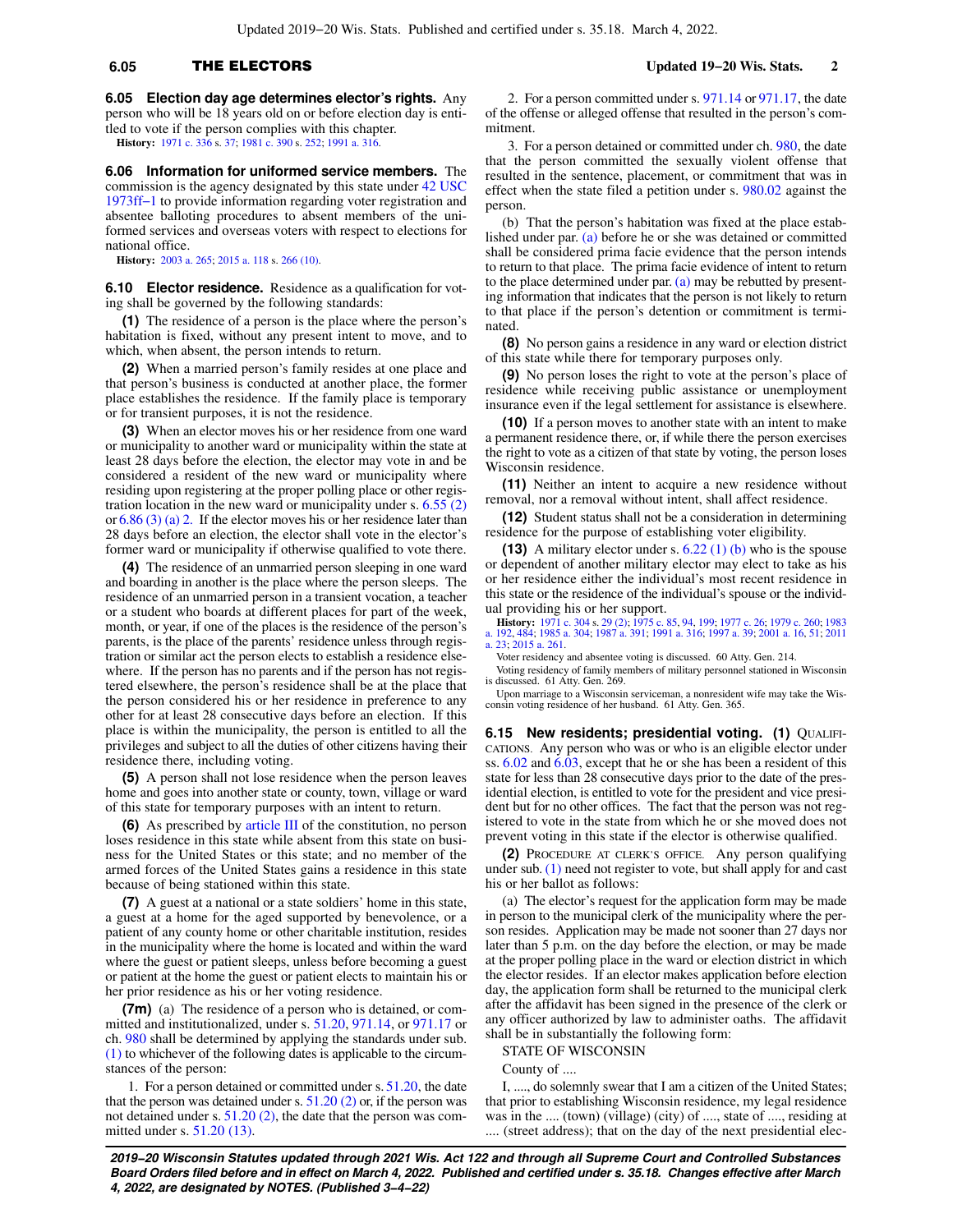tion, I shall be at least 18 years of age and that I have been a legal resident of the state of Wisconsin since ...., .... (year), residing at .... (street address), in the [.... ward of the .... aldermanic district of] the (town) (village) (city) of ...., county of ....; that I have resided in the state less than 28 consecutive days, that I am qualified to vote for president and vice president at the election to be held November ...., .... (year), that I am not voting at any other place in this election and that I hereby make application for an official presidential ballot, in accordance with section 6.15 of the Wisconsin statutes.

Signed ....

P.O. Address ....

Subscribed and sworn to before me this .... day of ...., .... (year) ....(Name)

....(Title)

(b) The clerk shall provide with the application form a card which the elector shall fill in and return with the application to the municipal clerk. The card shall state that the elector intends to vote for president and vice president in Wisconsin and that his or her voting privileges should be canceled at his or her previous residence. The card shall be in substantially the following form:

.... (Full Name − print or type) It is my intent to vote for president and vice president in Wisconsin, under section 6.15, Wisconsin Statutes.

( ) I am not registered to vote at my previous address.

( ) I am registered to vote at my previous address and I hereby authorize the cancellation of my previous voting privileges at that address:

.... (Street), .... (Town, village, city), .... (State) .... (Zip)

Signature ....

Present Address ....

(bm) Except as authorized in s.  $6.79(7)$ , when making application in person at the office of the municipal clerk, each applicant shall present proof of identification. If any document presented by the applicant is not proof of residence under s. [6.34,](https://docs-preview.legis.wisconsin.gov/document/statutes/6.34) the applicant shall also present proof of residence under s. [6.34](https://docs-preview.legis.wisconsin.gov/document/statutes/6.34). The clerk shall verify that the name on the proof of identification presented by the elector conforms to the name on the elector's application, shall verify that any photograph appearing on that document reasonably resembles the elector, and shall enter the type of identifying document submitted by the elector as proof of residence, the name of the entity or institution that issued the identifying document, and, if the identifying document includes a number that applies only to the individual holding that document, the last 4 digits of that number on the application form. If the number on the identifying document submitted by the elector has 6 or fewer digits, the clerk shall enter only the last 2 digits of that number.

(c) The municipal clerk upon receipt of the application form and voting privileges cancellation card shall immediately forward the card to the proper official of the applicant's prior residence.

(d) 1r. Upon proper completion of the application and cancellation card, the municipal clerk shall permit the elector to cast his or her ballot for president and vice president. The elector shall then mark the ballot in the clerk's presence in a manner that will not disclose his or her vote. The elector shall then fold the ballot so as to conceal his or her vote. The clerk or elector shall then place the ballot in an envelope furnished by the clerk.

2. The clerk shall enclose the envelope containing the ballot in a carrier envelope, securely seal it, and endorse it with his or her name, title and the words, "This envelope contains the vote for president and vice president of a new resident and shall be opened only at the polls during polling hours on election day". The clerk shall keep the envelope in his or her office until the clerk delivers it to the inspectors, as provided in sub. [\(4\)](https://docs-preview.legis.wisconsin.gov/document/statutes/6.15(4)).

3. The clerk shall keep open to public inspection a list of all new residents who have voted under this section. The list shall give the name, address and application date of each elector.

# **3 Updated 19−20 Wis. Stats.** THE ELECTORS **6.15**

**(3)** PROCEDURE AT POLLING PLACE. An eligible elector may appear at the polling place for the ward or election district where he or she resides and make application for a ballot under sub. [\(2\).](https://docs-preview.legis.wisconsin.gov/document/statutes/6.15(2)) Except as otherwise provided in this subsection, an elector who casts a ballot under this subsection shall follow the same procedure required for casting a ballot at the municipal clerk's office under sub. [\(2\)](https://docs-preview.legis.wisconsin.gov/document/statutes/6.15(2)). The inspectors shall perform the duties of the municipal clerk, except that the inspectors shall return the cancellation card under sub.  $(2)$  (b) to the municipal clerk and the clerk shall forward the card as provided in sub. [\(2\) \(c\)](https://docs-preview.legis.wisconsin.gov/document/statutes/6.15(2)(c)) if required. Upon proper completion of the application and cancellation card and verification of the proof of identification and proof of residence, whenever required, as provided in sub.  $(2)$  (bm), the inspectors shall permit the elector to cast his or her ballot for president and vice president. The elector shall mark the ballot and, unless the ballot is utilized with an electronic voting system, the elector shall fold the ballot, and deposit the ballot into the ballot box or give it to the inspector. The inspector shall deposit it directly into the ballot box. Voting machines or ballots utilized with electronic voting systems may only be used by electors voting under this section if they permit voting for president and vice president only.

**(4)** DELIVERY AND DEPOSIT OF BALLOTS. (a) Clerks holding new resident ballots shall deliver them to the election inspectors in the proper ward or election district where the new residents reside or, in municipalities where absentee ballots are canvassed under s. [7.52](https://docs-preview.legis.wisconsin.gov/document/statutes/7.52), to the municipal board of absentee ballot canvassers when it convenes under s.  $7.52$  (1), as provided by s.  $6.88$  for absentee ballots.

(b) During polling hours, the inspectors shall open each carrier envelope, announce the elector's name, check the affidavit for proper execution, and check the voting qualifications for the ward, if any. In municipalities where absentee ballots are canvassed under s. [7.52](https://docs-preview.legis.wisconsin.gov/document/statutes/7.52), the municipal board of absentee ballot canvassers shall perform this function at a meeting of the board of absentee ballot canvassers.

(c) The inspectors or board of absentee ballot canvassers shall open the inner envelope without examination of the ballot other than is necessary to see that the issuing clerk has endorsed it.

(d) Upon satisfactory completion of the procedure under pars. [\(b\)](https://docs-preview.legis.wisconsin.gov/document/statutes/6.15(4)(b)) and [\(c\)](https://docs-preview.legis.wisconsin.gov/document/statutes/6.15(4)(c)) the inspectors or board of absentee ballot canvassers shall deposit the ballot in the ballot box. The inspectors or board of absentee ballot canvassers shall enter the name of each elector voting under this section on the poll list with an indication that the elector is voting under this section or on a separate list maintained for the purpose under s.  $6.79$  (2) (c).

(e) If the person is not a qualified elector in the ward or municipality, or if the envelope is open or has been opened and resealed, the inspectors shall reject the vote. Rejected ballots shall be processed the same as rejected absentee ballots, under s. [6.88 \(3\) \(b\).](https://docs-preview.legis.wisconsin.gov/document/statutes/6.88(3)(b))

**(5)** CHALLENGE OF VOTE. Any new resident's vote may be challenged for cause in the manner provided in ss. [6.92](https://docs-preview.legis.wisconsin.gov/document/statutes/6.92) to [6.95](https://docs-preview.legis.wisconsin.gov/document/statutes/6.95).

**(6)** DEATH OF ELECTOR. When it appears by due proof to the inspectors or, in municipalities where absentee ballots are canvassed under s. [7.52,](https://docs-preview.legis.wisconsin.gov/document/statutes/7.52) when it appears by due proof to the board of absentee ballot canvassers that a person voting at an election has died before the date of the election, the inspectors or board of absentee ballot canvassers shall return the ballot with defective ballots to the issuing official.

**History:** [1977 c. 394](https://docs-preview.legis.wisconsin.gov/document/acts/1977/394); [1979 c. 311;](https://docs-preview.legis.wisconsin.gov/document/acts/1979/311) [1981 c. 391](https://docs-preview.legis.wisconsin.gov/document/acts/1981/391); [1983 a. 484;](https://docs-preview.legis.wisconsin.gov/document/acts/1983/484) [1985 a. 304;](https://docs-preview.legis.wisconsin.gov/document/acts/1985/304) [1987](https://docs-preview.legis.wisconsin.gov/document/acts/1987/391) [a. 391;](https://docs-preview.legis.wisconsin.gov/document/acts/1987/391) [1997 a. 250](https://docs-preview.legis.wisconsin.gov/document/acts/1997/250); [1999 a. 182](https://docs-preview.legis.wisconsin.gov/document/acts/1999/182); [2001 a. 16](https://docs-preview.legis.wisconsin.gov/document/acts/2001/16), [104;](https://docs-preview.legis.wisconsin.gov/document/acts/2001/104) [2003 a. 265](https://docs-preview.legis.wisconsin.gov/document/acts/2003/265); [2005 a. 451](https://docs-preview.legis.wisconsin.gov/document/acts/2005/451); [2011 a.](https://docs-preview.legis.wisconsin.gov/document/acts/2011/23) [23](https://docs-preview.legis.wisconsin.gov/document/acts/2011/23); [2013 a. 182.](https://docs-preview.legis.wisconsin.gov/document/acts/2013/182)

[2011 Wis. Act 23](https://docs-preview.legis.wisconsin.gov/document/acts/2011/23), which created requirements that voters present photo identification in order to vote at a polling place or obtain an absentee ballot, does not vio-late either section 2 of the federal Voting Rights Act, 52 USC 10301, or the U.S. Constitution. Frank v. Walker,  $768$  F.3d  $744$  (2014).

Increasing the durational residence requirement under sub. (1) from ten days to 28 days did not violate the U.S. Constitution. The 28−day window is close to the national norm and less than the 30−day window that is subject to a safe harbor for federal elections. States have valid and sufficient interests in providing for some period of time—prior to an election—in order to prepare adequate voter records and protect its electoral process from possible fraud. Luft v. Evers, [963 F.3d 665](https://docs-preview.legis.wisconsin.gov/document/courts/963%20F.3d%20665) (2020).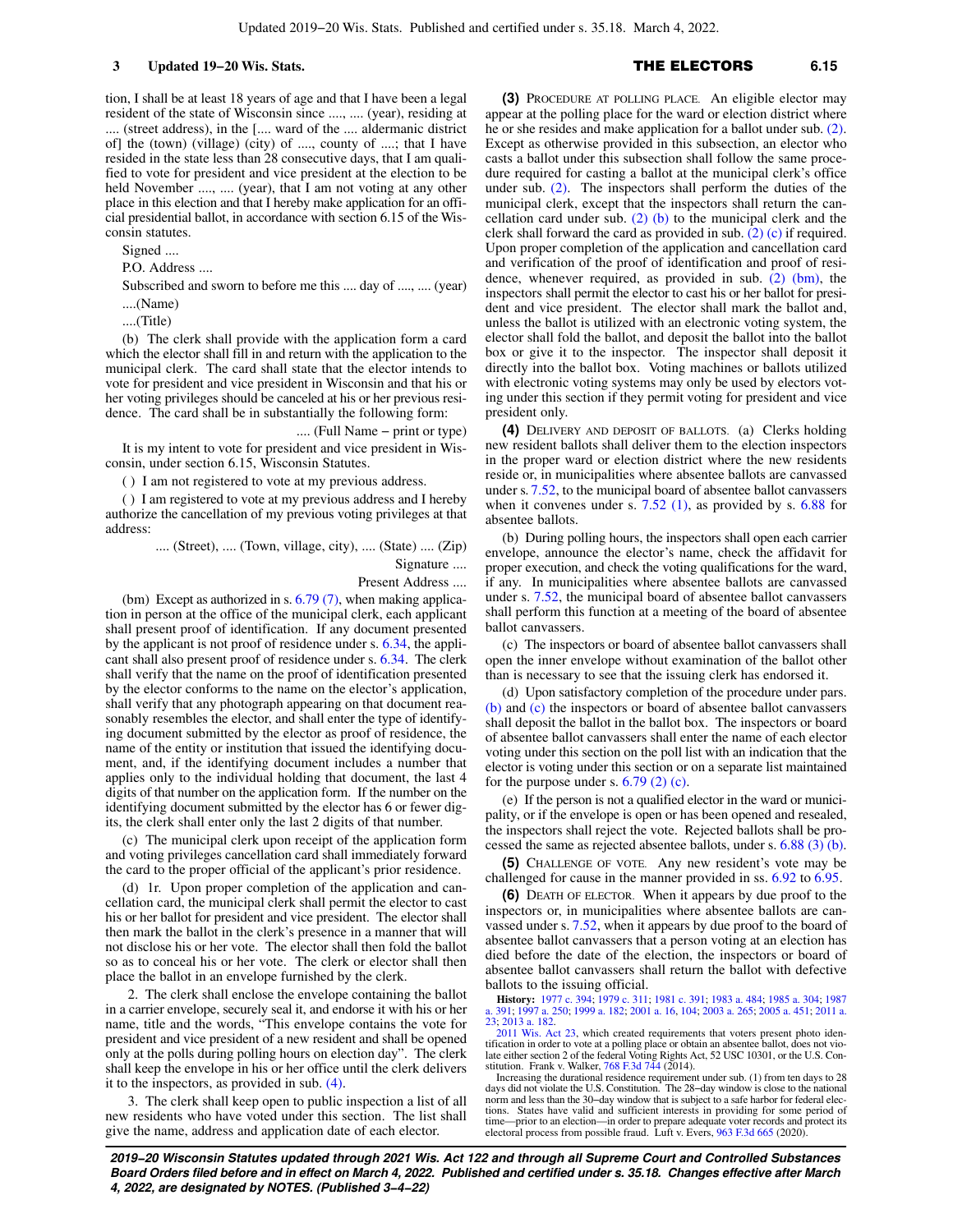# **6.18** THE ELECTORS **Updated 19−20 Wis. Stats. 4**

stantially the following form:

**6.18 Former residents.** If ineligible to qualify as an elector in the state to which the elector has moved, any former qualified Wisconsin elector may vote an absentee ballot in the ward of the elector's prior residence in any presidential election occurring within 24 months after leaving Wisconsin by requesting an application form and returning it, properly executed, to the municipal clerk of the elector's prior Wisconsin residence. When requesting an application form for an absentee ballot, the applicant shall specify the applicant's eligibility for only the presidential ballot. Unless the applicant is exempted from providing proof of identification under s.  $6.87$  (4) (b) 2. or [3.](https://docs-preview.legis.wisconsin.gov/document/statutes/6.87(4)(b)3.), or the applicant is a military or overseas elector, the elector shall enclose a copy of his or her proof of identification or any authorized substitute document with his or her application. The municipal clerk shall verify that the name on the proof of identification conforms to the name on the application. The clerk shall not issue a ballot to an elector who is required to enclose a copy of proof of identification or an authorized substitute document with his or her application unless the copy is enclosed and the proof is verified by the clerk. The application form shall require the following information and be in sub-

This form shall be returned to the municipal clerk's office. Application must be received in sufficient time for ballots to be mailed and returned prior to any presidential election at which applicant wishes to vote. Complete all statements in full.

> APPLICATION FOR PRESIDENTIAL ELECTOR'S ABSENTEE BALLOT

(To be voted at the Presidential Election

on November ...., .... (year)

I, .... hereby swear or affirm that I am a citizen of the United States, formerly residing at .... in the .... ward .... aldermanic district (city, town, village) of ...., County of .... for 28 consecutive days prior to leaving the State of Wisconsin. I, .... do solemnly swear or affirm that I do not qualify to register or vote under the laws of the State of ....(State you now reside in) where I am presently residing. A citizen must be a resident of: State ....(Insert time) County ....(Insert time) City, Town or Village ....(Insert time), in order to be eligible to register or vote therein. I further swear or affirm that my legal residence was established in the State of ....(the State where you now reside) on .... Month .... Day .... Year.

Signed ....

Address ....(Present address)

....(City) ....(State)

Subscribed and sworn to before me this .... day of .... .... (year) ....(Notary Public, or other officer authorized to administer oaths.)

....(County) My Commission expires MAIL BALLOT TO: NAME .... ADDRESS .... CITY .... STATE .... ZIP CODE ....

*Penalties for Violations.* Whoever swears falsely to any absent elector affidavit under this section may be fined not more than \$1,000 or imprisoned for not more than 6 months or both. Whoever intentionally votes more than once in an election may be fined not more than \$10,000 or imprisoned for not more than 3 years and 6 months or both.

> ....(Municipal Clerk) ....(Municipality)

**History:** [1971 c. 304](https://docs-preview.legis.wisconsin.gov/document/acts/1971/304) s. [29 \(1\),](https://docs-preview.legis.wisconsin.gov/document/acts/1971/304,%20s.%2029) (2); [1975 c. 85](https://docs-preview.legis.wisconsin.gov/document/acts/1975/85) ss. [9](https://docs-preview.legis.wisconsin.gov/document/acts/1975/85,%20s.%209), [66 \(3\)](https://docs-preview.legis.wisconsin.gov/document/acts/1975/85,%20s.%2066); [1991 a. 316;](https://docs-preview.legis.wisconsin.gov/document/acts/1991/316) [1997 a.](https://docs-preview.legis.wisconsin.gov/document/acts/1997/250) [250](https://docs-preview.legis.wisconsin.gov/document/acts/1997/250); [2001 a. 107,](https://docs-preview.legis.wisconsin.gov/document/acts/2001/107) [109](https://docs-preview.legis.wisconsin.gov/document/acts/2001/109); [2003 a. 321,](https://docs-preview.legis.wisconsin.gov/document/acts/2003/321) [327;](https://docs-preview.legis.wisconsin.gov/document/acts/2003/327) [2011 a. 23,](https://docs-preview.legis.wisconsin.gov/document/acts/2011/23) [227.](https://docs-preview.legis.wisconsin.gov/document/acts/2011/227)

[2011 Wis. Act 23,](https://docs-preview.legis.wisconsin.gov/document/acts/2011/23) which created requirements that voters present photo identification in order to vote at a polling place or obtain an absentee ballot, does not vio-late either section 2 of the federal Voting Rights Act, 52 USC 10301, or the U.S. Constitution. Frank v. Walker,  $768$  F.3d  $744$  (2014).

**6.20 Absent electors.** Any qualified elector of this state who registers may vote by absentee ballot under ss. [6.84](https://docs-preview.legis.wisconsin.gov/document/statutes/6.84) to [6.89.](https://docs-preview.legis.wisconsin.gov/document/statutes/6.89) **History:** [1985 a. 304;](https://docs-preview.legis.wisconsin.gov/document/acts/1985/304) [2003 a. 265](https://docs-preview.legis.wisconsin.gov/document/acts/2003/265).

**6.21 Deceased electors.** When by due proof it appears to the inspectors or, in municipalities where absentee ballots are canvassed under s. [7.52,](https://docs-preview.legis.wisconsin.gov/document/statutes/7.52) when by due proof it appears to the board of absentee ballot canvassers that a person casting an absentee ballot at an election has died before the date of the election, the inspectors or board of absentee ballot canvassers shall return the ballot with defective ballots to the issuing official. The casting of the ballot of a deceased elector does not invalidate the election. **History:** [1985 a. 304;](https://docs-preview.legis.wisconsin.gov/document/acts/1985/304) [2005 a. 451](https://docs-preview.legis.wisconsin.gov/document/acts/2005/451).

**6.22 Absentee voting for military electors. (1) DEFINI-**TIONS. In this section, except as otherwise provided:

(a) "Member of the merchant marine" means an individual, other than a member of a uniformed service or an individual employed, enrolled or maintained on the Great Lakes or the inland waterways, who is any of the following:

1. Employed as an officer or crew member of a vessel documented under the laws of the United States, or a vessel owned by the United States, or a vessel of foreign−flag registry under charter to or control of the United States.

2. Enrolled with the United States for employment or training for employment, or maintained by the United States for emergency relief service, as an officer or crew member of any such vessel.

(b) "Military elector" means any of the following:

- 1. Members of a uniformed service.
- 2. Members of the merchant marine of the United States.

3. Civilian employees of the United States and civilians officially attached to a uniformed service who are serving outside the United States.

4. Peace corps volunteers.

5. Spouses and dependents of those listed in the above categories residing with or accompanying them.

(c) "Uniformed service" means the U.S. army, navy, air force, marine corps or coast guard, the commissioned corps of the federal public health service or the commissioned corps of the national oceanic and atmospheric administration.

**(2)** APPLICATION AND VOTING PROCEDURE. (a) A military elector shall vote in the ward or election district for the address of his or her residence prior to becoming a military elector, except that:

1. A military elector voting in this state who is the spouse of another military elector and who did not maintain a residence in this state prior to becoming a military elector shall vote in the ward or election district for the address of his or her spouse.

2. A military elector voting in this state who is the dependent of another military elector and who did not maintain a residence in this state prior to becoming a military elector shall vote in the ward or election district for the address of the individual providing his or her support.

3. A military elector who is the spouse of another military elector and whose most recent residence in this state was different than the residence of his or her spouse prior to becoming a military elector may vote in the ward or election district for the address of his or her former residence or the ward or election district for the address of his or her spouse.

4. A military elector who is the dependent of another military elector and whose most recent residence in this state was different than the residence of the individual providing his or her support prior to becoming a military elector may vote in the ward or election district for the address of his or her former residence or the ward or election district for the address of the individual providing his or her support.

(b) A military elector shall make and subscribe to the certification under s. [6.87 \(2\)](https://docs-preview.legis.wisconsin.gov/document/statutes/6.87(2)) before a witness who is an adult.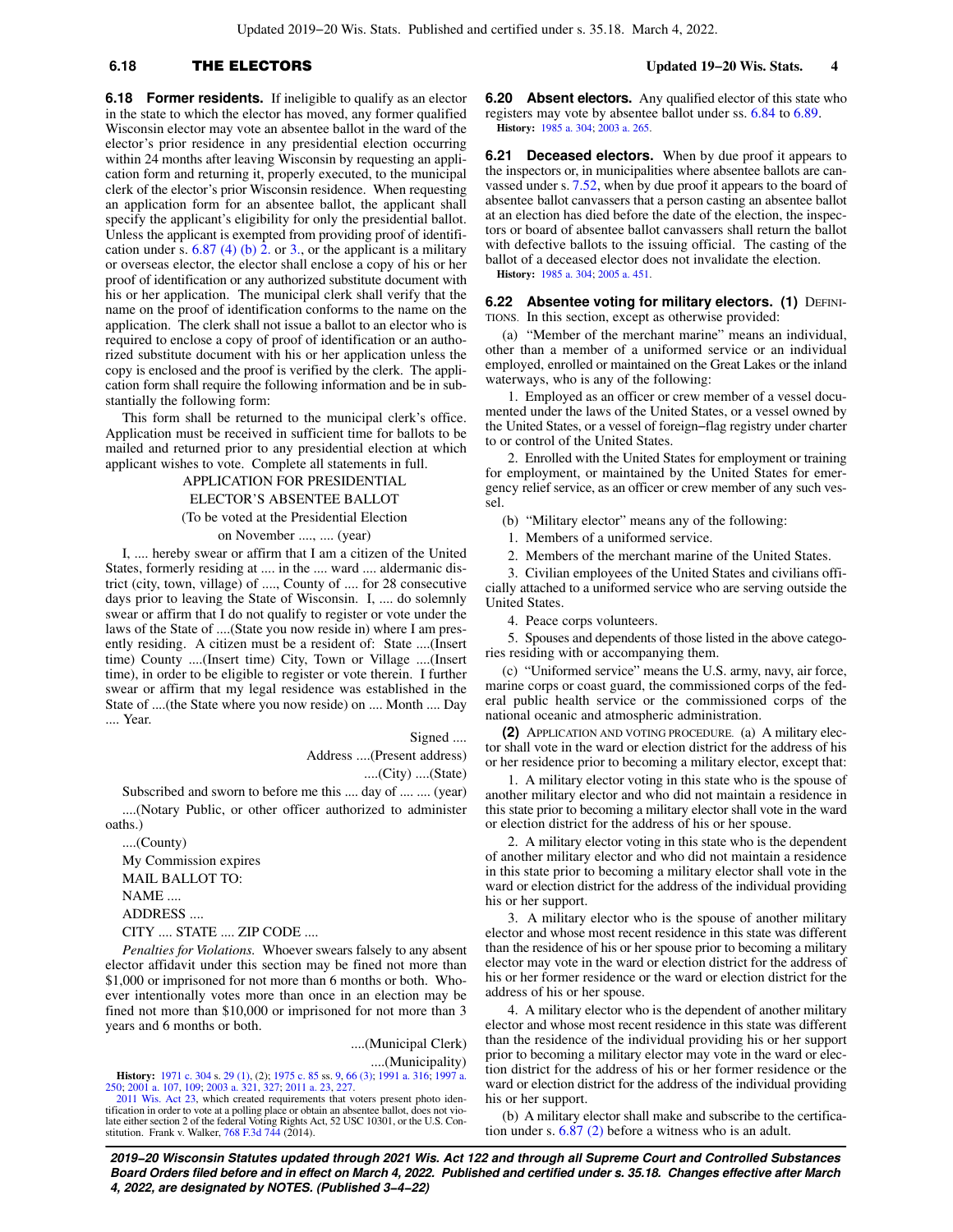(c) A federal postcard registration and absentee ballot request form may be used to apply for an absentee ballot under this section if the form is completed in such a manner that the municipal clerk or board of election commissioners with whom it is filed is able to determine all of the following:

1. That the applicant is qualified to vote in the ward or election district where he or she seeks to vote under par. [\(a\)](https://docs-preview.legis.wisconsin.gov/document/statutes/6.22(2)(a)).

2. That the applicant qualifies to receive an absentee ballot under this section.

(d) If an applicant uses a federal form under par. [\(c\)](https://docs-preview.legis.wisconsin.gov/document/statutes/6.22(2)(c)) to request an absentee ballot for all elections, the application shall so state.

(e) A military elector may file an application for an absentee ballot by means of electronic mail or facsimile transmission in the manner prescribed in s. [6.86 \(1\) \(ac\).](https://docs-preview.legis.wisconsin.gov/document/statutes/6.86(1)(ac)) Upon receipt of a valid application, the municipal clerk shall send the elector an absentee ballot or, if the elector is a military elector, as defined in s. [6.34 \(1\),](https://docs-preview.legis.wisconsin.gov/document/statutes/6.34(1)) and the elector so requests, shall transmit an absentee ballot to the elector by means of electronic mail or facsimile transmission in the manner prescribed in s.  $6.87$  (3) (d).

**(3)** REGISTRATION EXEMPT. Military electors are not required to register as a prerequisite to voting in any election.

**(4)** INSTRUCTIONS AND HANDLING. (a) Upon receiving a timely request for an absentee ballot under par. [\(b\)](https://docs-preview.legis.wisconsin.gov/document/statutes/6.22(4)(b)) by an individual who qualifies as a military elector, the municipal clerk shall send or, if the individual is a military elector as defined in s. [6.34 \(1\)](https://docs-preview.legis.wisconsin.gov/document/statutes/6.34(1)), shall transmit to the elector upon the elector's request an absentee ballot for all elections that occur in the municipality or portion thereof where the elector resides in the same calendar year in which the request is received, unless the individual otherwise requests.

(b) A military elector's application may be received at any time. The municipal clerk shall not send or transmit a ballot for an election if the application is received later than 5 p.m. on the Friday preceding that election. The municipal clerk shall send or transmit a ballot, as soon as available, to each military elector who files a timely request for a ballot.

(c) A military elector may indicate an alternate address on his or her absentee ballot application. If the elector's ballot is returned as undeliverable prior to the deadline for return of absentee ballots under s. [6.87 \(6\),](https://docs-preview.legis.wisconsin.gov/document/statutes/6.87(6)) and the elector remains eligible to receive absentee ballots under this section, the municipal clerk shall immediately send or, if the elector is a military elector as defined in s. [6.34](https://docs-preview.legis.wisconsin.gov/document/statutes/6.34(1)) [\(1\)](https://docs-preview.legis.wisconsin.gov/document/statutes/6.34(1)), transmit an absentee ballot to the elector at the alternate address.

(d) The commission shall prescribe the instructions for marking and returning ballots and the municipal clerk shall enclose instructions with each ballot and shall also enclose supplemental instructions for local elections. The envelope, return envelope and instructions may not contain the name of any candidate appearing on the enclosed ballots other than that of the municipal clerk affixed in the fulfillment of his or her duties.

(e) Whenever the material is mailed, the material shall be prepared and mailed to make use of the federal free postage laws. If the material does not qualify for mailing without postage under federal free postage laws, the municipal clerk shall pay the postage required for mailing to the military elector. If the return envelope qualifies for mailing free of postage under federal free postage laws, the clerk shall affix the appropriate legend required by U.S. postal regulations. Otherwise the municipal clerk shall pay the postage required for return when the ballot is mailed from within the United States. If the ballot is not mailed by the military elector from within the United States the military elector shall provide return postage.

(f) If the municipal clerk is reliably informed that an individual who requests an absentee ballot under this section is no longer a military elector or no longer resides in the municipality, or if the elector so requests, the clerk shall discontinue sending or transmitting absentee ballots to the elector under this subsection. If a military elector who has requested an absentee ballot changes his or her residence from the municipality where a request is filed to

another municipality in this state, the municipal clerk of the municipality who received the request shall notify the clerk of the municipality to which the elector's residence is changed of the date of the request. The municipal clerk who is so notified shall treat the request as having been made to him or her.

(h) The municipal clerk shall notify a military elector of any action under par.  $(f)$  that is not taken at the elector's request within 5 days of taking that action, if possible.

**(5)** VOTING PROCEDURE. Except as authorized in s. [6.25](https://docs-preview.legis.wisconsin.gov/document/statutes/6.25), the ballot shall be marked and returned, deposited and recorded in the same manner as other absentee ballots. In addition, the certification under s. [6.87 \(2\)](https://docs-preview.legis.wisconsin.gov/document/statutes/6.87(2)) shall have a statement of the elector's birth date. Failure to return any unused ballots in a primary election does not invalidate the ballot on which the elector casts his or her votes.

**(6)** MILITARY ELECTOR LIST. Each municipal clerk shall keep an up−to−date list of all eligible military electors who reside in the municipality in the format prescribed by the commission. The list shall contain the name, latest−known military residence and military mailing address of each military elector. The list shall indicate whether each elector whose name appears on the list is a military elector, as defined in s. [6.34 \(1\)](https://docs-preview.legis.wisconsin.gov/document/statutes/6.34(1)), and has so certified under s. [6.865 \(3m\)](https://docs-preview.legis.wisconsin.gov/document/statutes/6.865(3m)). All persons over 18 years of age or who will be 18 years old prior to an election shall be listed and remain on the list for the duration of their tour of duty. The list shall be kept current through all possible means. Each clerk shall exercise reasonable care to avoid duplication of names or listing anyone who is not eligible to vote. Each clerk shall distribute one copy of the list to the each polling place in the municipality for use on election day.

**(7)** EXTENSION OF PRIVILEGE. This section applies to all military electors for 28 days after the date of discharge from a uniformed service or termination of services or employment of individuals specified in sub.  $(1)$  (b) 1. to [4.](https://docs-preview.legis.wisconsin.gov/document/statutes/6.22(1)(b)4.)

**History:** [1971 c. 304](https://docs-preview.legis.wisconsin.gov/document/acts/1971/304) s. [29 \(2\)](https://docs-preview.legis.wisconsin.gov/document/acts/1971/304,%20s.%2029); [1971 c. 336](https://docs-preview.legis.wisconsin.gov/document/acts/1971/336) s. [37](https://docs-preview.legis.wisconsin.gov/document/acts/1971/336,%20s.%2037); [1973 c. 334](https://docs-preview.legis.wisconsin.gov/document/acts/1973/334) s. [57](https://docs-preview.legis.wisconsin.gov/document/acts/1973/334,%20s.%2057); [1975 c. 85](https://docs-preview.legis.wisconsin.gov/document/acts/1975/85) ss. [10](https://docs-preview.legis.wisconsin.gov/document/acts/1975/85,%20s.%2010), [66 \(3\);](https://docs-preview.legis.wisconsin.gov/document/acts/1975/85,%20s.%2066) [1977 c. 394](https://docs-preview.legis.wisconsin.gov/document/acts/1977/394); [1979 c. 89,](https://docs-preview.legis.wisconsin.gov/document/acts/1979/89) [311](https://docs-preview.legis.wisconsin.gov/document/acts/1979/311); [1981 c. 391;](https://docs-preview.legis.wisconsin.gov/document/acts/1981/391) [1983 a. 484](https://docs-preview.legis.wisconsin.gov/document/acts/1983/484); [1985 a. 304;](https://docs-preview.legis.wisconsin.gov/document/acts/1985/304) [1987](https://docs-preview.legis.wisconsin.gov/document/acts/1987/391) [a. 391;](https://docs-preview.legis.wisconsin.gov/document/acts/1987/391) [1989 a. 192](https://docs-preview.legis.wisconsin.gov/document/acts/1989/192); [1995 a. 313](https://docs-preview.legis.wisconsin.gov/document/acts/1995/313); [1999 a. 182;](https://docs-preview.legis.wisconsin.gov/document/acts/1999/182) [2001 a. 16](https://docs-preview.legis.wisconsin.gov/document/acts/2001/16); [2005 a. 149,](https://docs-preview.legis.wisconsin.gov/document/acts/2005/149) [451](https://docs-preview.legis.wisconsin.gov/document/acts/2005/451); [2011 a.](https://docs-preview.legis.wisconsin.gov/document/acts/2011/23) [23](https://docs-preview.legis.wisconsin.gov/document/acts/2011/23), [75;](https://docs-preview.legis.wisconsin.gov/document/acts/2011/75) [2015 a. 118](https://docs-preview.legis.wisconsin.gov/document/acts/2015/118) s. [266 \(10\);](https://docs-preview.legis.wisconsin.gov/document/acts/2015/118,%20s.%20266) [2015 a. 261;](https://docs-preview.legis.wisconsin.gov/document/acts/2015/261) [2017 a. 369](https://docs-preview.legis.wisconsin.gov/document/acts/2017/369).

**6.24 Federal overseas voting. (1)** DEFINITION. In this section, except as otherwise provided, "overseas elector" means a U.S. citizen who is not disqualified from voting under s. [6.03](https://docs-preview.legis.wisconsin.gov/document/statutes/6.03), who has attained or will attain the age of 18 by the date of an election at which the citizen proposes to vote and who does not qualify as a resident of this state under s. [6.10](https://docs-preview.legis.wisconsin.gov/document/statutes/6.10), but who was last domiciled in this state or whose parent was last domiciled in this state immediately prior to the parent's departure from the United States, and who is not registered to vote or voting in any other state, territory or possession.

**(2)** ELIGIBILITY. An overseas elector may vote in any election for national office, including the partisan primary and presidential preference primary and any special primary or election. Such elector may not vote in an election for state or local office unless the elector qualifies as a resident of this state under s. [6.10.](https://docs-preview.legis.wisconsin.gov/document/statutes/6.10) An overseas elector shall vote in the ward or election district in which the elector was last domiciled or in which the elector's parent was last domiciled prior to departure from the United States.

**(3)** REGISTRATION. The overseas elector shall register in the municipality where he or she was last domiciled or where the overseas elector's parent was last domiciled on a form prescribed by the commission designed to ascertain the elector's qualifications under this section. The commission shall ensure that the form is substantially similar to the original form under s. [6.33 \(1\),](https://docs-preview.legis.wisconsin.gov/document/statutes/6.33(1)) insofar as applicable. Registration shall be accomplished in accordance with s.  $6.30$  (4) or  $(5)$ .

**(4)** REQUESTS. (a) An overseas elector who is properly registered may request an absentee ballot in writing under ss. [6.86](https://docs-preview.legis.wisconsin.gov/document/statutes/6.86) to [6.89.](https://docs-preview.legis.wisconsin.gov/document/statutes/6.89)

(b) A federal postcard registration and absentee ballot request form may be used to apply for an absentee ballot under par. [\(a\)](https://docs-preview.legis.wisconsin.gov/document/statutes/6.24(4)(a)) if the form is completed in such manner that the municipal clerk or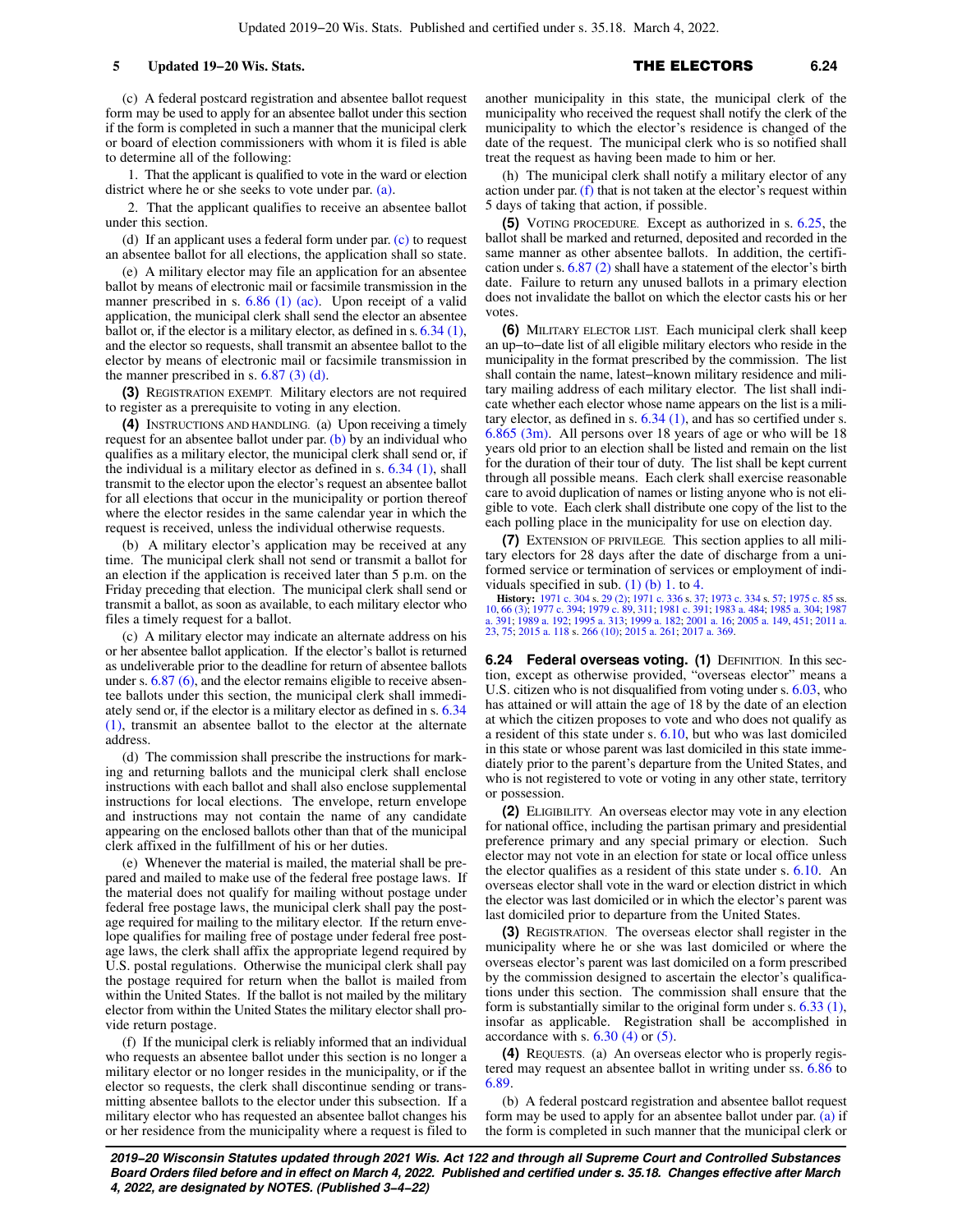# **6.24** THE ELECTORS **Updated 19−20 Wis. Stats. 6**

board of election commissioners with whom it is filed is able to determine all of the following:

1. That the applicant is an overseas elector under sub. [\(1\)](https://docs-preview.legis.wisconsin.gov/document/statutes/6.24(1)).

2. That the applicant qualifies to vote in the ward or election district where he or she seeks to vote under sub. [\(2\)](https://docs-preview.legis.wisconsin.gov/document/statutes/6.24(2)).

(c) Upon receipt of a timely application from an individual who qualifies as an overseas elector and who has registered to vote in a municipality under sub.  $(3)$ , the municipal clerk of the municipality shall send, or if the individual is an overseas elector, shall transmit, an absentee ballot to the individual upon the individual's request for all subsequent elections for national office to be held during the year in which the ballot is requested, except as otherwise provided in this paragraph, unless the individual otherwise requests or until the individual no longer qualifies as an overseas elector of the municipality. The clerk shall not send an absentee ballot for an election if the overseas elector's name appeared on the registration list in eligible status for a previous election following the date of the application but no longer appears on the list in eligible status. The municipal clerk shall ensure that the envelope containing the absentee ballot is clearly marked as not forwardable. If an overseas elector who files an application under this subsection no longer resides at the same address that is indicated on the application form, the elector shall so notify the municipal clerk.

(d) An overseas elector, regardless of whether the elector qualifies as a resident of this state under s. [6.10,](https://docs-preview.legis.wisconsin.gov/document/statutes/6.10) who is not registered may request both a registration form and an absentee ballot at the same time, and the municipal clerk shall send or transmit the ballot automatically if the registration form is received within the time prescribed in s. [6.28 \(1\).](https://docs-preview.legis.wisconsin.gov/document/statutes/6.28(1)) The commission shall prescribe a special certificate form for the envelope in which the absentee ballot for such overseas electors is contained, which shall be substantially similar to that provided under s. [6.87 \(2\)](https://docs-preview.legis.wisconsin.gov/document/statutes/6.87(2)). The overseas elector shall make and subscribe to the special certificate form before a witness who is an adult.

(e) An overseas elector, regardless of whether the elector qualifies as a resident of this state under s. [6.10,](https://docs-preview.legis.wisconsin.gov/document/statutes/6.10) may file an application for an absentee ballot by means of electronic mail or facsimile transmission in the manner prescribed in s.  $6.86$  (1) (ac). Upon receipt of a valid application, the municipal clerk shall send the elector an absentee ballot or, if the elector so requests, shall transmit an absentee ballot to the elector by means of electronic mail or facsimile transmission in the manner prescribed in s. [6.87 \(3\)](https://docs-preview.legis.wisconsin.gov/document/statutes/6.87(3)(d)) [\(d\)](https://docs-preview.legis.wisconsin.gov/document/statutes/6.87(3)(d)).

**(5)** BALLOTS. The commission shall prescribe a special ballot for use under this section whenever necessary. Official ballots prescribed for use in the presidential preference primary may also be used. The ballot shall be designed to comply with the requirements prescribed under ss. [5.60 \(8\)](https://docs-preview.legis.wisconsin.gov/document/statutes/5.60(8)), [5.62,](https://docs-preview.legis.wisconsin.gov/document/statutes/5.62) and [5.64 \(1\)](https://docs-preview.legis.wisconsin.gov/document/statutes/5.64(1)) insofar as applicable. All ballots shall be limited to national offices only.

**(6)** INSTRUCTIONS AND HANDLING. The municipal clerk shall send a ballot, as soon as available, to each overseas elector by whom a request has been made. The commission shall prescribe the instructions for marking and returning ballots and the municipal clerk shall enclose such instructions with each ballot. The envelope, return envelope and instructions may not contain the name of any candidate appearing on the enclosed ballots other than that of the municipal clerk affixed in the fulfillment of his or her duties. Except as authorized in s. [6.87 \(3\),](https://docs-preview.legis.wisconsin.gov/document/statutes/6.87(3)) the municipal clerk shall mail the material, with sufficient postage to ensure that the elector receives the ballot, unless the material qualifies for mailing free of postage under federal free postage laws. If the return envelope qualifies for mailing free of postage under federal free postage laws, the clerk shall affix the appropriate legend required by U.S. postal regulations. Otherwise, the municipal clerk shall pay the postage required for return when the ballot is mailed from within the United States. If the ballot is not mailed by the overseas elector from within the United States, the overseas elector shall provide return postage.

**(7)** VOTING PROCEDURE. Except as authorized under s. [6.25,](https://docs-preview.legis.wisconsin.gov/document/statutes/6.25) the ballot shall be marked and returned, deposited and recorded in the same manner as other absentee ballots. In addition, the certificate shall have a statement of the elector's birth date. Failure to return the unused ballots in a primary election does not invalidate the ballot on which the elector casts his or her votes.

**History:** [1977 c. 394;](https://docs-preview.legis.wisconsin.gov/document/acts/1977/394) [1979 c. 260,](https://docs-preview.legis.wisconsin.gov/document/acts/1979/260) [311;](https://docs-preview.legis.wisconsin.gov/document/acts/1979/311) [1985 a. 304](https://docs-preview.legis.wisconsin.gov/document/acts/1985/304); [1987 a. 391](https://docs-preview.legis.wisconsin.gov/document/acts/1987/391); [1989 a. 192](https://docs-preview.legis.wisconsin.gov/document/acts/1989/192); [1995 a. 313](https://docs-preview.legis.wisconsin.gov/document/acts/1995/313); [1997 a. 35;](https://docs-preview.legis.wisconsin.gov/document/acts/1997/35) [1999 a. 182](https://docs-preview.legis.wisconsin.gov/document/acts/1999/182) ss. [68](https://docs-preview.legis.wisconsin.gov/document/acts/1999/182,%20s.%2068) to [75m](https://docs-preview.legis.wisconsin.gov/document/acts/1999/182,%20s.%2075m), [224](https://docs-preview.legis.wisconsin.gov/document/acts/1999/182,%20s.%20224); [2001 a. 16](https://docs-preview.legis.wisconsin.gov/document/acts/2001/16); [2003 a. 24,](https://docs-preview.legis.wisconsin.gov/document/acts/2003/24) [265](https://docs-preview.legis.wisconsin.gov/document/acts/2003/265); [2005 a. 451;](https://docs-preview.legis.wisconsin.gov/document/acts/2005/451) [2011 a. 23,](https://docs-preview.legis.wisconsin.gov/document/acts/2011/23) [45](https://docs-preview.legis.wisconsin.gov/document/acts/2011/45), [75;](https://docs-preview.legis.wisconsin.gov/document/acts/2011/75) [2015 a. 118](https://docs-preview.legis.wisconsin.gov/document/acts/2015/118) s. [266 \(10\)](https://docs-preview.legis.wisconsin.gov/document/acts/2015/118,%20s.%20266); [2015 a. 261](https://docs-preview.legis.wisconsin.gov/document/acts/2015/261); [2017 a. 369.](https://docs-preview.legis.wisconsin.gov/document/acts/2017/369)

**6.25 Write−in absentee ballot. (1)** (a) Any individual who qualifies as a military elector under s.  $6.22$  (1) (b) and who transmits an application for an official absentee ballot for any election, including a primary election, no later than the latest time specified for the elector in s.  $6.86$  (1) (b) may, in lieu of the official ballot, cast a federal write−in absentee ballot prescribed under [42 USC](https://docs-preview.legis.wisconsin.gov/document/usc/42%20USC%201973ff-2) [1973ff−2](https://docs-preview.legis.wisconsin.gov/document/usc/42%20USC%201973ff-2) for any candidate for an office listed on the official ballot or for all of the candidates of any recognized political party for the offices listed on the official ballot at that election if the federal write−in absentee ballot is received by the appropriate municipal clerk no later than the applicable time prescribed in s.  $6.87(6)$ .

(b) Any individual who qualifies as an overseas elector, regardless of whether the elector qualifies as a resident of this state under s. [6.10,](https://docs-preview.legis.wisconsin.gov/document/statutes/6.10) and who transmits an application for an official absentee ballot for an election, including a primary election, no later than the latest time specified for an elector in s. [6.86 \(1\) \(b\)](https://docs-preview.legis.wisconsin.gov/document/statutes/6.86(1)(b)) may, in lieu of the official ballot, cast a federal write−in absentee ballot prescribed under [42 USC 1973ff−2](https://docs-preview.legis.wisconsin.gov/document/usc/42%20USC%201973ff-2) for any candidate or for all candidates of any recognized political party listed on the official ballot at that election, if the federal write−in absentee ballot is received by the appropriate municipal clerk no later than the applicable time prescribed in s. [6.87 \(6\).](https://docs-preview.legis.wisconsin.gov/document/statutes/6.87(6))

(c) A completed and signed federal write−in absentee ballot submitted by a qualified elector under par.  $(a)$  serves as an application for an absentee ballot and need not be accompanied by a separate application.

**(4)** A write−in absentee ballot issued under sub. [\(1\)](https://docs-preview.legis.wisconsin.gov/document/statutes/6.25(1)) is valid only if the elector submitting the ballot does not submit an official ballot within the time prescribed in s. [6.87 \(6\)](https://docs-preview.legis.wisconsin.gov/document/statutes/6.87(6)) and, if the elector is an overseas elector, the elector resides outside the United States. **History:** [1987 a. 391;](https://docs-preview.legis.wisconsin.gov/document/acts/1987/391) [1989 a. 192;](https://docs-preview.legis.wisconsin.gov/document/acts/1989/192) [2011 a. 75](https://docs-preview.legis.wisconsin.gov/document/acts/2011/75); [2013 a. 165](https://docs-preview.legis.wisconsin.gov/document/acts/2013/165); [2015 a. 261](https://docs-preview.legis.wisconsin.gov/document/acts/2015/261); [2017 a.](https://docs-preview.legis.wisconsin.gov/document/acts/2017/369) [369.](https://docs-preview.legis.wisconsin.gov/document/acts/2017/369)

#### SUBCHAPTER II

#### REGISTRATION

**Cross−reference:** See also ch. [EL 3](https://docs-preview.legis.wisconsin.gov/document/administrativecode/ch.%20EL%203), Wis. adm. code.

**6.27 Elector registration required.** Each elector shall register under this chapter before voting in any election, except as authorized under ss. [6.15,](https://docs-preview.legis.wisconsin.gov/document/statutes/6.15) [6.18](https://docs-preview.legis.wisconsin.gov/document/statutes/6.18), and [6.22.](https://docs-preview.legis.wisconsin.gov/document/statutes/6.22)

**History:** [1973 c. 334](https://docs-preview.legis.wisconsin.gov/document/acts/1973/334) s. [57;](https://docs-preview.legis.wisconsin.gov/document/acts/1973/334,%20s.%2057) [1977 c. 394](https://docs-preview.legis.wisconsin.gov/document/acts/1977/394); [1979 c. 260,](https://docs-preview.legis.wisconsin.gov/document/acts/1979/260) [355](https://docs-preview.legis.wisconsin.gov/document/acts/1979/355); [1983 a. 484;](https://docs-preview.legis.wisconsin.gov/document/acts/1983/484) [1985 a.](https://docs-preview.legis.wisconsin.gov/document/acts/1985/304) [304;](https://docs-preview.legis.wisconsin.gov/document/acts/1985/304) [1989 a. 192](https://docs-preview.legis.wisconsin.gov/document/acts/1989/192); [2003 a. 265.](https://docs-preview.legis.wisconsin.gov/document/acts/2003/265)

**6.275 Registration and voting statistics. (1)** Except as provided in par. [\(f\)](https://docs-preview.legis.wisconsin.gov/document/statutes/6.275(1)(f)), no later than 30 days after each primary and election at which a state or national office is filled or a statewide referendum is held, including any special election, the municipal clerk or board of election commissioners shall submit electronically a report to the commission and the county clerk or board of election commissioners of each county in which the municipality is located specifying:

(a) The total number of electors residing in that county who voted in the municipality in that primary or election.

(b) The total number of electors of the municipality residing in that county who were preregistered on the deadline specified in s. [6.28 \(1\) \(a\)](https://docs-preview.legis.wisconsin.gov/document/statutes/6.28(1)(a)), including valid mail registrations which are postmarked by that day and valid electronic registrations entered under s. [6.30 \(5\).](https://docs-preview.legis.wisconsin.gov/document/statutes/6.30(5))

(c) The total number of electors of the municipality residing in that county who registered after the close of registration and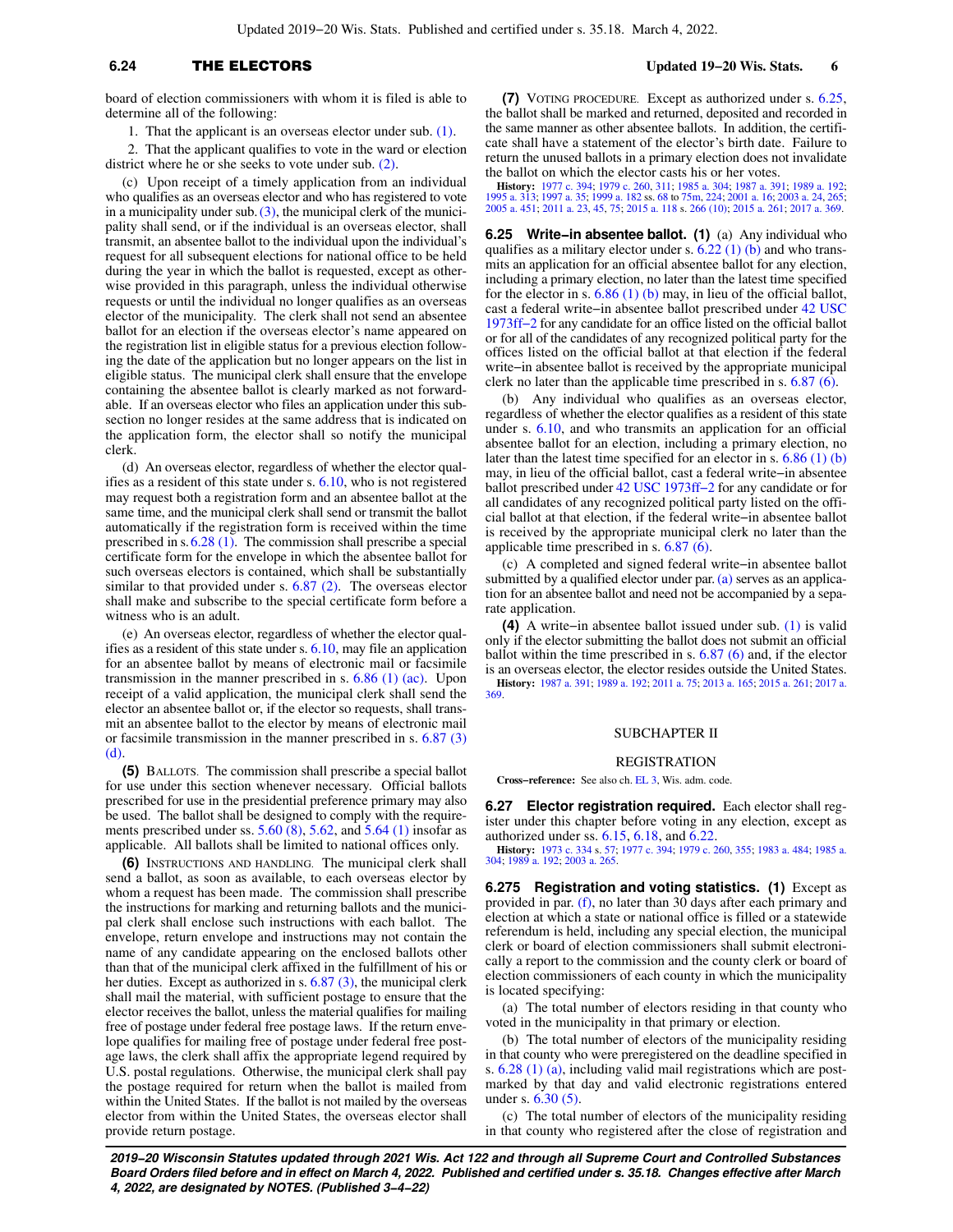prior to the day of the primary or election under ss. [6.29](https://docs-preview.legis.wisconsin.gov/document/statutes/6.29) and [6.86](https://docs-preview.legis.wisconsin.gov/document/statutes/6.86(3)(a)2.) [\(3\) \(a\) 2.](https://docs-preview.legis.wisconsin.gov/document/statutes/6.86(3)(a)2.)

(d) The total number of electors of the municipality residing in that county who registered on the day of the primary or election under ss. [6.55](https://docs-preview.legis.wisconsin.gov/document/statutes/6.55) and [6.86 \(3\) \(a\) 2.](https://docs-preview.legis.wisconsin.gov/document/statutes/6.86(3)(a)2.)

(e) The total number of electors of the municipality voting absentee ballots at the primary or election.

(f) The total number of postcards sent by the municipal clerk or board of election commissioners under s. [6.56 \(3\)](https://docs-preview.legis.wisconsin.gov/document/statutes/6.56(3)), the total number of such postcards returned to the municipal clerk or board of election commissioners because the elector did not reside at the address given on the postcard, the total number of electors whose status was changed from eligible to ineligible on the registration list as a result of the audit under s.  $6.56(3)$ , and the number of individuals referred to the district attorney under s. [6.56 \(3\)](https://docs-preview.legis.wisconsin.gov/document/statutes/6.56(3)). The municipal clerk or board of election commissioners shall provide the information described under this paragraph to the elections commission and the county clerk or county board of election commissioners at the earliest practicable time after, but no later than 90 days after, each primary and election at which a state or national office is filled or a statewide referendum is held, including any special election. The municipal clerk or board of election commissioners shall update the information described under this paragraph on a monthly basis and shall submit, on a monthly basis, any such updated information to the elections commission and the county clerk or county board of election commissioners.

**(2)** Upon receipt of each report filed under this section, the commission shall, within 7 days of receiving the report, publish the information on its Internet site. The commission shall update the information published under this subsection on a monthly basis.

**History:** [1979 c. 260](https://docs-preview.legis.wisconsin.gov/document/acts/1979/260); [1979 c. 355](https://docs-preview.legis.wisconsin.gov/document/acts/1979/355) ss. [12](https://docs-preview.legis.wisconsin.gov/document/acts/1979/355,%20s.%2012) to [14](https://docs-preview.legis.wisconsin.gov/document/acts/1979/355,%20s.%2014); [1983 a. 484](https://docs-preview.legis.wisconsin.gov/document/acts/1983/484); [1985 a. 304](https://docs-preview.legis.wisconsin.gov/document/acts/1985/304); [1989 a.](https://docs-preview.legis.wisconsin.gov/document/acts/1989/192) [192](https://docs-preview.legis.wisconsin.gov/document/acts/1989/192); [1999 a. 182](https://docs-preview.legis.wisconsin.gov/document/acts/1999/182); [2001 a. 51;](https://docs-preview.legis.wisconsin.gov/document/acts/2001/51) [2003 a. 265;](https://docs-preview.legis.wisconsin.gov/document/acts/2003/265) [2005 a. 451;](https://docs-preview.legis.wisconsin.gov/document/acts/2005/451) [2013 a. 148;](https://docs-preview.legis.wisconsin.gov/document/acts/2013/148) [2015 a. 118,](https://docs-preview.legis.wisconsin.gov/document/acts/2015/118) [261](https://docs-preview.legis.wisconsin.gov/document/acts/2015/261); [2017 a. 366.](https://docs-preview.legis.wisconsin.gov/document/acts/2017/366)

**6.276 Federal absentee voting statistics. (1)** In this section, "military elector" has the meaning given in s. [6.34 \(1\).](https://docs-preview.legis.wisconsin.gov/document/statutes/6.34(1))

**(2)** Within 30 days after each general election, each municipal clerk shall transmit to the commission a report of the number of absentee ballots transmitted by the clerk to absent military electors and overseas electors for that election and the combined number of those ballots that were cast by those electors in that election.

**(3)** Within 90 days after each general election, the commission shall compile the information contained in the reports received from municipal clerks under sub. [\(2\)](https://docs-preview.legis.wisconsin.gov/document/statutes/6.276(2)) and transmit the information to the federal Election Assistance Commission.

**History:** [2003 a. 265](https://docs-preview.legis.wisconsin.gov/document/acts/2003/265); [2005 a. 451](https://docs-preview.legis.wisconsin.gov/document/acts/2005/451); [2015 a. 118](https://docs-preview.legis.wisconsin.gov/document/acts/2015/118) s. [266 \(10\)](https://docs-preview.legis.wisconsin.gov/document/acts/2015/118,%20s.%20266); [2017 a. 369](https://docs-preview.legis.wisconsin.gov/document/acts/2017/369).

**6.28 Where and when to register. (1)** REGISTRATION DEADLINE; LOCATIONS. (a) Except as authorized in ss. [6.29,](https://docs-preview.legis.wisconsin.gov/document/statutes/6.29) [6.55](https://docs-preview.legis.wisconsin.gov/document/statutes/6.55(2)) [\(2\)](https://docs-preview.legis.wisconsin.gov/document/statutes/6.55(2)), and [6.86 \(3\) \(a\) 2.,](https://docs-preview.legis.wisconsin.gov/document/statutes/6.86(3)(a)2.) registration in person for an election closes at 5 p.m. on the 3rd Wednesday preceding the election. Registrations made by mail under s. [6.30 \(4\)](https://docs-preview.legis.wisconsin.gov/document/statutes/6.30(4)) must be delivered to the office of the municipal clerk or postmarked no later than the 3rd Wednesday preceding the election. Electronic registration under s. [6.30](https://docs-preview.legis.wisconsin.gov/document/statutes/6.30(5)) [\(5\)](https://docs-preview.legis.wisconsin.gov/document/statutes/6.30(5)) for an election closes at 11:59 p.m. on the 3rd Wednesday preceding the election. The municipal clerk or board of election commissioners may assign election registration officials to register electors who apply for an in−person absentee ballot under s. [6.86](https://docs-preview.legis.wisconsin.gov/document/statutes/6.86(1)(b)) [\(1\) \(b\)](https://docs-preview.legis.wisconsin.gov/document/statutes/6.86(1)(b)) or to register electors at a polling place on election day or at a residential care facility, as defined under s. [6.875 \(1\) \(bm\).](https://docs-preview.legis.wisconsin.gov/document/statutes/6.875(1)(bm))

(b) All applications for registration corrections and additions may be made throughout the year at the office of the city board of election commissioners, at the office of the municipal clerk, at the office of the county clerk, or at other locations provided by the board of election commissioners or the common council in cities over 500,000 population or by either or both the municipal clerk, or the common council, village or town board in all other municipalities. An elector who wishes to obtain a confidential listing

under s. [6.47 \(2\)](https://docs-preview.legis.wisconsin.gov/document/statutes/6.47(2)) shall register at the office of the municipal clerk of the municipality where the elector resides.

**(4)** AT THE OFFICE OF THE COUNTY CLERK. Any person shall be given an opportunity to register to vote at the office of the county clerk for the county in which the person's residence is located. An applicant may complete the required registration form under s. [6.33.](https://docs-preview.legis.wisconsin.gov/document/statutes/6.33) Unless the county clerk performs registration functions for the municipality where the elector resides under s.  $6.33$  (5) (b), the county clerk shall forward the form submitted by an elector to the appropriate municipal clerk, or to the board of election commissioners in cities over 500,000 population within 5 days of receipt. The clerk shall forward the form immediately whenever registration closes within 5 days of receipt.

**History:** [1971 c. 304](https://docs-preview.legis.wisconsin.gov/document/acts/1971/304) s. [29 \(2\)](https://docs-preview.legis.wisconsin.gov/document/acts/1971/304,%20s.%2029); [1973 c. 166,](https://docs-preview.legis.wisconsin.gov/document/acts/1973/166) [225](https://docs-preview.legis.wisconsin.gov/document/acts/1973/225), [334;](https://docs-preview.legis.wisconsin.gov/document/acts/1973/334) [1975 c. 85](https://docs-preview.legis.wisconsin.gov/document/acts/1975/85), [199;](https://docs-preview.legis.wisconsin.gov/document/acts/1975/199) [1977 c. 378](https://docs-preview.legis.wisconsin.gov/document/acts/1977/378), [394,](https://docs-preview.legis.wisconsin.gov/document/acts/1977/394) [447;](https://docs-preview.legis.wisconsin.gov/document/acts/1977/447) [1979 c. 32](https://docs-preview.legis.wisconsin.gov/document/acts/1979/32); [1981 c. 44](https://docs-preview.legis.wisconsin.gov/document/acts/1981/44) s. [3;](https://docs-preview.legis.wisconsin.gov/document/acts/1981/44,%20s.%203) [1981 c. 202](https://docs-preview.legis.wisconsin.gov/document/acts/1981/202) s. [23](https://docs-preview.legis.wisconsin.gov/document/acts/1981/202,%20s.%2023); [1983 a. 484](https://docs-preview.legis.wisconsin.gov/document/acts/1983/484); [1985 a. 304](https://docs-preview.legis.wisconsin.gov/document/acts/1985/304); [1989](https://docs-preview.legis.wisconsin.gov/document/acts/1989/31) [a. 31,](https://docs-preview.legis.wisconsin.gov/document/acts/1989/31) [192;](https://docs-preview.legis.wisconsin.gov/document/acts/1989/192) [1991 a. 221;](https://docs-preview.legis.wisconsin.gov/document/acts/1991/221) [1999 a. 49](https://docs-preview.legis.wisconsin.gov/document/acts/1999/49), [182](https://docs-preview.legis.wisconsin.gov/document/acts/1999/182); [2001 a. 38,](https://docs-preview.legis.wisconsin.gov/document/acts/2001/38) [51](https://docs-preview.legis.wisconsin.gov/document/acts/2001/51); [2003 a. 265](https://docs-preview.legis.wisconsin.gov/document/acts/2003/265); [2005 a. 451](https://docs-preview.legis.wisconsin.gov/document/acts/2005/451); [2009 a. 302;](https://docs-preview.legis.wisconsin.gov/document/acts/2009/302) [2011 a. 240](https://docs-preview.legis.wisconsin.gov/document/acts/2011/240); [2015 a. 261](https://docs-preview.legis.wisconsin.gov/document/acts/2015/261).

**6.29 Late registration in person. (1)** No names may be added to a registration list for any election after the close of registration, except as authorized under this section or s. [6.55 \(2\)](https://docs-preview.legis.wisconsin.gov/document/statutes/6.55(2)) or [6.86 \(3\) \(a\) 2.](https://docs-preview.legis.wisconsin.gov/document/statutes/6.86(3)(a)2.) Any person whose name is not on the registration list but who is otherwise a qualified elector is entitled to vote at the election upon compliance with this section, if the person complies with all other requirements for voting at the polling place.

**(2)** (a) Any qualified elector of a municipality who has not previously filed a registration form or whose name does not appear on the registration list of the municipality may register after the close of registration but not later than 5 p.m. or the close of business, whichever is later, on the Friday before an election at the office of the municipal clerk and at the office of the clerk's agent if the clerk delegates responsibility for electronic maintenance of the registration list to an agent under s. [6.33 \(5\) \(b\)](https://docs-preview.legis.wisconsin.gov/document/statutes/6.33(5)(b)). The elector shall complete, in the manner provided under s. [6.33 \(2\),](https://docs-preview.legis.wisconsin.gov/document/statutes/6.33(2)) a registration form containing all information required under s. [6.33 \(1\)](https://docs-preview.legis.wisconsin.gov/document/statutes/6.33(1)). The registration form shall also contain the following certification: "I, ...., hereby certify that, to the best of my knowledge, I am a qualified elector, having resided at ... for at least 28 consecutive days immediately preceding this election, and I have not voted at this election". The elector shall also provide proof of residence under s. [6.34](https://docs-preview.legis.wisconsin.gov/document/statutes/6.34).

(am) The commission shall provide to each municipal clerk a list prepared for use at each municipal clerk's office showing the name and address of each person whose name appears on the list provided by the department of corrections under s. [301.03 \(20m\)](https://docs-preview.legis.wisconsin.gov/document/statutes/301.03(20m)) as ineligible to vote on the date of the election, whose address is located in the municipality, and whose name does not appear on the registration list for that municipality. Prior to permitting an elector to register to vote under this subsection, the municipal clerk shall review the list. If the name of an elector who wishes to register to vote appears on the list, the municipal clerk shall inform the elector that the elector is ineligible to register to vote. If the elector maintains that he or she is eligible to vote in the election, the municipal clerk shall permit the elector to register to vote but shall mark the elector's registration form as "ineligible to vote per Department of Corrections." If the elector wishes to vote, the municipal clerk shall challenge the elector's ballot in the same manner as provided for inspectors who challenge ballots under s. [6.79 \(2\) \(dm\).](https://docs-preview.legis.wisconsin.gov/document/statutes/6.79(2)(dm))

(b) Upon the filing of the registration form required by this section, the municipal clerk or clerk's agent under s. [6.33 \(5\) \(b\)](https://docs-preview.legis.wisconsin.gov/document/statutes/6.33(5)(b)) shall enter the type of identifying document submitted by the elector as proof of residence, the name of the entity or institution that issued the identifying document, and, if the identifying document includes a number that applies only to the individual holding that document, the last 4 digits of that number on the registration form. If the number on the identifying document submitted by the elector has 6 or fewer digits, the clerk shall enter only the last 2 digits of that number. The municipal clerk or clerk's agent under s. [6.33](https://docs-preview.legis.wisconsin.gov/document/statutes/6.33(5)(b)) [\(5\) \(b\)](https://docs-preview.legis.wisconsin.gov/document/statutes/6.33(5)(b)) shall issue a certificate containing the name and address of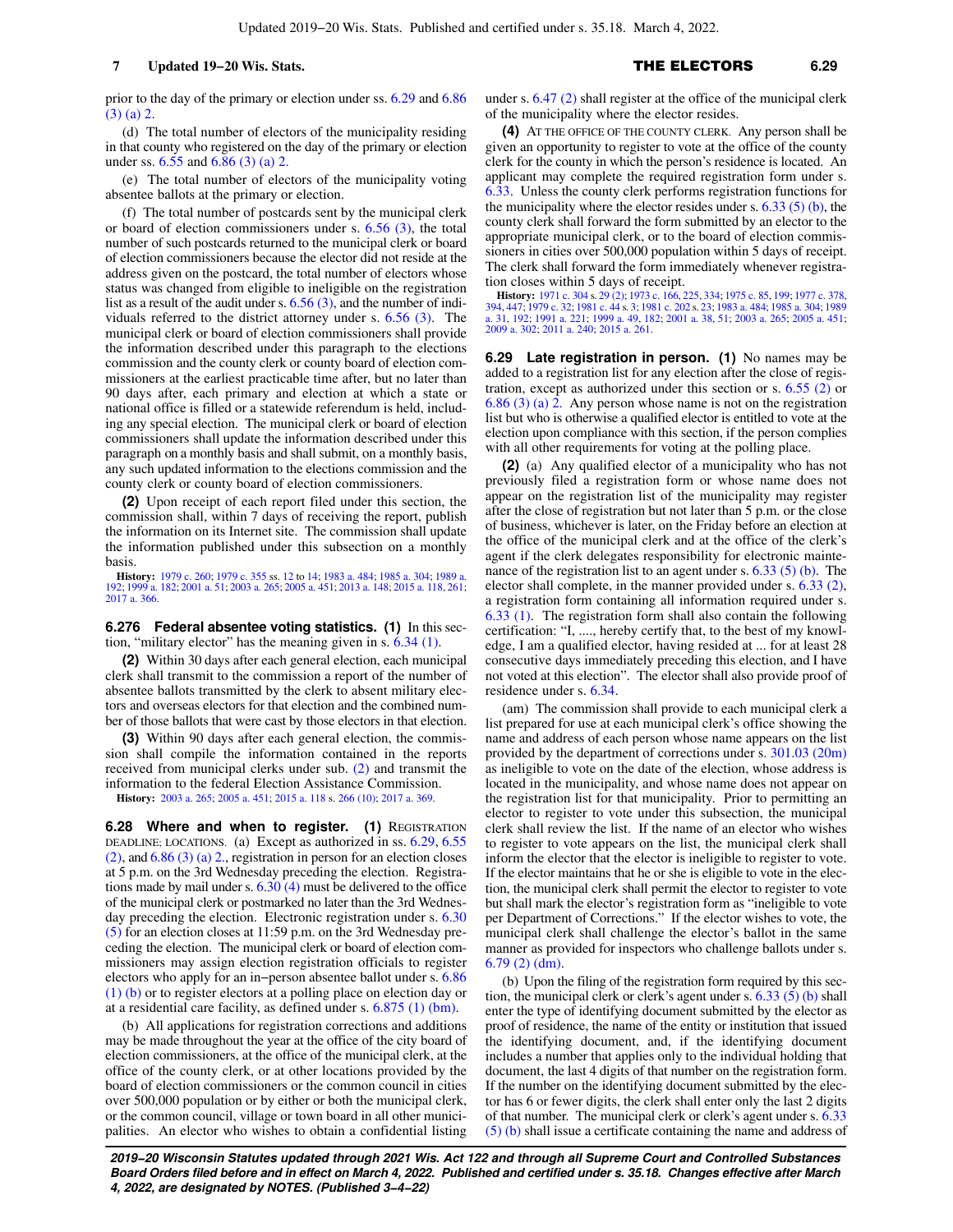### **6.29** THE ELECTORS **Updated 19−20 Wis. Stats. 8**

the elector addressed to the inspectors of the proper ward or election district directing that the elector be permitted to cast his or her vote if the elector complies with all requirements for voting at the polling place. The certificate shall be numbered serially, prepared in duplicate and one copy preserved in the office of the municipal clerk.

(c) At the time he or she appears at the correct polling place, the elector shall deliver any certificate issued under par.  $(b)$  to the inspectors. If the elector applies for and obtains an absentee ballot, any certificate shall be annexed to and mailed with the absentee ballot to the office of the municipal clerk.

(d) The inspectors shall record the names of electors who present certificates in person or for whom certificates are presented with absentee ballots under this section on the list maintained under s. [6.56 \(1\).](https://docs-preview.legis.wisconsin.gov/document/statutes/6.56(1)) These names shall then be added to the registration list if the electors are qualified.

**History:** [1977 c. 394](https://docs-preview.legis.wisconsin.gov/document/acts/1977/394); [1987 a. 391](https://docs-preview.legis.wisconsin.gov/document/acts/1987/391); [1989 a. 192](https://docs-preview.legis.wisconsin.gov/document/acts/1989/192); [1999 a. 182](https://docs-preview.legis.wisconsin.gov/document/acts/1999/182); [2001 a. 51](https://docs-preview.legis.wisconsin.gov/document/acts/2001/51); [2003 a.](https://docs-preview.legis.wisconsin.gov/document/acts/2003/265) [265](https://docs-preview.legis.wisconsin.gov/document/acts/2003/265); [2005 a. 451;](https://docs-preview.legis.wisconsin.gov/document/acts/2005/451) [2007 a. 96](https://docs-preview.legis.wisconsin.gov/document/acts/2007/96); [2011 a. 23](https://docs-preview.legis.wisconsin.gov/document/acts/2011/23); [2013 a. 182;](https://docs-preview.legis.wisconsin.gov/document/acts/2013/182) [2015 a. 118](https://docs-preview.legis.wisconsin.gov/document/acts/2015/118) s. [266 \(10\)](https://docs-preview.legis.wisconsin.gov/document/acts/2015/118,%20s.%20266).

**6.30 How to register. (1)** In PERSON. An elector shall apply for registration in person, except as provided under subs. [\(4\)](https://docs-preview.legis.wisconsin.gov/document/statutes/6.30(4)) and [\(5\)](https://docs-preview.legis.wisconsin.gov/document/statutes/6.30(5)) and s. [6.86 \(3\) \(a\) 2.](https://docs-preview.legis.wisconsin.gov/document/statutes/6.86(3)(a)2.)

**(4)** BY MAIL. Any eligible elector may register by mail on a form prescribed by the commission and provided by each municipality. The form shall be designed to obtain the information required in s. [6.33 \(1\).](https://docs-preview.legis.wisconsin.gov/document/statutes/6.33(1)) The form shall contain a certification by the elector that all statements are true and correct. The form shall be prepostpaid for return when mailed at any point within the United States. The form shall be available in the municipal clerk's office and may be distributed by any elector of the municipality. The clerk shall mail a registration form to any elector upon written or oral request.

**(5)** BY ELECTRONIC APPLICATION. An eligible elector who holds a current and valid operator's license issued under ch. [343](https://docs-preview.legis.wisconsin.gov/document/statutes/ch.%20343) or a current and valid identification card issued under s. [343.50](https://docs-preview.legis.wisconsin.gov/document/statutes/343.50) may register electronically in the manner prescribed by the commission. The commission shall maintain on the Internet a secure registration form that enables the elector to enter the information required under s. [6.33 \(1\)](https://docs-preview.legis.wisconsin.gov/document/statutes/6.33(1)) electronically. An elector who registers electronically under this subsection must authorize the commission to obtain from the department of transportation an electronic copy of the elector's signature, which signature shall constitute an affirmance that all information provided by the elector is correct and shall have the same effect as if the elector had signed the application personally. The commission shall include on the registration form a place for the elector to give this authorization. Upon submittal of the electronic application, the commission shall obtain from the department of transportation a copy of the electronic signature of the elector. The commission shall maintain the application on file and shall notify the municipal clerk or board of election commissioners of the municipality where the elector resides of its receipt of each completed application. The commission shall also permit any elector who has a current and valid operator's license issued to the elector under ch. [343](https://docs-preview.legis.wisconsin.gov/document/statutes/ch.%20343) or a current and valid identification card issued under s. [343.50](https://docs-preview.legis.wisconsin.gov/document/statutes/343.50) to make changes in his or her registration at the same Internet site that is used by electors for original registration under this subsection. An elector shall attest to the correctness of any changes in the same manner as provided in this subsection for information entered on an application for original registration.

**History:** [1971 c. 249](https://docs-preview.legis.wisconsin.gov/document/acts/1971/249); [1975 c. 85](https://docs-preview.legis.wisconsin.gov/document/acts/1975/85) ss. [12,](https://docs-preview.legis.wisconsin.gov/document/acts/1975/85,%20s.%2012) [65](https://docs-preview.legis.wisconsin.gov/document/acts/1975/85,%20s.%2065); [1975 c. 199,](https://docs-preview.legis.wisconsin.gov/document/acts/1975/199) [200,](https://docs-preview.legis.wisconsin.gov/document/acts/1975/200) [275,](https://docs-preview.legis.wisconsin.gov/document/acts/1975/275) [422;](https://docs-preview.legis.wisconsin.gov/document/acts/1975/422) [1977 c.](https://docs-preview.legis.wisconsin.gov/document/acts/1977/283) [283](https://docs-preview.legis.wisconsin.gov/document/acts/1977/283), [394;](https://docs-preview.legis.wisconsin.gov/document/acts/1977/394) [1983 a. 484](https://docs-preview.legis.wisconsin.gov/document/acts/1983/484); [1989 a. 192;](https://docs-preview.legis.wisconsin.gov/document/acts/1989/192) [1999 a. 182;](https://docs-preview.legis.wisconsin.gov/document/acts/1999/182) [2001 a. 51;](https://docs-preview.legis.wisconsin.gov/document/acts/2001/51) [2003 a. 265;](https://docs-preview.legis.wisconsin.gov/document/acts/2003/265) [2015 a. 118](https://docs-preview.legis.wisconsin.gov/document/acts/2015/118) s. [266 \(10\);](https://docs-preview.legis.wisconsin.gov/document/acts/2015/118,%20s.%20266) [2015 a. 261.](https://docs-preview.legis.wisconsin.gov/document/acts/2015/261)

**Cross−reference:** See also ch. [EL 3,](https://docs-preview.legis.wisconsin.gov/document/administrativecode/ch.%20EL%203) Wis. adm. code.

**6.32 Verification of certain registrations. (1)** Upon receipt of a registration form that is submitted by mail under s.  $6.30$  (4) or by electronic application under s.  $6.30$  (5), the commission or municipal clerk shall examine the form for sufficiency.

**(2)** If the form is insufficient to accomplish registration or the commission or clerk knows or has reliable information that the proposed elector is not qualified, the commission or clerk shall notify the proposed elector within 5 days, if possible, and request that the elector appear at the clerk's office or another registration location to complete a proper registration or substantiate the information presented.

**(3)** If the form is submitted later than the close of registration, the commission or clerk shall make a good faith effort to notify the elector that he or she may register at the clerk's office under s. [6.29](https://docs-preview.legis.wisconsin.gov/document/statutes/6.29) or at the proper polling place or other location designated under s. [6.55 \(2\).](https://docs-preview.legis.wisconsin.gov/document/statutes/6.55(2))

**(4)** If the form is sufficient to accomplish registration and the commission or clerk has no reliable information to indicate that the proposed elector is not qualified, the commission or clerk shall enter the elector's name on the registration list and transmit a 1st class letter or postcard to the registrant, specifying the elector's ward or aldermanic district, or both, if any, and polling place. The letter or postcard shall be sent within 10 days of receipt of the form. If the letter or postcard is returned, or if the commission or clerk is informed of a different address than the one specified by the elector, the commission or clerk shall change the status of the elector on the list from eligible to ineligible. The letter or postcard shall be marked in accordance with postal regulations to ensure that it will be returned to the commission or clerk if the elector does not reside at the address given on the letter or postcard.

**History:** [1975 c. 85,](https://docs-preview.legis.wisconsin.gov/document/acts/1975/85) [199](https://docs-preview.legis.wisconsin.gov/document/acts/1975/199); [1977 c. 394;](https://docs-preview.legis.wisconsin.gov/document/acts/1977/394) [1979 c. 260;](https://docs-preview.legis.wisconsin.gov/document/acts/1979/260) [1983 a. 484](https://docs-preview.legis.wisconsin.gov/document/acts/1983/484); [2003 a. 265](https://docs-preview.legis.wisconsin.gov/document/acts/2003/265); [2005](https://docs-preview.legis.wisconsin.gov/document/acts/2005/451) [a. 451](https://docs-preview.legis.wisconsin.gov/document/acts/2005/451); [2015 a. 261.](https://docs-preview.legis.wisconsin.gov/document/acts/2015/261)

**6.325 Disqualification of electors.** No person may be disqualified as an elector unless the municipal clerk, board of election commissioners or a challenging elector under s. [6.48](https://docs-preview.legis.wisconsin.gov/document/statutes/6.48) demonstrates beyond a reasonable doubt that the person does not qualify as an elector or is not properly registered. If it appears that the challenged elector is registered at a residence in this state other than the one where the elector now resides, the municipal clerk or board of election commissioners shall, before permitting the elector to vote, require the elector to properly register and shall notify the municipal clerk or board of election commissioners at the former residence. The municipal clerk or board of election commissioners may require naturalized applicants to show their naturalization certificates.

**History:** [1983 a. 484](https://docs-preview.legis.wisconsin.gov/document/acts/1983/484) s. [37;](https://docs-preview.legis.wisconsin.gov/document/acts/1983/484,%20s.%2037) [1985 a. 304](https://docs-preview.legis.wisconsin.gov/document/acts/1985/304); [2003 a. 265;](https://docs-preview.legis.wisconsin.gov/document/acts/2003/265) [2015 a. 261.](https://docs-preview.legis.wisconsin.gov/document/acts/2015/261)

**6.33 Registration forms; manner of completing. (1)** The commission shall prescribe the format, size, and shape of registration forms. All nonelectronic forms shall be printed and each item of information shall be of uniform font size, as prescribed by the commission. Except as otherwise provided in this subsection, electronic forms shall contain the same information as nonelectronic forms. The municipal clerk shall supply sufficient forms to meet voter registration needs. The commission shall design the form to obtain from each elector information as to name; date; residence location; location of previous residence immediately before moving to current residence location; citizenship; date of birth; age; the number of a current and valid operator's license issued to the elector under ch. [343](https://docs-preview.legis.wisconsin.gov/document/statutes/ch.%20343) or the last 4 digits of the elector's social security account number; whether the elector has resided within the ward or election district for the number of consecutive days specified in s. [6.02 \(1\);](https://docs-preview.legis.wisconsin.gov/document/statutes/6.02(1)) whether the elector has been convicted of a felony for which he or she has not been pardoned, and if so, whether the elector is incarcerated, or on parole, probation, or extended supervision; whether the elector is disqualified on any other ground from voting; and whether the elector is currently registered to vote at any other location. The commission shall include on the nonelectronic form a space for the elector's signature and on the electronic form the authorization specified under s. [6.30 \(5\).](https://docs-preview.legis.wisconsin.gov/document/statutes/6.30(5)) Below the space for the signature or authorization, respectively, the commission shall include the following statement: "Falsification of information on this form is punishable under Wisconsin law as a Class I felony." The commission shall include on the form a space to enter the name of any inspector, municipal clerk, or deputy clerk under s. [6.55 \(2\)](https://docs-preview.legis.wisconsin.gov/document/statutes/6.55(2)) who obtains the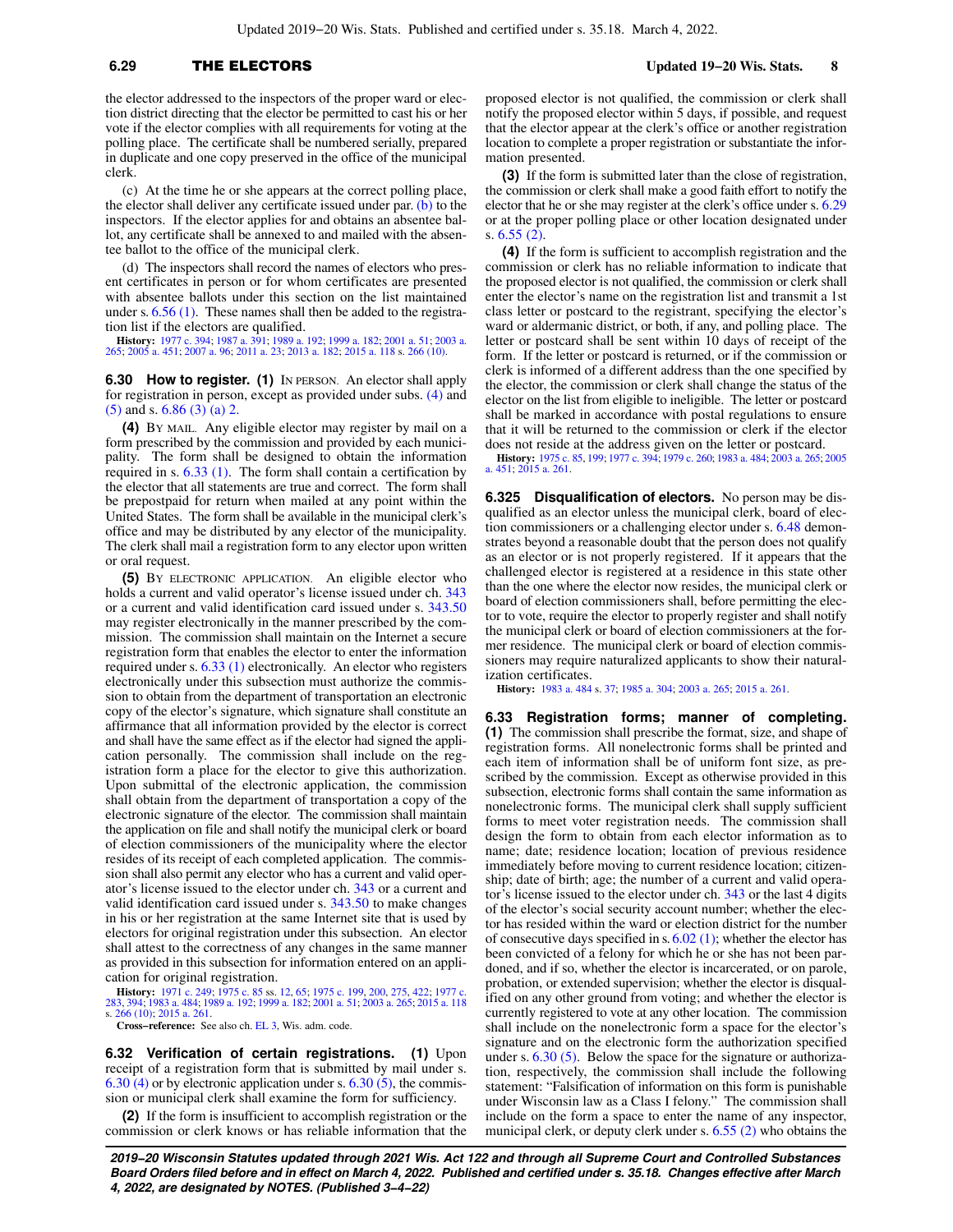9 **Updated 19−20 Wis. Stats.** 6.34

form and a space for the inspector, clerk, or deputy clerk to sign his or her name, affirming that the inspector, clerk, or deputy clerk has accepted the form. The commission shall include on the form a space for entry of the ward and aldermanic district, if any, where the elector resides and any other information required to determine the offices and referenda for which the elector is certified to vote. The commission shall also include on the form a space where the clerk may record an indication of whether the form is received by mail or by electronic application, a space where the clerk shall record an indication of the type of identifying document submitted by the elector as proof of residence under s. [6.34](https://docs-preview.legis.wisconsin.gov/document/statutes/6.34) or an indication that the elector's information in lieu of proof of residence was verified under s.  $6.34$  (2m), the name of the entity or institution that issued the identifying document, and, if the identifying document includes a number that applies only to the individual holding that document, that number. The commission shall also include on the form a space where the clerk, for any elector who possesses a valid voting identification card issued to the person under s. [6.47 \(3\)](https://docs-preview.legis.wisconsin.gov/document/statutes/6.47(3)), may record the identification serial number appearing on the voting identification card. Each county clerk shall obtain sufficient registration forms for completion by an elector who desires to register to vote at the office of the county clerk under s. [6.28 \(4\).](https://docs-preview.legis.wisconsin.gov/document/statutes/6.28(4))

**(2)** (a) All information may be recorded by any person, except that the clerk shall record the ward and aldermanic district, if any, other geographic information under sub. [\(1\),](https://docs-preview.legis.wisconsin.gov/document/statutes/6.33(1)) the indication of whether the registration is received by mail, and the type of identifying document submitted by the elector as proof of residence under s.  $6.34$ . Except as provided in s.  $6.30(5)$ , each elector shall sign his or her own name unless the elector is unable to sign his or her name due to physical disability. In such case, the elector may authorize another elector to sign the form on his or her behalf. If the elector so authorizes, the elector signing the form shall attest to a statement that the application is made upon request and by authorization of a named elector who is unable to sign the form due to physical disability.

(b) Except as provided in s.  $6.86$  (3) (a) 2., the registration form shall be signed by the registering elector before the clerk, issuing officer or election registration official. The form shall contain a certification by the registering elector that all statements are true and correct.

**(4)** When an individual's registration is changed from eligible to ineligible status, the municipal clerk or board of election commissioners shall enter the date and reason for change on the registration list.

**(5)** (a) 1. Except as provided in par. [\(b\)](https://docs-preview.legis.wisconsin.gov/document/statutes/6.33(5)(b)) and this paragraph, whenever a municipal clerk receives a valid registration or valid change of a name or address under an existing registration or changes a registration from eligible to ineligible status the municipal clerk or the clerk's designee shall promptly enter electronically on the list maintained by the commission under s.  $6.36(1)$ the information required under that subsection.

2. Except as provided in par.  $(b)$  and this paragraph, whenever a municipal clerk mails an absentee ballot to an elector or receives an in−person absentee ballot application or an absentee ballot the municipal clerk shall, no later than 48 hours after mailing an absentee ballot or receiving an in−person absentee ballot application or an absentee ballot, enter electronically on the list maintained by the commission under s.  $6.36$  (1) the information required under that subsection or submit the information to the clerk's designee who shall, no later than 24 hours after receiving the information from the clerk, enter electronically on the list maintained by the commission under s.  $6.36$  (1) the information required under that subsection. If a deadline under this subdivision falls on a Saturday or Sunday, the deadline is extended to the next business day.

3. Except as provided in par. [\(b\)](https://docs-preview.legis.wisconsin.gov/document/statutes/6.33(5)(b)) and this paragraph, the municipal clerk or the clerk's designee shall update any entries that change on the date of an election other than a general election within 30 days after the date of that election, and shall update any entries that change on the date of a general election within 45 days after the date of that election. The commission administrator may, upon request of a municipal clerk permit the clerk to update entries that change on the date of a general election within 60 days after that election.

4. The municipal clerk shall provide to the commission information that is confidential under s.  $6.47(2)$  in such manner as the commission prescribes.

(b) The municipal clerk of any municipality may, by mutual consent, designate any other municipal clerk or any county clerk as the clerk's agent to carry out the functions of the municipal clerk under this section for that municipality. The municipal clerk shall notify the county clerk of each county in which the municipality is located and the commission of any such designation in writing. The municipal clerk may, by similar notice to the clerk's agent at least 14 days prior to the effective date of any change, discontinue the designation. If the municipal clerk designates another municipal clerk or a county clerk as his or her agent, the municipal clerk shall immediately forward all registration changes filed with the clerk and voting record information obtained by the clerk to the clerk's agent for electronic entry on the registration list.

**History:** [1971 c. 304](https://docs-preview.legis.wisconsin.gov/document/acts/1971/304) s. [29 \(1\)](https://docs-preview.legis.wisconsin.gov/document/acts/1971/304,%20s.%2029), (2): [1971 c. 336](https://docs-preview.legis.wisconsin.gov/document/acts/1971/336) s. 37: [1975 c. 85](https://docs-preview.legis.wisconsin.gov/document/acts/1975/85) ss. [15](https://docs-preview.legis.wisconsin.gov/document/acts/1975/85,%20s.%2015), [16,](https://docs-preview.legis.wisconsin.gov/document/acts/1975/85,%20s.%2016) [17](https://docs-preview.legis.wisconsin.gov/document/acts/1975/85,%20s.%2017), 166 (3): [1975 c. 94](https://docs-preview.legis.wisconsin.gov/document/acts/1975/94) s. [91](https://docs-preview.legis.wisconsin.gov/document/acts/1975/94,%20s.%2091); 1977 c. 336 s. 37: 1978 c. 94 s. 91; [1977 c. 378,](https://docs-preview.legis.wisconsin.gov/document/acts/1977/378) [394,](https://docs-preview.legis.wisconsin.gov/document/acts/1977/394) [447;](https://docs-preview.legis.wisconsin.gov/document/acts/1977/447) [1979 c. 32](https://docs-preview.legis.wisconsin.gov/document/acts/1979/32); [1981 c.](https://docs-preview.legis.wisconsin.gov/document/acts/1981/202)<br>[202](https://docs-preview.legis.wisconsin.gov/document/acts/1981/202) s. [23](https://docs-preview.legis.wisconsin.gov/document/acts/1981/202,%20s.%2023): [1985 a. 304](https://docs-preview.legis.wisconsin.gov/document/acts/1985/304); 1987 a [a. 265;](https://docs-preview.legis.wisconsin.gov/document/acts/2003/265) [2005 a. 451](https://docs-preview.legis.wisconsin.gov/document/acts/2005/451); [2007 a. 96](https://docs-preview.legis.wisconsin.gov/document/acts/2007/96); [2011 a. 23;](https://docs-preview.legis.wisconsin.gov/document/acts/2011/23) [2013 a. 182](https://docs-preview.legis.wisconsin.gov/document/acts/2013/182); [2015 a. 118](https://docs-preview.legis.wisconsin.gov/document/acts/2015/118) ss. [72,](https://docs-preview.legis.wisconsin.gov/document/acts/2015/118,%20s.%2072) [266 \(10\)](https://docs-preview.legis.wisconsin.gov/document/acts/2015/118,%20s.%20266); [2015 a. 261.](https://docs-preview.legis.wisconsin.gov/document/acts/2015/261)

**Cross−reference:** See also s. [EL 3.02](https://docs-preview.legis.wisconsin.gov/document/administrativecode/EL%203.02), Wis. adm. code.

**6.34 Proof of residence required. (1)** In this section, "military elector" means a member of a uniformed service on active duty who, by reason of that duty, is absent from the residence where the member is otherwise qualified to vote; a member of the merchant marine, as defined in s.  $6.22$  (1) (a), who by reason of service in the merchant marine, is absent from the residence where the member is otherwise qualified to vote; or the spouse or dependent of any such member who, by reason of the duty or service of the member, is absent from the residence where the spouse or dependent is otherwise qualified to vote.

**(2)** Except as provided in sub. [\(2m\),](https://docs-preview.legis.wisconsin.gov/document/statutes/6.34(2m)) upon completion of a registration form prescribed under s. [6.33,](https://docs-preview.legis.wisconsin.gov/document/statutes/6.33) each eligible elector who is required to register under s. [6.27](https://docs-preview.legis.wisconsin.gov/document/statutes/6.27), who is not a military elector or an overseas elector, shall provide an identifying document that establishes proof of residence under sub. [\(3\)](https://docs-preview.legis.wisconsin.gov/document/statutes/6.34(3)). If the elector registered by mail or by electronic application, the identifying document may not be a residential lease.

**(2m)** An elector who registers by electronic application under s. [6.30 \(5\)](https://docs-preview.legis.wisconsin.gov/document/statutes/6.30(5)) is not required to provide proof of residence under sub. [\(2\)](https://docs-preview.legis.wisconsin.gov/document/statutes/6.34(2)) if, at the time of registration, the elector provides the number of a current and valid operator's license issued under ch. [343](https://docs-preview.legis.wisconsin.gov/document/statutes/ch.%20343), or the number of a current and valid identification card issued under s. [343.50](https://docs-preview.legis.wisconsin.gov/document/statutes/343.50), together with the elector's name and date of birth and the commission is able to verify the information specified under sub.  $(3)$  (b) using the system maintained under sub.  $(4)$ .

**(3)** (a) An identifying document used to establish proof of an elector's residence under sub. [\(2\)](https://docs-preview.legis.wisconsin.gov/document/statutes/6.34(2)) shall contain the information required under par. [\(b\)](https://docs-preview.legis.wisconsin.gov/document/statutes/6.34(3)(b)) and is limited to one of the following:

1. A current and valid operator's license issued under ch. [343.](https://docs-preview.legis.wisconsin.gov/document/statutes/ch.%20343)

2. A current and valid identification card issued under s. [343.50.](https://docs-preview.legis.wisconsin.gov/document/statutes/343.50)

3. Subject to s. [66.0438,](https://docs-preview.legis.wisconsin.gov/document/statutes/66.0438) any other official identification card or license issued by a Wisconsin governmental body or unit.

4. An official identification card or license issued by an employer in the normal course of business that contains a photograph of the cardholder or license holder, but not including a business card.

5. A real property tax bill or receipt for the current year or the year preceding the date of the election.

6. Except as provided in sub. [\(2\)](https://docs-preview.legis.wisconsin.gov/document/statutes/6.34(2)), a residential lease.

7. Any of the following documents without the address specified in par. [\(b\):](https://docs-preview.legis.wisconsin.gov/document/statutes/6.34(3)(b))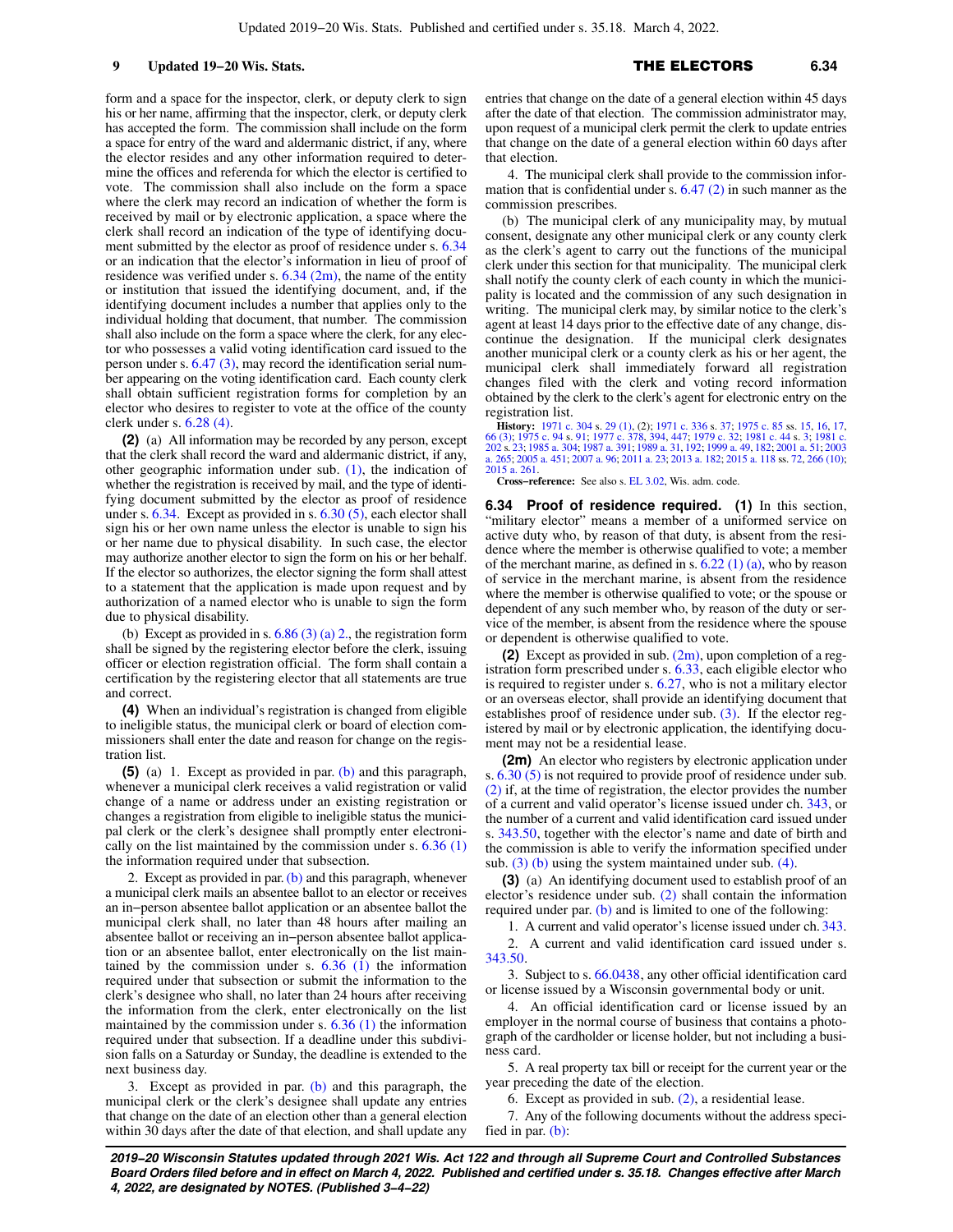a. A university, college, or technical college identification card that contains a photograph of the cardholder together with a fee payment receipt issued to the cardholder by the university, college, or technical college dated no earlier than 9 months before the date of the election at which the receipt is presented.

b. An identification card issued by a university, college, or technical college that contains a photograph of the cardholder if the university, college, or technical college that issued the card provides a certified and current list of students who reside in housing sponsored by the university, college, or technical college and who are U.S. citizens to the municipal clerk prior to the election showing the current address of the students and if the municipal clerk, election registration official, or inspector verifies that the student presenting the card is included on the list.

8. A utility bill for the period commencing not earlier than 90 days before the day registration is made.

9. A bank statement.

10. A paycheck.

11. A check or other document issued by a unit of government.

12. For an occupant of a residential care facility, as defined in s. [6.875 \(1\) \(bm\)](https://docs-preview.legis.wisconsin.gov/document/statutes/6.875(1)(bm)), for the purpose of registering at the facility, a contract or intake document prepared by the residential care facility that specifies that the occupant currently resides in the facility. The contract or intake document may also identify the room or unit in which the occupant resides.

13. An identification card issued by a federally recognized Indian tribe in this state.

(b) Except as provided in par. (a)  $7<sub>.,</sub>$ , the identifying documents prescribed in par. [\(a\)](https://docs-preview.legis.wisconsin.gov/document/statutes/6.34(3)(a)) shall contain all of the following in order to be considered proof of residence:

1. A current and complete name, including both the given and family name.

2. A current and complete residential address, including a numbered street address, if any, and the name of a municipality.

(c) Identifying documents specified in par. [\(a\)](https://docs-preview.legis.wisconsin.gov/document/statutes/6.34(3)(a)) which are valid for use during a specified period must be valid on the day that an elector makes application for registration in order to constitute proof of residence.

**(4)** The commission shall maintain a system that electronically verifies, on an instant basis, information specified under sub. [\(3\) \(b\)](https://docs-preview.legis.wisconsin.gov/document/statutes/6.34(3)(b)) from the information submitted in lieu of proof of residence under sub.  $(2m)$ , using the information maintained by the department of transportation pursuant to the commission's agreement with the secretary of transportation under s. [85.61 \(1\).](https://docs-preview.legis.wisconsin.gov/document/statutes/85.61(1)) If a pro-spective elector enters information specified under sub. [\(3\) \(b\) 2.](https://docs-preview.legis.wisconsin.gov/document/statutes/6.34(3)(b)2.) into the system that does not match such information maintained by the department of transportation, the system shall redirect the elector to the department of transportation's Internet site so that the elector may update his or her information with the department of transportation.

**History:** [2005 a. 451](https://docs-preview.legis.wisconsin.gov/document/acts/2005/451) ss. [40](https://docs-preview.legis.wisconsin.gov/document/acts/2005/451,%20s.%2040), [43,](https://docs-preview.legis.wisconsin.gov/document/acts/2005/451,%20s.%2043) [44;](https://docs-preview.legis.wisconsin.gov/document/acts/2005/451,%20s.%2044) [2011 a. 23;](https://docs-preview.legis.wisconsin.gov/document/acts/2011/23) [2013 a. 182](https://docs-preview.legis.wisconsin.gov/document/acts/2013/182); [2015 a. 261,](https://docs-preview.legis.wisconsin.gov/document/acts/2015/261) [374](https://docs-preview.legis.wisconsin.gov/document/acts/2015/374); [2017](https://docs-preview.legis.wisconsin.gov/document/acts/2017/226) [a. 226;](https://docs-preview.legis.wisconsin.gov/document/acts/2017/226) [2017 a. 365](https://docs-preview.legis.wisconsin.gov/document/acts/2017/365) s. [111;](https://docs-preview.legis.wisconsin.gov/document/acts/2017/365,%20s.%20111) [2017 a. 369](https://docs-preview.legis.wisconsin.gov/document/acts/2017/369).

Under sub. (3) (a) 7. b., students who want to prove residence using an educational institution's dormitory list may do so only if the list contains citizenship information. Federal law preempts the requirement that college and university "dorm lists" include citizenship information. The federal Family Educational Rights and Privacy Act, 20 USC 1232g (FERPA), prohibits educational agencies or institutions from releasing personally identifiable information other than directory information, which does not include citizenship status. Thus, FERPA precludes the state from requiring educa-tional agencies and institutions to include citizenship information on certified lists of students who reside in sponsored housing. Luft v. Evers, [963 F.3d 665](https://docs-preview.legis.wisconsin.gov/document/courts/963%20F.3d%20665) (2020).<br>[2013 Wis. Act 182](https://docs-preview.legis.wisconsin.gov/document/acts/2013/182)'s requirement for documentary proof

[Wis. Act 23'](https://docs-preview.legis.wisconsin.gov/document/acts/2011/23)s elimination of proof by other persons' corroboration impose slight bur-dens on voters and do not violate the U.S. Constitution. Because sub. (3) (a) 11. authorizes proof via any document issued by a unit of government, clerks may mail a letter to a voter's address so that the letter itself suffices as proof. Also, the former Government Accountability Board issued a ruling requiring election officials to accept electronic versions of proof of residence. Wisconsin's election system is generous in permitting same−day registration at the polling place. Proof of residence helps assign voters to their proper districts and is valid for that reason alone. Luft v. Evers, [963 F.3d 665](https://docs-preview.legis.wisconsin.gov/document/courts/963%20F.3d%20665) (2020).

**6.35 Filing registration forms. (1)** Under the direction of the municipal clerk or board of election commissioners, the original registration forms shall be filed in one of the following ways, except as provided in subs. [\(1m\)](https://docs-preview.legis.wisconsin.gov/document/statutes/6.35(1m)) and [\(2\):](https://docs-preview.legis.wisconsin.gov/document/statutes/6.35(2))

(a) In alphabetical order of the electors' names.

(b) In alphabetical order according to street names, in numerical order on each street and in alphabetical order of the electors' names at each address on the street.

**(1m)** Original registration forms of electors who have obtained a confidential listing under s. [6.47 \(2\)](https://docs-preview.legis.wisconsin.gov/document/statutes/6.47(2)) shall be filed in alphabetical order after the forms of the other electors.

**(2)** The commission shall prescribe, by rule, the procedure and methods by which municipal clerks and boards of election commissioners shall maintain records of registrations that are entered electronically under s. [6.30 \(5\)](https://docs-preview.legis.wisconsin.gov/document/statutes/6.30(5)).

**(3)** Original registration forms shall be maintained in the office of the municipal clerk or board of election commissioners at all times.

**History:** [1971 c. 249](https://docs-preview.legis.wisconsin.gov/document/acts/1971/249); [1971 c. 304](https://docs-preview.legis.wisconsin.gov/document/acts/1971/304) s. [29 \(2\);](https://docs-preview.legis.wisconsin.gov/document/acts/1971/304,%20s.%2029) [1971 c. 336](https://docs-preview.legis.wisconsin.gov/document/acts/1971/336); [1975 c. 85;](https://docs-preview.legis.wisconsin.gov/document/acts/1975/85) [1977 c. 394](https://docs-preview.legis.wisconsin.gov/document/acts/1977/394); [1983 a. 484;](https://docs-preview.legis.wisconsin.gov/document/acts/1983/484) [1985 a. 304;](https://docs-preview.legis.wisconsin.gov/document/acts/1985/304) [1989 a. 192](https://docs-preview.legis.wisconsin.gov/document/acts/1989/192); [1999 a. 49;](https://docs-preview.legis.wisconsin.gov/document/acts/1999/49) [2003 a. 265](https://docs-preview.legis.wisconsin.gov/document/acts/2003/265), [326](https://docs-preview.legis.wisconsin.gov/document/acts/2003/326); [2015 a. 261.](https://docs-preview.legis.wisconsin.gov/document/acts/2015/261)

**6.36 Official registration list. (1)** (a) The commission shall compile and maintain electronically an official registration list. The list shall contain all of the following:

1. The name and address of each registered elector in the state.

2. The elector's date of birth.

3. The ward and aldermanic district of the elector, if any.

4. For each elector, a unique registration identification number assigned by the commission.

5. The number of a valid operator's license issued to the elector under ch. [343](https://docs-preview.legis.wisconsin.gov/document/statutes/ch.%20343), if any, or the last 4 digits of the elector's social security account number, if any.

6. Any identification serial number issued to the elector under s. [6.47 \(3\).](https://docs-preview.legis.wisconsin.gov/document/statutes/6.47(3))

7. The date of any election in which the elector votes.

8. An indication of whether the elector is an overseas elector, as defined in s. [6.24 \(1\)](https://docs-preview.legis.wisconsin.gov/document/statutes/6.24(1)).

9. Any information relating to the elector that appears on the current list transmitted to the commission by the department of corrections under s. [301.03 \(20m\).](https://docs-preview.legis.wisconsin.gov/document/statutes/301.03(20m))

10. An indication of any accommodation required under s. [5.25 \(4\) \(a\)](https://docs-preview.legis.wisconsin.gov/document/statutes/5.25(4)(a)) to permit voting by the elector.

11. An indication of the method by which the elector's registration form was received.

12. An indication of whether the elector was required under s. [6.34](https://docs-preview.legis.wisconsin.gov/document/statutes/6.34) to provide proof of residence and, if so, the type of identifying document submitted as proof of residence, the name of the entity or institution that issued the identifying document, and, if the identifying document included a number that applies only to the individual holding that document, up to the last 4 digits of that number. If the number on the identifying document submitted by the elector had 6 or fewer digits, the list under this paragraph may not contain more than the last 2 digits of that number.

13. A separate column indicating the date on which an elector applied to vote by in−person absentee ballot.

14. Separate columns indicating the date on which the clerk mailed an absentee ballot to an elector and the date on which the elector returned the absentee ballot.

15. A separate column indicating the polling location associated with each elector's address and ward or aldermanic district, if any.

16. A separate column indicating the mailing address for the municipal clerk associated with each polling location identified under subd. [15.](https://docs-preview.legis.wisconsin.gov/document/statutes/6.36(1)(a)15.)

(ae) 1. The chief election officer shall enter into a membership agreement with Electronic Registration Information Center, Inc.,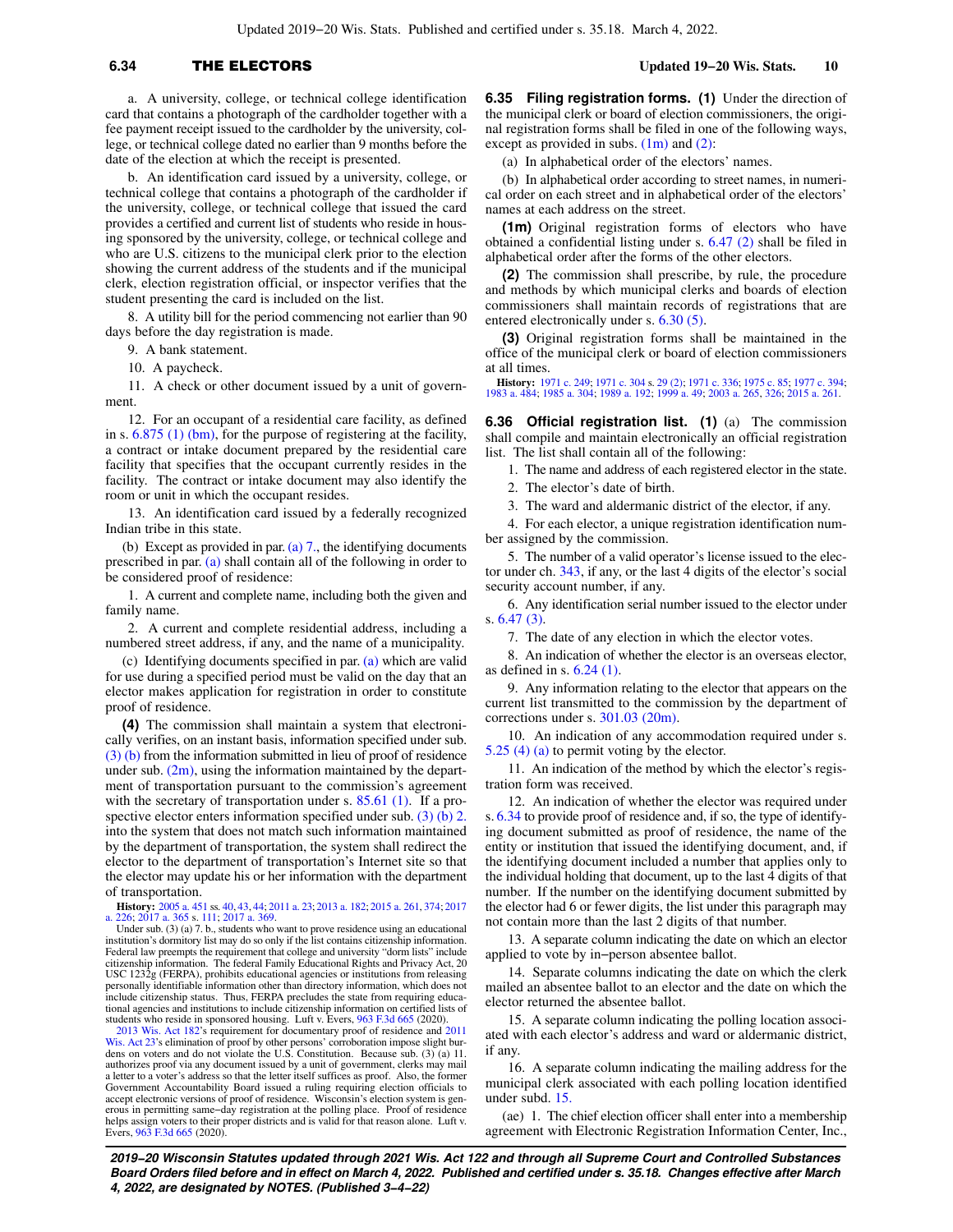for the purpose of maintaining the official registration list under this section. Prior to entering into an agreement under this subdivision, the chief election officer shall ensure that the agreement satisfies all of the following conditions:

a. It safeguards the confidentiality of information or data in the registration list that may be subject to transfer under the agree-ment and to which access is restricted under par. [\(b\) 1. a.](https://docs-preview.legis.wisconsin.gov/document/statutes/6.36(1)(b)1.a.)

b. It prohibits the sale or distribution of the information or data in the registration list to a 3rd−party vendor and it prohibits any other action not associated with administration of or compliance with the agreement.

c. It does not affect the exemption for this state under the national voter registration act.

d. It allows the state to make contact with electors by electronic mail, whenever possible.

2. If the chief election officer enters into an agreement under subd. [1.](https://docs-preview.legis.wisconsin.gov/document/statutes/6.36(1)(ae)1.), the chief election officer shall comply with the terms of the agreement, including the transmission of information and data related to the registration of electors in this state to the Electronic Registration Information Center, Inc., for processing and sharing with other member states and governmental units.

(am) The list under par. [\(a\)](https://docs-preview.legis.wisconsin.gov/document/statutes/6.36(1)(a)) may contain such other information as may be determined by the commission to facilitate administration of elector registration requirements.

(b) 1. The list shall be open to public inspection under s. [19.35](https://docs-preview.legis.wisconsin.gov/document/statutes/19.35(1)) [\(1\)](https://docs-preview.legis.wisconsin.gov/document/statutes/19.35(1)) and shall be electronically accessible by any person, except that:

a. Except as provided in pars.  $(ae)$ ,  $(bm)$ , and  $(bn)$ , no person other than an employee of the commission, a county clerk, a deputy county clerk, an executive director of a county board of election commissioners, a deputy designated by the executive director, a municipal clerk, a deputy municipal clerk, an executive director of a city board of election commissioners, or a deputy designated by the executive director may view the date of birth, operator's license number, or social security account number of an elector, the address of an elector to whom an identification serial number is issued under s. [6.47 \(3\)](https://docs-preview.legis.wisconsin.gov/document/statutes/6.47(3)), or any indication of an accommodation required under s.  $5.25$  (4) (a) to permit voting by an elector.

b. No person other than an employee of the commission, a municipal clerk, or an election official who is authorized by a municipal clerk may make a change in the list.

2. The list shall be electronically accessible by name and shall also be accessible in alphabetical order of the electors' names for the entire state and for each county, municipality, ward, and combination of wards authorized under s. [5.15 \(6\) \(b\)](https://docs-preview.legis.wisconsin.gov/document/statutes/5.15(6)(b)).

(bm) The commission or any municipal clerk or board of election commissioners may transfer any information in the registration list to which access is restricted under par. [\(b\) 1. a.](https://docs-preview.legis.wisconsin.gov/document/statutes/6.36(1)(b)1.a.) to a law enforcement agency, as defined in s. [165.77 \(1\) \(b\),](https://docs-preview.legis.wisconsin.gov/document/statutes/165.77(1)(b)) to be used for law enforcement purposes.

(bn) The commission may transfer any information in the registration list to which access is restricted under par.  $(b)$  1. a. to a subunit of the state government of another state to be used for official purposes.

(c) The list shall be designed in such a way that the municipal clerk or board of election commissioners of any municipality and any election official who is authorized by the clerk or executive director of the board of election commissioners may, by electronic transmission, add entries to or change entries on the list for any elector who resides in, or who the list identifies as residing in, that municipality and no other municipality.

(d) Upon receipt of official notification by the appropriate election administrative authority of another state, territory, or possession that an elector whose name appears on the list has registered to vote in that state, territory, or possession, the commission or the municipal clerk of the municipality where the elector formerly resided shall change the elector's registration from eligible to ineligible status.

(e) If the commission adds the name of any elector to the list, the commission shall promptly notify the municipal clerk of the municipality where the elector resides. If the commission changes the registration of any elector from eligible to ineligible status, the commission shall promptly notify the municipal clerk of the municipality where the elector resides or, if the elector has changed his or her residence from one municipality to another municipality in this state, shall promptly notify the municipal clerk of the municipality where the elector resided prior to the change. Notification shall be made in writing or by electronic transmission. If the commission changes the registration of any elector from eligible to ineligible status, the commission shall make an entry on the list giving the date of and the reason for the change.

(f) The commission shall make all reasonable efforts to ensure that the list is maintained in a manner that precludes unauthorized persons from making alterations to the list.

**(2)** (a) Except as provided in par. [\(b\)](https://docs-preview.legis.wisconsin.gov/document/statutes/6.36(2)(b)), each registration list prepared for use as a poll list at a polling place or for purposes of canvassing absentee ballots at an election shall contain the full name and address of each registered elector; a blank column for the entry of the serial number of the electors when they vote or the poll list number used by the municipal board of absentee ballot canvassers in canvassing absentee ballots; an indication next to the name of each elector for whom proof of residence under s. [6.34](https://docs-preview.legis.wisconsin.gov/document/statutes/6.34) is required; a space for entry of the type of and the name of the entity or institution that issued the identifying document submitted by the elector as proof of residence when proof of residence under s. [6.34](https://docs-preview.legis.wisconsin.gov/document/statutes/6.34) is required; a space for entry of the elector's signature, or if another person signed the elector's registration form for the elector by reason of the elector's physical disability, the word "exempt"; and a form of certificate bearing the certification of the commission administrator stating that the list is a true and complete registration list of the municipality or the ward or wards for which the list is prepared. The commission shall, by rule, prescribe the space and location for entry of each elector's signature on the poll list which shall provide for entry of the signature without changing the orientation of the poll list from the orientation used by the election officials.

(b) If an elector obtains a confidential listing under s. [6.47 \(2\),](https://docs-preview.legis.wisconsin.gov/document/statutes/6.47(2)) the registration list shall be prepared such that the address of the elector does not appear on copies of the list that are used at polling places.

(c) The list shall contain, next to the name of each elector, an indication of whether proof of residence under s. [6.34](https://docs-preview.legis.wisconsin.gov/document/statutes/6.34) is required for the elector to be permitted to vote. If proof of residence is provided, the type of identifying document submitted by the elector and the name of the entity or institution that issued the identifying document, or an indication that the information provided by the elector in lieu of proof of residence was verified under s. [6.34](https://docs-preview.legis.wisconsin.gov/document/statutes/6.34(2m))  $(2m)$ , shall be entered on the list in the space provided. Except as provided in s. [6.34 \(2m\)](https://docs-preview.legis.wisconsin.gov/document/statutes/6.34(2m)), proof of residence is required if the elector is not a military elector or an overseas elector and the elector registers by mail or by electronic application and has not previously voted in an election in this state.

**(3)** The original registration forms shall be controlling whenever discrepancies occur in entering information from the forms under s. [6.33 \(5\).](https://docs-preview.legis.wisconsin.gov/document/statutes/6.33(5))

**(4)** The names and identification serial numbers of electors who have obtained a confidential listing under s. [6.47 \(2\)](https://docs-preview.legis.wisconsin.gov/document/statutes/6.47(2)) shall appear separately after the remainder of the list. These names and serial numbers shall be arranged alphabetically by last name.

**(6)** The commission shall establish by rule the fee for obtaining a copy of the official registration list, or a portion of the list, including access to the subscription service established under s. [5.05 \(14\) \(b\)](https://docs-preview.legis.wisconsin.gov/document/statutes/5.05(14)(b)). The amount of the fee shall be set, after consultation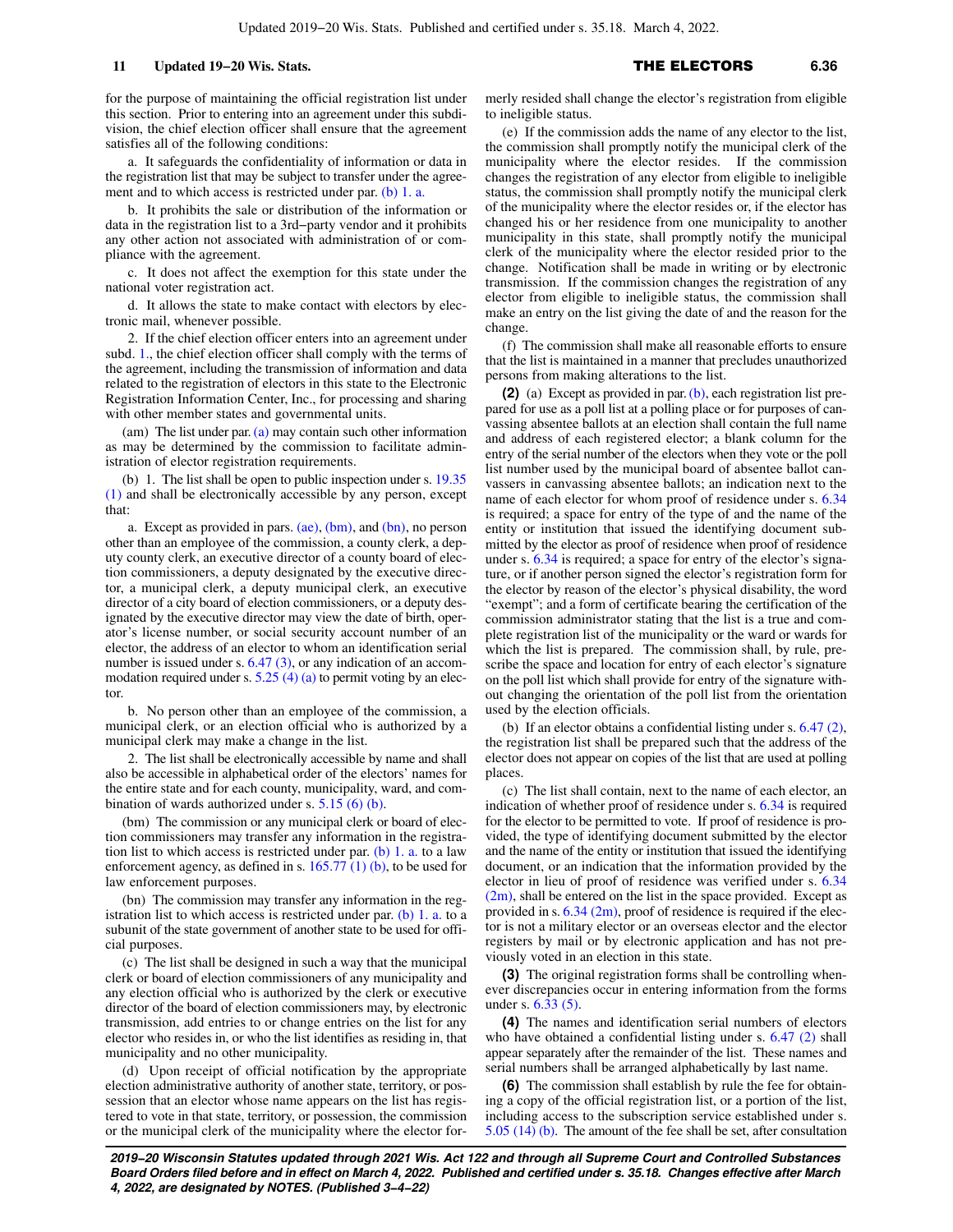# **6.36** THE ELECTORS **Updated 19−20 Wis. Stats. 12**

with county and municipal election officials, at an amount estimated to cover both the cost of reproduction and the cost of maintaining the list at the state and local level. The rules shall require that revenues from fees received be shared between the state and municipalities or their designees under s.  $6.33$  (5) (b), and shall specify a method for such allocation.

**History:** [1971 c. 304](https://docs-preview.legis.wisconsin.gov/document/acts/1971/304) s. [29 \(2\);](https://docs-preview.legis.wisconsin.gov/document/acts/1971/304,%20s.%2029) [1975 c. 85;](https://docs-preview.legis.wisconsin.gov/document/acts/1975/85) [1977 c. 394](https://docs-preview.legis.wisconsin.gov/document/acts/1977/394) ss. [21](https://docs-preview.legis.wisconsin.gov/document/acts/1977/394,%20s.%2021), [22](https://docs-preview.legis.wisconsin.gov/document/acts/1977/394,%20s.%2022), [53;](https://docs-preview.legis.wisconsin.gov/document/acts/1977/394,%20s.%2053) [1999 a. 49](https://docs-preview.legis.wisconsin.gov/document/acts/1999/49); [2003 a. 265,](https://docs-preview.legis.wisconsin.gov/document/acts/2003/265) [327;](https://docs-preview.legis.wisconsin.gov/document/acts/2003/327) [2005 a. 451](https://docs-preview.legis.wisconsin.gov/document/acts/2005/451); [2007 a. 1](https://docs-preview.legis.wisconsin.gov/document/acts/2007/1), [52,](https://docs-preview.legis.wisconsin.gov/document/acts/2007/52) [96](https://docs-preview.legis.wisconsin.gov/document/acts/2007/96); [2011 a. 23](https://docs-preview.legis.wisconsin.gov/document/acts/2011/23), [75;](https://docs-preview.legis.wisconsin.gov/document/acts/2011/75) [2013 a. 182](https://docs-preview.legis.wisconsin.gov/document/acts/2013/182); [2015](https://docs-preview.legis.wisconsin.gov/document/acts/2015/118) [a. 118](https://docs-preview.legis.wisconsin.gov/document/acts/2015/118) ss. [73](https://docs-preview.legis.wisconsin.gov/document/acts/2015/118,%20s.%2073) to [75](https://docs-preview.legis.wisconsin.gov/document/acts/2015/118,%20s.%2075), [266 \(10\);](https://docs-preview.legis.wisconsin.gov/document/acts/2015/118,%20s.%20266) [2015 a. 261;](https://docs-preview.legis.wisconsin.gov/document/acts/2015/261) [2017 a. 366](https://docs-preview.legis.wisconsin.gov/document/acts/2017/366).

**Cross−reference:** See also s. [EL 3.50,](https://docs-preview.legis.wisconsin.gov/document/administrativecode/EL%203.50) Wis. adm. code.

**6.45 Access to registration list. (1)** After the deadline for revision of the registration list, the municipal clerk shall make copies of the list for election use.

**(1m)** The registration list and any supplemental lists which are prepared at polling places or other registration locations under s. [6.55](https://docs-preview.legis.wisconsin.gov/document/statutes/6.55), shall be open to public inspection. Under the regulations prescribed by the municipal clerk, any person may copy the registration list at the office of the clerk. A registration list maintained at a polling place may be examined by any person who is observing the proceedings under s. [7.41](https://docs-preview.legis.wisconsin.gov/document/statutes/7.41) when such use does not interfere with the conduct of the election. This subsection does not apply to information that is confidential under s. [6.47](https://docs-preview.legis.wisconsin.gov/document/statutes/6.47).

**(2)** The municipal clerk shall furnish upon request to each candidate who has filed nomination papers for an office which represents at least part of the residents of the municipality one copy of the current registration list for those areas for which he or she is a candidate for a fee not to exceed the cost of reproduction. The clerk shall exclude information that is confidential under s. [6.47 \(2\)](https://docs-preview.legis.wisconsin.gov/document/statutes/6.47(2)) from copies of the list, except as authorized under s. [6.47](https://docs-preview.legis.wisconsin.gov/document/statutes/6.47(8)) [\(8\)](https://docs-preview.legis.wisconsin.gov/document/statutes/6.47(8)).

**History:** [1975 c. 85](https://docs-preview.legis.wisconsin.gov/document/acts/1975/85), [199](https://docs-preview.legis.wisconsin.gov/document/acts/1975/199); [1977 c. 394](https://docs-preview.legis.wisconsin.gov/document/acts/1977/394) s. [53](https://docs-preview.legis.wisconsin.gov/document/acts/1977/394,%20s.%2053); [1983 a. 484;](https://docs-preview.legis.wisconsin.gov/document/acts/1983/484) [1989 a. 192](https://docs-preview.legis.wisconsin.gov/document/acts/1989/192); [1999 a. 49](https://docs-preview.legis.wisconsin.gov/document/acts/1999/49), [182](https://docs-preview.legis.wisconsin.gov/document/acts/1999/182); [2001 a. 38](https://docs-preview.legis.wisconsin.gov/document/acts/2001/38); [2013 a. 166](https://docs-preview.legis.wisconsin.gov/document/acts/2013/166).

**Cross−reference:** See also s. [EL 3.50,](https://docs-preview.legis.wisconsin.gov/document/administrativecode/EL%203.50) Wis. adm. code.

**6.46 Poll lists; copying. (1)** Poll lists shall be preserved by the municipal clerk until destruction or other disposition is authorized under s. [7.23.](https://docs-preview.legis.wisconsin.gov/document/statutes/7.23)

**(2)** Poll lists shall be open to public inspection, except as provided in s. [6.47.](https://docs-preview.legis.wisconsin.gov/document/statutes/6.47) The municipal clerk shall furnish upon request to each candidate who has filed nomination papers for an office which represents at least part of the municipality one copy of the current poll list for those areas for which he or she is a candidate for a fee not to exceed the cost of reproduction. If a copying machine is not accessible, the clerk shall remove the lists from the office for the purposes of copying, and return them immediately thereafter. The clerk shall exclude information that is confidential under s. [6.47 \(2\)](https://docs-preview.legis.wisconsin.gov/document/statutes/6.47(2)) from copies of the list, except as authorized under s. [6.47 \(8\)](https://docs-preview.legis.wisconsin.gov/document/statutes/6.47(8)).

**History:** [1975 c. 85,](https://docs-preview.legis.wisconsin.gov/document/acts/1975/85) [199;](https://docs-preview.legis.wisconsin.gov/document/acts/1975/199) [1999 a. 49](https://docs-preview.legis.wisconsin.gov/document/acts/1999/49). **Cross−reference:** See also s. [EL 3.50,](https://docs-preview.legis.wisconsin.gov/document/administrativecode/EL%203.50) Wis. adm. code.

#### **6.47 Confidentiality of information relating to victims of domestic abuse, sexual assault, or stalking. (1)** In this section:

(ag) "Domestic abuse victim service provider" means an organization that is certified by the department of children and families as eligible to receive grants under s. [49.165 \(2\)](https://docs-preview.legis.wisconsin.gov/document/statutes/49.165(2)) and whose name is included on the list provided by the commission under s. [7.08](https://docs-preview.legis.wisconsin.gov/document/statutes/7.08(10)) [\(10\).](https://docs-preview.legis.wisconsin.gov/document/statutes/7.08(10))

(am) "Eligible individual" means:

1. An individual who has been granted a protective order that is in effect.

2. An individual who files an affidavit with the municipal clerk of the municipality where the individual resides, on a form prescribed by the commission, that is signed by a sheriff, the chief of a police department, or a district attorney or the authorized representative of a sheriff, chief, or district attorney and directed to the municipal clerk, and that verifies that a person has been charged with or convicted of an offense relating to domestic abuse, sexual assault, or stalking in which the individual was a victim and reasonably continues to be threatened by that person.

3. An individual who resides in a shelter.

4. An individual who submits a dated statement to the municipal clerk that includes the individual's full name, that is signed by an authorized representative of a domestic abuse victim service provider or a sexual assault victim service provider, and that indicates that the individual received services from the provider within the 24−month period ending on the date of the statement.

5. An individual who is a participant in the program established in s. [165.68](https://docs-preview.legis.wisconsin.gov/document/statutes/165.68).

(b) "Offense relating to domestic abuse, sexual assault, or stalking" means an offense specified in s. [940.19,](https://docs-preview.legis.wisconsin.gov/document/statutes/940.19) [940.20 \(1m\),](https://docs-preview.legis.wisconsin.gov/document/statutes/940.20(1m)) [940.201](https://docs-preview.legis.wisconsin.gov/document/statutes/940.201), [940.22,](https://docs-preview.legis.wisconsin.gov/document/statutes/940.22) [940.225](https://docs-preview.legis.wisconsin.gov/document/statutes/940.225), [940.235](https://docs-preview.legis.wisconsin.gov/document/statutes/940.235), [940.32](https://docs-preview.legis.wisconsin.gov/document/statutes/940.32), [947.013,](https://docs-preview.legis.wisconsin.gov/document/statutes/947.013) [948.02,](https://docs-preview.legis.wisconsin.gov/document/statutes/948.02) [948.025](https://docs-preview.legis.wisconsin.gov/document/statutes/948.025), [948.06,](https://docs-preview.legis.wisconsin.gov/document/statutes/948.06) [948.085,](https://docs-preview.legis.wisconsin.gov/document/statutes/948.085) [948.09](https://docs-preview.legis.wisconsin.gov/document/statutes/948.09), or [948.095](https://docs-preview.legis.wisconsin.gov/document/statutes/948.095).

(c) "Protected individual" means an individual whose name and address is confidential under sub. [\(2\)](https://docs-preview.legis.wisconsin.gov/document/statutes/6.47(2)).

(d) "Protective order" means a temporary restraining order or an injunction issued under s. [813.12](https://docs-preview.legis.wisconsin.gov/document/statutes/813.12) or [813.125](https://docs-preview.legis.wisconsin.gov/document/statutes/813.125).

(dm) "Sexual assault victim service provider" means an organization that is certified by the department of justice as eligible to receive grants under s. [165.93 \(2\)](https://docs-preview.legis.wisconsin.gov/document/statutes/165.93(2)) and whose name is included on the list provided by the commission under s. [7.08 \(10\).](https://docs-preview.legis.wisconsin.gov/document/statutes/7.08(10))

(e) "Shelter" means a place where at least 4 unrelated individuals reside that provides residential shelter to individuals whose personal security is or may be threatened by family members or other persons with whom the individuals have had contact.

**(2)** Except as authorized in sub. [\(8\)](https://docs-preview.legis.wisconsin.gov/document/statutes/6.47(8)), the commission, each municipal clerk, each agent designated under s. [6.33 \(5\) \(b\),](https://docs-preview.legis.wisconsin.gov/document/statutes/6.33(5)(b)) and each election official shall withhold from public inspection under s. [19.35 \(1\)](https://docs-preview.legis.wisconsin.gov/document/statutes/19.35(1)) the name and address of any eligible individual whose name appears on a poll list or registration list if the individual provides the municipal clerk with a valid written request to protect the individual's confidentiality. To be valid, a request under this subsection must be accompanied by a copy of a protective order that is in effect, an affidavit under sub.  $(1)$   $(am)$  2. that is dated within 30 days of the date of the request, confirmation from the department of justice that the person is a program participant, as provided under s. [165.68 \(4\) \(c\),](https://docs-preview.legis.wisconsin.gov/document/statutes/165.68(4)(c)) a statement signed by the operator or an authorized agent of the operator of a shelter that is dated within 30 days of the date of the request and that indicates that the operator operates the shelter and that the individual making the request resides in the shelter, or a statement signed by an authorized representative of a domestic abuse victim service provider or a sexual assault victim service provider under sub. [\(1\) \(am\) 4.](https://docs-preview.legis.wisconsin.gov/document/statutes/6.47(1)(am)4.) that is dated within 30 days of the date of the request. A physically disabled individual who appears personally at the office of the municipal clerk accompanied by another elector of this state may designate that elector to make a request under this subsection on his or her behalf.

**(3)** Upon receiving a valid written request from an elector under sub.  $(2)$ , the municipal clerk shall issue to the elector a voting identification card on a form prescribed by the commission that shall contain the name of the elector's municipality of residence and, in the case of a town, the county in which the town is located, the elector's name, the ward in which the elector resides, if any, and a unique identification serial number issued by the commission. The number issued to an elector under this subsection shall not be changed for so long as the elector continues to qualify for a listing under sub. [\(2\)](https://docs-preview.legis.wisconsin.gov/document/statutes/6.47(2)).

**(4)** (a) Except as provided in par. [\(b\)](https://docs-preview.legis.wisconsin.gov/document/statutes/6.47(4)(b)) and sub. [\(5\),](https://docs-preview.legis.wisconsin.gov/document/statutes/6.47(5)) a confidential listing under sub. [\(2\)](https://docs-preview.legis.wisconsin.gov/document/statutes/6.47(2)) expires on the date that a protective order expires, the date that the protected individual ceases to reside in a shelter, the date that updated information is received from a sheriff, the chief of a police department, or a district attorney or the authorized representative of a sheriff, chief, or district attorney, or at the end of the 24−month period that follows creation or renewal of the listing under sub.  $(2)$ , whichever is earlier.

(b) A confidential listing under sub. [\(2\)](https://docs-preview.legis.wisconsin.gov/document/statutes/6.47(2)) that is issued to a program participant expires on the date the individual's participation in the program expires pursuant to s.  $165.68$  (3) (b) 4. a. or on the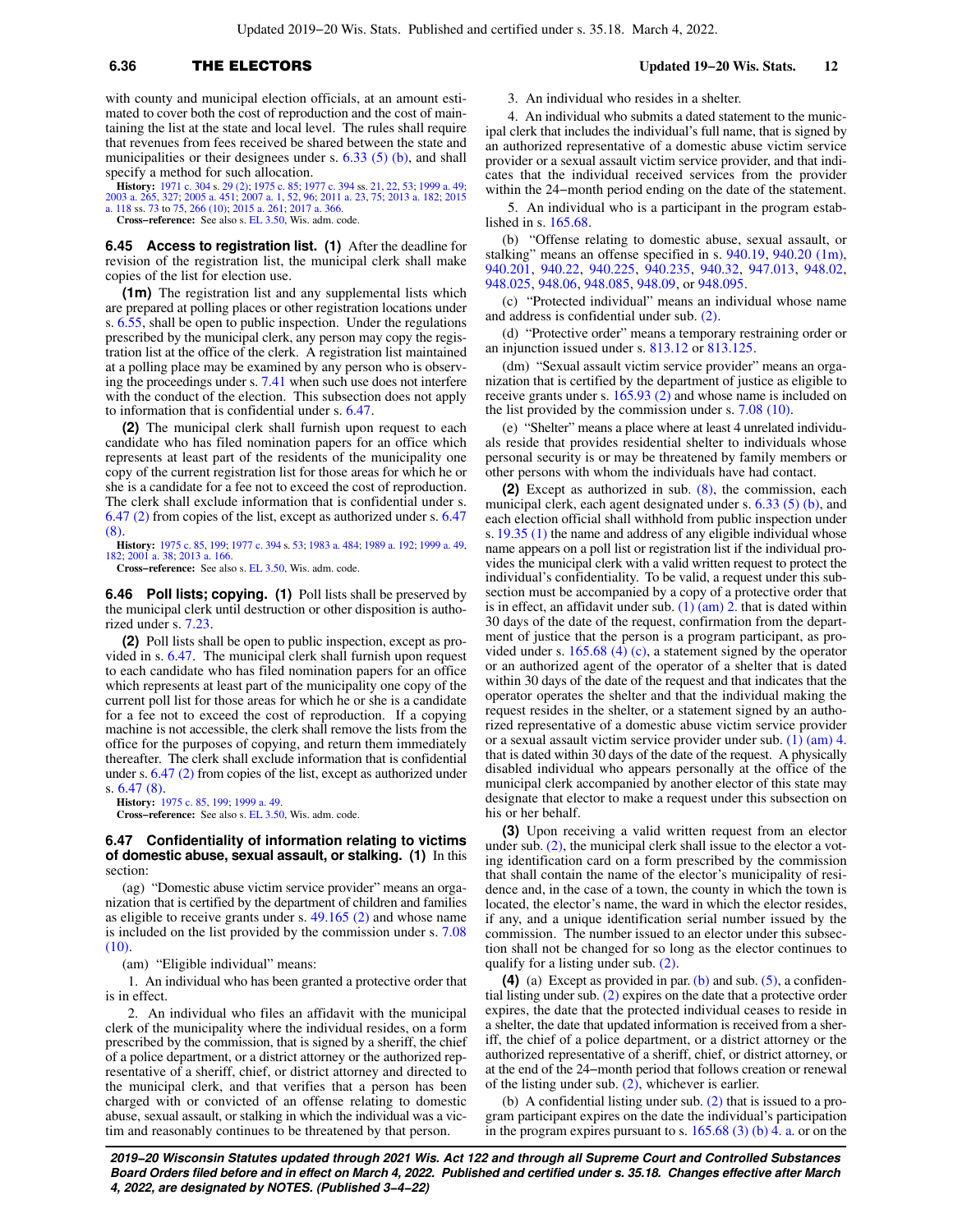date the individual cancels his or her participation in the program pursuant to s.  $165.68$  (3) (b) 4. f. or is disenrolled from the program pursuant to s. [165.68 \(3\) \(b\) 4. e.](https://docs-preview.legis.wisconsin.gov/document/statutes/165.68(3)(b)4.e.)

**(5)** (a) The municipal clerk shall cancel a confidential listing under sub.  $(2)$  if:

1. The clerk receives notification from a sheriff, chief of police, or district attorney or the authorized representative of a sheriff, chief, or district attorney under sub. [\(10\)](https://docs-preview.legis.wisconsin.gov/document/statutes/6.47(10)).

2. The name of the protected individual is legally changed.

3. The protected individual changes his or her address without notifying the municipal clerk.

4. The municipal clerk finds that the protected individual provided false information to the clerk for the purpose of obtaining a confidential listing under sub. [\(2\).](https://docs-preview.legis.wisconsin.gov/document/statutes/6.47(2))

(b) An individual whose confidential listing is canceled under par. [\(a\)](https://docs-preview.legis.wisconsin.gov/document/statutes/6.47(5)(a)) may file a new request and qualify under sub. [\(2\)](https://docs-preview.legis.wisconsin.gov/document/statutes/6.47(2)) to obtain a renewal of the listing.

**(6)** Upon expiration of a confidential listing on a registration list under sub. [\(2\),](https://docs-preview.legis.wisconsin.gov/document/statutes/6.47(2)) the municipal clerk shall change the registration of the protected individual to ineligible status unless the individual files a new request and qualifies under sub. [\(2\)](https://docs-preview.legis.wisconsin.gov/document/statutes/6.47(2)) to obtain a renewal of the listing or unless the individual applies for and qualifies to obtain a nonconfidential voter registration. Except as authorized in sub. [\(8\)](https://docs-preview.legis.wisconsin.gov/document/statutes/6.47(8)), the municipal clerk shall withhold from public inspection under s. [19.35 \(1\)](https://docs-preview.legis.wisconsin.gov/document/statutes/19.35(1)) the name and address of any individual whose registration is changed under this subsection if the individual qualified for a confidential listing at the time of that listing.

**(7)** (a) If the municipal clerk has notice that a confidential listing under sub. [\(2\)](https://docs-preview.legis.wisconsin.gov/document/statutes/6.47(2)) is scheduled to expire, the municipal clerk shall provide 30 days' notice to the protected individual of the scheduled expiration of the listing.

(b) If notice to a protected individual is not provided under par. [\(a\),](https://docs-preview.legis.wisconsin.gov/document/statutes/6.47(7)(a)) the municipal clerk shall provide notice to the subject individual upon changing a listed individual to ineligible status under sub. [\(6\)](https://docs-preview.legis.wisconsin.gov/document/statutes/6.47(6)).

**(8)** The municipal clerk shall provide access to a name and address under sub. [\(2\):](https://docs-preview.legis.wisconsin.gov/document/statutes/6.47(2))

(a) To a law enforcement officer for official purposes.

(b) To a state or local governmental officer pursuant to a specific law that necessitates obtaining the name or address.

(c) Pursuant to a court order citing a reason that access to the name or address should be provided.

(e) At the request of a protected individual, for purposes of permitting that individual to sign a petition under s. [59.05 \(2\).](https://docs-preview.legis.wisconsin.gov/document/statutes/59.05(2))

**(9)** No person who obtains access to a name or address under sub. [\(8\)](https://docs-preview.legis.wisconsin.gov/document/statutes/6.47(8)) may disclose the name or address to any person other than a public employee for the same purpose for which the information was obtained.

**(10)** If a sheriff, chief of a police department, or district attorney has signed or the authorized representative of a sheriff, chief, or district attorney has signed an affidavit under sub. [\(1\) \(am\) 2.](https://docs-preview.legis.wisconsin.gov/document/statutes/6.47(1)(am)2.) and the sheriff, chief, district attorney or authorized representative later obtains information that the person who was charged with an offense relating to domestic abuse, sexual assault, or stalking is no longer so charged or that the person's judgment of conviction has been vacated, and the charge or conviction was the sole basis for the affidavit, the sheriff, chief, district attorney or authorized representative shall provide written notice of that information to the municipal clerk to whom the affidavit was directed.

**History:** [1999 a. 49](https://docs-preview.legis.wisconsin.gov/document/acts/1999/49), [186](https://docs-preview.legis.wisconsin.gov/document/acts/1999/186); [2003 a. 265](https://docs-preview.legis.wisconsin.gov/document/acts/2003/265); [2005 a. 253,](https://docs-preview.legis.wisconsin.gov/document/acts/2005/253) [277,](https://docs-preview.legis.wisconsin.gov/document/acts/2005/277) [278;](https://docs-preview.legis.wisconsin.gov/document/acts/2005/278) [2007 a. 20](https://docs-preview.legis.wisconsin.gov/document/acts/2007/20); [2009](https://docs-preview.legis.wisconsin.gov/document/acts/2009/180) [a. 180;](https://docs-preview.legis.wisconsin.gov/document/acts/2009/180) [2013 a. 362;](https://docs-preview.legis.wisconsin.gov/document/acts/2013/362) [2015 a. 118](https://docs-preview.legis.wisconsin.gov/document/acts/2015/118) s. [266 \(10\);](https://docs-preview.legis.wisconsin.gov/document/acts/2015/118,%20s.%20266) [2015 a. 356,](https://docs-preview.legis.wisconsin.gov/document/acts/2015/356) [372;](https://docs-preview.legis.wisconsin.gov/document/acts/2015/372) [2017 a. 144](https://docs-preview.legis.wisconsin.gov/document/acts/2017/144).

**6.48 Challenging registration. (1)** GENERAL PROCEDURE. (a) Any registered elector of a municipality may challenge the registration of any other registered elector by submitting to the municipal clerk or executive director of the board of election commissioners in cities of more than 500,000 population an affidavit stating that the elector is not qualified to vote and the reasons therefor. The clerk or director, upon receipt of the affidavit, shall mail a notification of the challenge to the challenged elector, at his or her registered address.

(b) The challenged and challenging electors shall appear before the municipal clerk within one week of notification or arrange under sub. [\(2\)](https://docs-preview.legis.wisconsin.gov/document/statutes/6.48(2)) to appear before the board of election commissioners. The challenging elector shall make an affidavit answering any questions necessary to determine the challenged elector's qualifications. Judgment rests with the municipal clerk and decisions shall be rendered as soon as heard. If the clerk cannot resolve the issue or has reservations as to the answers, the clerk may require the challenging elector to take the oath under s. [6.925.](https://docs-preview.legis.wisconsin.gov/document/statutes/6.925) If the challenged elector appears and contests any answer of the challenging elector, the clerk may require the challenged elector to take the oath under s. [6.94](https://docs-preview.legis.wisconsin.gov/document/statutes/6.94) and to answer any question necessary to determine the challenged elector's qualifications. If the challenging elector appears before the municipal clerk or board of election commissioners but the challenged elector fails to appear, such clerk or board may make the decision without consulting the challenged elector. If the municipal clerk or board of election commissioners does not sustain the challenge, the challenged elector's registration remains valid.

(c) If the challenging elector fails to appear before the municipal clerk within one week or in cities of more than 500,000 population fails to appear before the board of election commissioners under sub. [\(2\)](https://docs-preview.legis.wisconsin.gov/document/statutes/6.48(2)) to answer questions and take the oath under s. [6.925,](https://docs-preview.legis.wisconsin.gov/document/statutes/6.925) such clerk or board shall cancel the challenge.

(d) If the clerk determines that the challenged elector is not qualified, the clerk shall change the challenged elector's registration from eligible to ineligible status on the registration list and notify the inspectors for the ward or election district where the elector was registered.

**(2)** SPECIAL PROCEDURE IN POPULOUS CITIES. (a) In cities of more than 500,000 population, objections may be made before the board of election commissioners which shall sit on the last Wednesday before each election from 9 a.m. to 12 a.m. and from 2 p.m. to 5 p.m. to hear objections then made or deferred under sub. [\(1\)](https://docs-preview.legis.wisconsin.gov/document/statutes/6.48(1)). If all the objections cannot then be determined, the commissioners shall sit during the same hours the next day.

(b) Upon appearing in person, objectors shall be examined, under oath, by the commissioners and testimony taken. Judgment rests with the board of election commissioners and decisions shall be rendered as soon as heard. All cases are heard and decided summarily. The commissioners shall determine whether the person objected to is qualified. If they determine that a person is not qualified, the executive director of the board of election commissioners shall change the elector from eligible to ineligible status on the registration list and shall notify the proper ward officials of the change immediately.

**(3)** CHALLENGE BASED ON INCOMPETENCY. Section [6.03 \(3\)](https://docs-preview.legis.wisconsin.gov/document/statutes/6.03(3)) applies to any challenge which is made to registration based on an allegation that an elector is incapable of understanding the objective of the elective process and thereby ineligible for registration.

**(4)** DISQUALIFICATION. The municipal clerk or board of election commissioners may not disqualify an elector under this section except upon the grounds and in accordance with the procedure specified in s. [6.325](https://docs-preview.legis.wisconsin.gov/document/statutes/6.325).

**History:** [1971 c. 304](https://docs-preview.legis.wisconsin.gov/document/acts/1971/304) s. [29 \(2\);](https://docs-preview.legis.wisconsin.gov/document/acts/1971/304,%20s.%2029) [1973 c. 334](https://docs-preview.legis.wisconsin.gov/document/acts/1973/334); [1975 c. 85,](https://docs-preview.legis.wisconsin.gov/document/acts/1975/85) [199;](https://docs-preview.legis.wisconsin.gov/document/acts/1975/199) [1977 c. 394;](https://docs-preview.legis.wisconsin.gov/document/acts/1977/394) [1979](https://docs-preview.legis.wisconsin.gov/document/acts/1979/110) [c. 110;](https://docs-preview.legis.wisconsin.gov/document/acts/1979/110) [1983 a. 484;](https://docs-preview.legis.wisconsin.gov/document/acts/1983/484) [1985 a. 304](https://docs-preview.legis.wisconsin.gov/document/acts/1985/304); [1987 a. 391;](https://docs-preview.legis.wisconsin.gov/document/acts/1987/391) [2003 a. 265.](https://docs-preview.legis.wisconsin.gov/document/acts/2003/265)

**6.50 Revision of registration list. (1)** No later than June 15 following each general election, the commission shall examine the registration records for each municipality and identify each elector who has not voted within the previous 4 years if qualified to do so during that entire period and shall mail a notice to the elector in substantially the following form:

### "NOTICE OF SUSPENSION OF REGISTRATION

You are hereby notified that your voter registration will be suspended, according to state law, for failure to vote within the previ-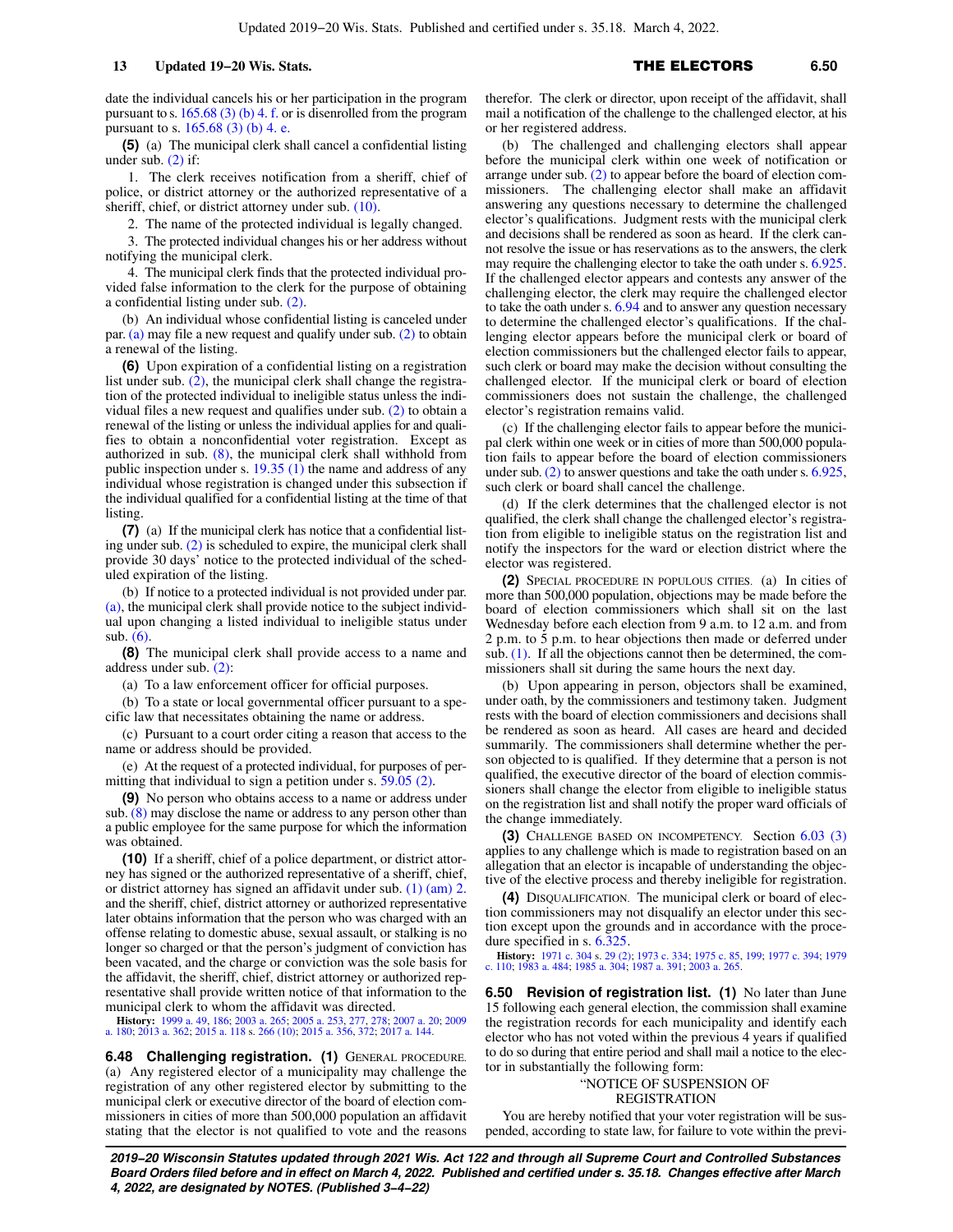# **6.50** THE ELECTORS **Updated 19−20 Wis. Stats. 14**

ous 4−year period, unless you apply for continuation of your registration within 30 days. You may continue your registration by signing the statement below and returning it to the office of the municipal clerk .... (mailing address and telephone number of office of municipal clerk or board of election commissioners) by mail or in person.

### APPLICATION FOR CONTINUATION OF REGISTRATION

I hereby certify that I still reside at the address at which I am registered and apply for continuation of registration.

> Signed .... Present Address ....

If you have changed your residence within this municipality or changed your name, please contact the office of the municipal clerk .... (mailing address and telephone number of office of municipal clerk or board of election commissioners) to complete a change of name or address form.

[Office of clerk or board of election commissioners

Address

Telephone]".

**(2)** If an elector to whom a notice of suspension was mailed under sub. [\(1\)](https://docs-preview.legis.wisconsin.gov/document/statutes/6.50(1)) has not applied for continuation of registration within 30 days of the date of mailing, the commission shall change the registration status of that elector from eligible to ineligible on the day that falls 30 days after the date of mailing.

**(2g)** The commission may delegate to a municipal clerk or board of election commissioners of a municipality the responsibility to change the registration status of electors when required under sub. [\(2\)](https://docs-preview.legis.wisconsin.gov/document/statutes/6.50(2)).

**(2r)** As soon as practicable, but no later than August 1 following the completion of the process under subs.  $(1)$  and  $(2)$ , the commission shall publish on its Internet site the following information obtained through that process:

(a) The number of notices mailed under sub. [\(1\).](https://docs-preview.legis.wisconsin.gov/document/statutes/6.50(1))

(b) The number of notices described under par. [\(a\)](https://docs-preview.legis.wisconsin.gov/document/statutes/6.50(2r)(a)) that were returned to the commission as undeliverable.

(c) The number of notices described under par. [\(a\)](https://docs-preview.legis.wisconsin.gov/document/statutes/6.50(2r)(a)) that were returned requesting continuation of registration.

(d) The number of notices described under par. [\(a\)](https://docs-preview.legis.wisconsin.gov/document/statutes/6.50(2r)(a)) that were returned requesting cancellation of registration.

(e) The number of notices described under par. [\(a\)](https://docs-preview.legis.wisconsin.gov/document/statutes/6.50(2r)(a)) that were returned with an indication that the named elector is deceased.

(f) The number of notices described under par. [\(a\)](https://docs-preview.legis.wisconsin.gov/document/statutes/6.50(2r)(a)) that were not returned.

(g) The number of electors who received notices under sub.  $(1)$ and whose status changed from eligible to ineligible.

(h) Any other information requested by the legislature or that the commission considers relevant.

**(3)** Upon receipt of reliable information that a registered elector has changed his or her residence to a location outside of the municipality, the municipal clerk or board of election commissioners shall notify the elector by mailing a notice by 1st class mail to the elector's registration address stating the source of the information. All municipal departments and agencies receiving information that a registered elector has changed his or her residence shall notify the clerk or board of election commissioners. If the elector no longer resides in the municipality or fails to apply for continuation of registration within 30 days of the date the notice is mailed, the clerk or board of election commissioners shall change the elector's registration from eligible to ineligible status. Upon receipt of reliable information that a registered elector has changed his or her residence within the municipality, the municipal clerk or board of election commissioners shall change the elector's registration and mail the elector a notice of the change. This subsection does not restrict the right of an elector to challenge any registration under s. [6.325,](https://docs-preview.legis.wisconsin.gov/document/statutes/6.325) [6.48,](https://docs-preview.legis.wisconsin.gov/document/statutes/6.48) [6.925,](https://docs-preview.legis.wisconsin.gov/document/statutes/6.925) [6.93](https://docs-preview.legis.wisconsin.gov/document/statutes/6.93), or [7.52 \(5\)](https://docs-preview.legis.wisconsin.gov/document/statutes/7.52(5)).

**(4)** The municipal clerk or board of election commissioners shall change the registration of deceased electors from eligible to ineligible status by means of checking vital statistics reports. No notice need be sent of registration changes made under this subsection.

**(5)** The registration of any elector whose address is listed at a building which has been condemned for human habitation by the municipality under s.  $66.0413$  (1) (j) shall be investigated by the municipal clerk or board of election commissioners. If the clerk or board of election commissioners can find no reason why the registration of such an elector should not be changed from eligible to ineligible status, the clerk or board of election commissioners shall change the elector's registration status. If the elector has left a forwarding address with the U.S. postal service, a notice of change in status shall be mailed by the clerk or board of election commissioners to the forwarding address.

**(6)** The municipal clerk, upon authorization by an elector, shall change the elector's registration from eligible to ineligible status.

**(7)** When an elector's registration is changed from eligible to ineligible status, the commission, municipal clerk, or board of election commissioners shall make an entry on the registration list, giving the date of and reason for the change.

**(8)** Any municipal governing body may direct the municipal clerk or board of election commissioners to arrange with the U.S. postal service pursuant to applicable federal regulations, to receive change of address information with respect to individuals residing within the municipality for revision of the elector registration list. If required by the U.S. postal service, the governing body may create a registration commission consisting of the municipal clerk or executive director of the board of election commissioners and 2 other electors of the municipality appointed by the clerk or executive director for the purpose of making application for address changes and processing the information received. The municipal clerk or executive director shall act as chairperson of the commission. Any authorization under this subsection shall be for a definite period or until the municipal governing body otherwise determines. The procedure shall apply uniformly to the entire municipality whenever used. The procedure shall provide for receipt of complete change of address information on an automatic basis, or not less often than once every 2 years during the 60 days preceding the close of registration for the partisan primary. If a municipality adopts the procedure for obtaining address corrections under this subsection, it need not comply with the procedure for mailing address verification cards under subs. [\(1\)](https://docs-preview.legis.wisconsin.gov/document/statutes/6.50(1)) and [\(2\).](https://docs-preview.legis.wisconsin.gov/document/statutes/6.50(2))

**(10)** Any qualified elector whose registration is changed from eligible to ineligible status under this section may reregister as provided under s. [6.28 \(1\)](https://docs-preview.legis.wisconsin.gov/document/statutes/6.28(1)), [6.29 \(2\)](https://docs-preview.legis.wisconsin.gov/document/statutes/6.29(2)), or [6.55 \(2\)](https://docs-preview.legis.wisconsin.gov/document/statutes/6.55(2)), or, if the elector has a current and valid operator's license issued to the elector under ch. [343](https://docs-preview.legis.wisconsin.gov/document/statutes/ch.%20343) or a current and valid identification card issued under s. [343.50,](https://docs-preview.legis.wisconsin.gov/document/statutes/343.50) may reregister under s. [6.30 \(5\)](https://docs-preview.legis.wisconsin.gov/document/statutes/6.30(5)).

**History:** [1971 c. 242;](https://docs-preview.legis.wisconsin.gov/document/acts/1971/242) [1971 c. 304](https://docs-preview.legis.wisconsin.gov/document/acts/1971/304) s. [29 \(2\);](https://docs-preview.legis.wisconsin.gov/document/acts/1971/304,%20s.%2029) [1971 c. 336](https://docs-preview.legis.wisconsin.gov/document/acts/1971/336) s. [37;](https://docs-preview.legis.wisconsin.gov/document/acts/1971/336,%20s.%2037) [1973 c. 164;](https://docs-preview.legis.wisconsin.gov/document/acts/1973/164) [1975](https://docs-preview.legis.wisconsin.gov/document/acts/1975/85)<br>[c. 85,](https://docs-preview.legis.wisconsin.gov/document/acts/1975/85) [199](https://docs-preview.legis.wisconsin.gov/document/acts/1975/199), [200](https://docs-preview.legis.wisconsin.gov/document/acts/1975/200); [1977 c. 394](https://docs-preview.legis.wisconsin.gov/document/acts/1977/394) ss. [27](https://docs-preview.legis.wisconsin.gov/document/acts/1977/394,%20s.%2027), [53;](https://docs-preview.legis.wisconsin.gov/document/acts/1977/394,%20s.%2053) [1979 c. 260](https://docs-preview.legis.wisconsin.gov/document/acts/1979/260); [1983 a. 484](https://docs-preview.legis.wisconsin.gov/document/acts/1983/484); [1985 a. 304;](https://docs-preview.legis.wisconsin.gov/document/acts/1985/304) [1987](https://docs-preview.legis.wisconsin.gov/document/acts/1987/391)<br>[a. 391](https://docs-preview.legis.wisconsin.gov/document/acts/1987/391); [1999 a. 150](https://docs-preview.legis.wisconsin.gov/document/acts/1999/150) s. [672;](https://docs-preview.legis.wisconsin.gov/document/acts/1999/150,%20s.%20672) [2003 a. 265,](https://docs-preview.legis.wisconsin.gov/document/acts/2003/265) [326;](https://docs-preview.legis.wisconsin.gov/document/acts/2003/326) 2005 a. [2015 a. 118](https://docs-preview.legis.wisconsin.gov/document/acts/2015/118) ss. [76](https://docs-preview.legis.wisconsin.gov/document/acts/2015/118,%20s.%2076), [77,](https://docs-preview.legis.wisconsin.gov/document/acts/2015/118,%20s.%2077) [266 \(10\)](https://docs-preview.legis.wisconsin.gov/document/acts/2015/118,%20s.%20266); [2015 a. 261](https://docs-preview.legis.wisconsin.gov/document/acts/2015/261). The phrase "board of election commissioners" as used in sub. (3) does not refer to

the Wisconsin Elections Commission (WEC) but, rather, refers to a municipal board established by the legislature under ss. 7.20 to 7.22 that is a separate and distinct governmental body from WEC with separate duties and authority. WEC has no duties pursuant to sub. (3). State ex rel. Zignego v. Wisconsin Elections Commission, [2020](https://docs-preview.legis.wisconsin.gov/document/courts/2020%20WI%20App%2017) [WI App 17,](https://docs-preview.legis.wisconsin.gov/document/courts/2020%20WI%20App%2017) [391 Wis. 2d 441](https://docs-preview.legis.wisconsin.gov/document/courts/391%20Wis.%202d%20441), [941 N.W.2d 284,](https://docs-preview.legis.wisconsin.gov/document/courts/941%20N.W.2d%20284) [19−2397.](https://docs-preview.legis.wisconsin.gov/document/wicourtofappeals/19-2397)

Sub. (3) does not define "reliable" and does not specify how reliability is determined or what type of information is reliable regarding any particular voter. Further, neither sub. (3) nor any other statute in the election laws states that information provided through a membership agreement with a nonprofit corporation that shares data regarding electors who may have moved is reliable under sub. (3). In this case, the discretionary determination regarding what information was reliable was not a proper subject of a writ of mandamus. State ex rel. Zignego v. Wisconsin Elections Commis-sion, [2020 WI App 17,](https://docs-preview.legis.wisconsin.gov/document/courts/2020%20WI%20App%2017) [391 Wis. 2d 441](https://docs-preview.legis.wisconsin.gov/document/courts/391%20Wis.%202d%20441), [941 N.W.2d 284,](https://docs-preview.legis.wisconsin.gov/document/courts/941%20N.W.2d%20284) [19−2397.](https://docs-preview.legis.wisconsin.gov/document/wicourtofappeals/19-2397)

Sub. (3) requires that a determination of reliability of information, and any possible change of voter registration status to ineligible, be made voter−by−voter and not as a group. State ex rel. Zignego v. Wisconsin Elections Commission, [2020 WI App 17](https://docs-preview.legis.wisconsin.gov/document/courts/2020%20WI%20App%2017), [391 Wis. 2d 441](https://docs-preview.legis.wisconsin.gov/document/courts/391%20Wis.%202d%20441), [941 N.W.2d 284,](https://docs-preview.legis.wisconsin.gov/document/courts/941%20N.W.2d%20284) [19−2397.](https://docs-preview.legis.wisconsin.gov/document/wicourtofappeals/19-2397)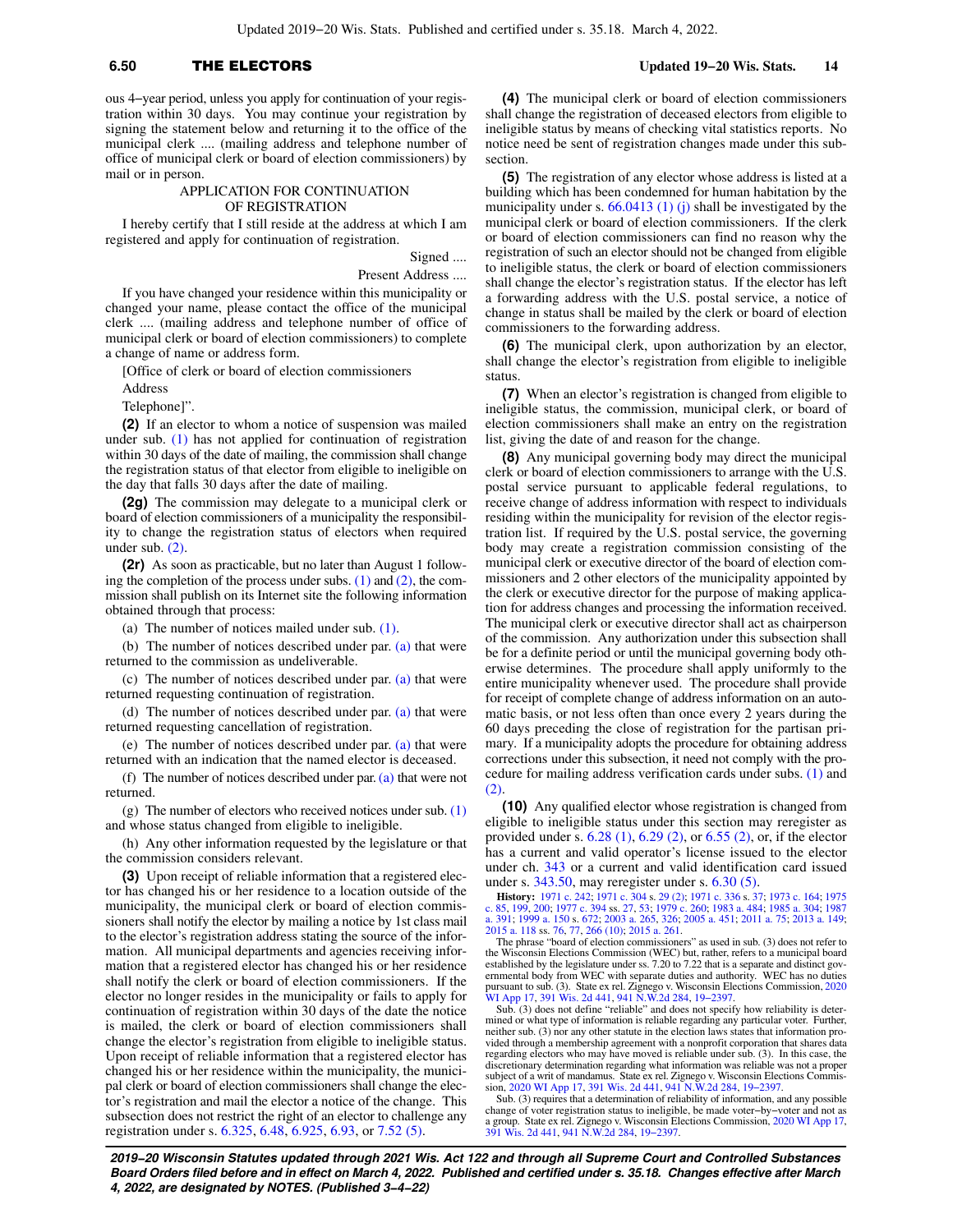**6.54 Failure to register; rights.** No name may be added to the registration list after the close of registration, but any person whose name is not on the registration list but who is otherwise a qualified elector is entitled to vote at the election upon compliance with s. [6.29](https://docs-preview.legis.wisconsin.gov/document/statutes/6.29) or [6.55.](https://docs-preview.legis.wisconsin.gov/document/statutes/6.55)

**History:** [1985 a. 304](https://docs-preview.legis.wisconsin.gov/document/acts/1985/304) s. [60](https://docs-preview.legis.wisconsin.gov/document/acts/1985/304,%20s.%2060).

**6.55 Polling place registration; voting by certification. (2)** (a) Except where the procedure under par. [\(c\)](https://docs-preview.legis.wisconsin.gov/document/statutes/6.55(2)(c)) or [\(cm\)](https://docs-preview.legis.wisconsin.gov/document/statutes/6.55(2)(cm)) is employed, any person who qualifies as an elector in the ward or election district where he or she desires to vote, but has not previously filed a registration form, or was registered at another location, may request permission to vote at the polling place for that ward or election district, or at an alternate polling place assigned under s.  $5.25(5)(b)$ . When a proper request is made, the inspector shall require the person to execute a registration form prescribed by the commission. The registration form shall be completed in the manner provided under s.  $6.33$  (2) and shall contain all information required under s. [6.33 \(1\),](https://docs-preview.legis.wisconsin.gov/document/statutes/6.33(1)) together with the following certification:

"I, ...., hereby certify that, to the best of my knowledge, I am a qualified elector, having resided at .... for at least 28 consecutive days immediately preceding this election, and I have not voted at this election."

(b) Upon executing the registration form under par.  $(a)$ , the elector shall provide proof of residence under s. [6.34.](https://docs-preview.legis.wisconsin.gov/document/statutes/6.34) The signing by the elector executing the registration form shall be in the presence of the election registration official or inspector. Upon receipt of the registration form, the official or inspector shall enter both the type of identifying document submitted by the elector as proof of residence and the name of the entity or institution that issued the identifying document, and, if the identifying document includes a number that applies only to the individual holding that document, that number in the space provided on the form. The official or inspector shall then print his or her name on and sign the form, indicating that the official or inspector has accepted the form. Upon compliance with this procedure, the elector shall be permitted to cast his or her vote, if the elector complies with all other requirements for voting at the polling place.

(c) 1. As an alternative to registration at the polling place under pars. [\(a\)](https://docs-preview.legis.wisconsin.gov/document/statutes/6.55(2)(a)) and [\(b\)](https://docs-preview.legis.wisconsin.gov/document/statutes/6.55(2)(b)), the board of election commissioners, or the governing body of any municipality, may by resolution require a person who qualifies as an elector and who is not registered and desires to register on the day of an election to do so at another readily accessible location in the same building as the polling place serving the elector's residence or at an alternate polling place assigned under s.  $5.25(5)(b)$ , instead of at the polling place serving the elector's residence. In such case, the municipal clerk shall prominently post a notice of the registration location at the polling place. An eligible elector who desires to register shall execute a registration form as prescribed under par. [\(a\)](https://docs-preview.legis.wisconsin.gov/document/statutes/6.55(2)(a)) and provide proof of residence as provided under s. [6.34](https://docs-preview.legis.wisconsin.gov/document/statutes/6.34). The signing by the person executing the registration form shall be in the presence of the municipal clerk, deputy clerk, or election registration official. Upon receipt of the registration form, the municipal clerk, deputy clerk, or election registration official shall enter the type of identifying document submitted by the elector as proof of residence, the name of the entity or institution that issued the identifying document, and, if the identifying document includes a number that applies only to the individual holding that document, the last 4 digits of that number in the space provided on the form. If the number on the identifying document submitted by the elector has 6 or fewer digits, the clerk shall enter only the last 2 digits of that number. The municipal clerk, the deputy clerk, or the election registration official shall then print his or her name and sign the form, indicating that the clerk, deputy clerk, or official has accepted the form. Upon proper completion of registration, the municipal clerk, deputy clerk, or election registration official shall serially number the registration and give one copy to the person for presentation at the polling place serving the person's residence or an alternate polling place assigned under s. [5.25 \(5\) \(b\).](https://docs-preview.legis.wisconsin.gov/document/statutes/5.25(5)(b))

2. Upon compliance with the procedures under subd. [1.,](https://docs-preview.legis.wisconsin.gov/document/statutes/6.55(2)(c)1.) the municipal clerk or deputy clerk shall issue a certificate addressed to the inspectors of the proper polling place directing that the elector be permitted to cast his or her vote if the elector complies with all requirements for voting at the polling place. The clerk shall enter the name and address of the elector on the face of the certificate. The certificate shall be numbered serially and prepared in duplicate. The municipal clerk shall preserve one copy in his or her office.

3. The elector, at the time he or she appears to vote at the polling place, shall deliver the certificate issued under subd. [2.](https://docs-preview.legis.wisconsin.gov/document/statutes/6.55(2)(c)2.) to the inspectors.

(cm) If an elector who is not registered wishes to obtain a confidential listing under s. [6.47 \(2\),](https://docs-preview.legis.wisconsin.gov/document/statutes/6.47(2)) the elector shall register at the office of the municipal clerk of the municipality where the elector resides. Upon completion of registration, the municipal clerk or a deputy clerk shall serially number the registration form and issue a voting identification card to the elector under s. [6.47 \(3\).](https://docs-preview.legis.wisconsin.gov/document/statutes/6.47(3)) The elector may vote at the polling place serving his or her residence by presenting the identification card or by providing his or her name and identification serial number to the inspectors.

(cs) The commission shall provide to each municipal clerk a list prepared for use at each polling place showing the name and address of each person whose name appears on the list provided by the department of corrections under s. [301.03 \(20m\)](https://docs-preview.legis.wisconsin.gov/document/statutes/301.03(20m)) as ineligible to vote on the date of the election, whose address is located in the area served by that polling place, and whose name does not appear on the poll list for that polling place. Prior to permitting an elector to register to vote under this subsection or s.  $6.86$  (3) (a) [2.,](https://docs-preview.legis.wisconsin.gov/document/statutes/6.86(3)(a)2.) the inspectors or election registration officials shall review the list. If the name of an elector who wishes to register to vote appears on the list, the inspectors or election registration officials shall inform the elector or the elector's agent that the elector is ineligible to register to vote. If the elector or the elector's agent maintains that the elector is eligible to vote in the election, the inspectors or election registration officials shall permit the elector to register but shall mark the elector's registration form as "ineligible to vote per Department of Corrections." If the elector wishes to vote, the inspectors shall require the elector to vote by ballot and shall challenge the ballot as provided in s. [6.79 \(2\) \(dm\).](https://docs-preview.legis.wisconsin.gov/document/statutes/6.79(2)(dm))

(d) A registered elector who has changed his or her name but resides at the same address, and has not previously provided notice of the change to the municipal clerk, shall notify the inspector of the change before voting. The inspector shall then notify the municipal clerk at the time when materials are returned under s. [6.56 \(1\).](https://docs-preview.legis.wisconsin.gov/document/statutes/6.56(1)) If an elector has changed both a name and address, the elector shall register at the polling place or other registration location under pars. [\(a\)](https://docs-preview.legis.wisconsin.gov/document/statutes/6.55(2)(a)) and [\(b\)](https://docs-preview.legis.wisconsin.gov/document/statutes/6.55(2)(b)).

**(3)** (a) Any qualified elector in the ward or election district where the elector desires to vote whose name does not appear on the registration list but who claims to be registered to vote in the election may request permission to vote at the polling place for that ward or election district. When the request is made, the inspector shall require the person to give his or her name and address. If the elector is not at the polling place which serves the ward or election district where the elector resides, the inspector shall provide the elector with directions to the correct polling place. If the elector is at the correct polling place, the elector shall complete registration as provided in sub. [\(2\)](https://docs-preview.legis.wisconsin.gov/document/statutes/6.55(2)).

(b) Prior to permitting an elector to vote under this subsection, the inspectors shall review the list provided by the commission under sub. [\(2\) \(cs\).](https://docs-preview.legis.wisconsin.gov/document/statutes/6.55(2)(cs)) If the name of the elector appears on the list, the inspectors shall inform the elector that he or she is ineligible to vote at the election. If the elector maintains that he or she is eligible to vote in the election, the inspectors shall permit the elector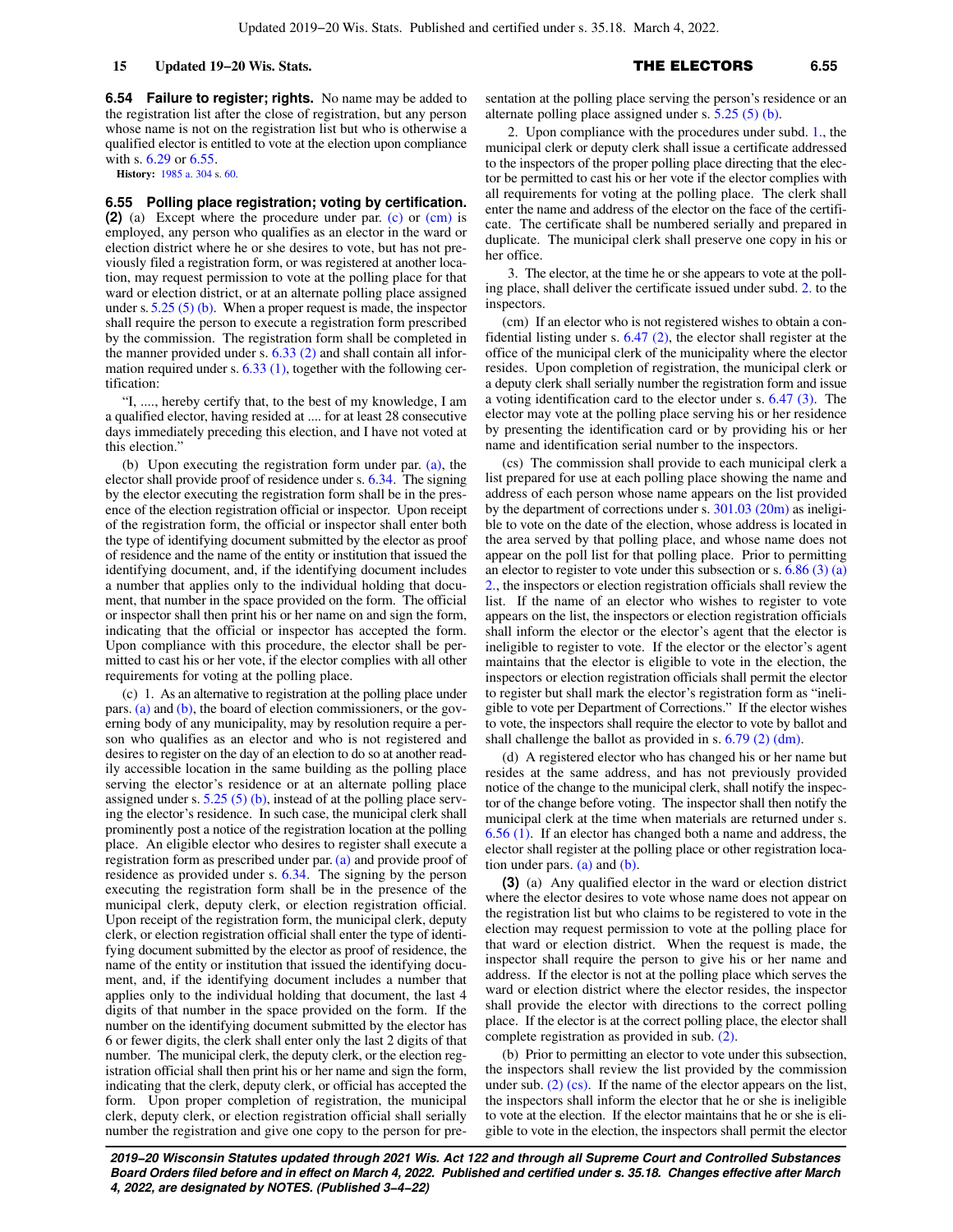# **6.55** THE ELECTORS **Updated 19−20 Wis. Stats. 16**

to vote, but shall require the elector to vote by ballot, and shall challenge the ballot as provided in s. [6.79 \(2\) \(dm\)](https://docs-preview.legis.wisconsin.gov/document/statutes/6.79(2)(dm)).

**(5)** Any person who violates this section may be punished as provided in ss. [12.13 \(3\) \(g\)](https://docs-preview.legis.wisconsin.gov/document/statutes/12.13(3)(g)) and [12.60 \(1\) \(b\).](https://docs-preview.legis.wisconsin.gov/document/statutes/12.60(1)(b))

**(6)** Any of the registration duties of inspectors under sub. [\(2\)](https://docs-preview.legis.wisconsin.gov/document/statutes/6.55(2)) may be carried out in the municipality by the municipal clerk. The municipal clerk, however, may not carry out the registration duties of the inspectors under sub.  $(2)$  if the municipal clerk is a candidate on the ballot for that election day.

**History:** [1971 c. 304](https://docs-preview.legis.wisconsin.gov/document/acts/1971/304) s. [29 \(2\)](https://docs-preview.legis.wisconsin.gov/document/acts/1971/304,%20s.%2029); [1973 c. 222;](https://docs-preview.legis.wisconsin.gov/document/acts/1973/222) [1975 c. 85](https://docs-preview.legis.wisconsin.gov/document/acts/1975/85), [93,](https://docs-preview.legis.wisconsin.gov/document/acts/1975/93) [199](https://docs-preview.legis.wisconsin.gov/document/acts/1975/199), [200;](https://docs-preview.legis.wisconsin.gov/document/acts/1975/200) [1977 c. 394](https://docs-preview.legis.wisconsin.gov/document/acts/1977/394), [427](https://docs-preview.legis.wisconsin.gov/document/acts/1977/427); [1979 c. 311](https://docs-preview.legis.wisconsin.gov/document/acts/1979/311); [1981 c. 44](https://docs-preview.legis.wisconsin.gov/document/acts/1981/44) s. [3](https://docs-preview.legis.wisconsin.gov/document/acts/1981/44,%20s.%203); [1981 c. 202](https://docs-preview.legis.wisconsin.gov/document/acts/1981/202) s. [23;](https://docs-preview.legis.wisconsin.gov/document/acts/1981/202,%20s.%2023) [1983 a. 484;](https://docs-preview.legis.wisconsin.gov/document/acts/1983/484) [1985 a. 304](https://docs-preview.legis.wisconsin.gov/document/acts/1985/304); [1987](https://docs-preview.legis.wisconsin.gov/document/acts/1987/391) [a. 391;](https://docs-preview.legis.wisconsin.gov/document/acts/1987/391) [1989 a. 31](https://docs-preview.legis.wisconsin.gov/document/acts/1989/31), [192](https://docs-preview.legis.wisconsin.gov/document/acts/1989/192); [1999 a. 49,](https://docs-preview.legis.wisconsin.gov/document/acts/1999/49) [186;](https://docs-preview.legis.wisconsin.gov/document/acts/1999/186) [2003 a. 265](https://docs-preview.legis.wisconsin.gov/document/acts/2003/265); [2005 a. 451](https://docs-preview.legis.wisconsin.gov/document/acts/2005/451); [2007 a. 96;](https://docs-preview.legis.wisconsin.gov/document/acts/2007/96) [2011](https://docs-preview.legis.wisconsin.gov/document/acts/2011/23) [a. 23](https://docs-preview.legis.wisconsin.gov/document/acts/2011/23); [2013 a. 182](https://docs-preview.legis.wisconsin.gov/document/acts/2013/182); [2015 a. 39;](https://docs-preview.legis.wisconsin.gov/document/acts/2015/39) [2015 a. 118](https://docs-preview.legis.wisconsin.gov/document/acts/2015/118) s. [266 \(10\)](https://docs-preview.legis.wisconsin.gov/document/acts/2015/118,%20s.%20266); [2015 a. 261;](https://docs-preview.legis.wisconsin.gov/document/acts/2015/261) [2017 a. 365](https://docs-preview.legis.wisconsin.gov/document/acts/2017/365) s. [110](https://docs-preview.legis.wisconsin.gov/document/acts/2017/365,%20s.%20110).

**6.56 Verification of voters not appearing on list. (1)** The list containing the names of persons voting under ss. [6.29](https://docs-preview.legis.wisconsin.gov/document/statutes/6.29) and [6.55 \(2\)](https://docs-preview.legis.wisconsin.gov/document/statutes/6.55(2)) shall be returned together with all forms and certificates to the municipal clerk.

**(3)** Upon receipt of the list under sub. [\(1\)](https://docs-preview.legis.wisconsin.gov/document/statutes/6.56(1)), the municipal clerk or board of election commissioners shall make an audit of all electors registering to vote at the polling place or other registration location under s. [6.55 \(2\)](https://docs-preview.legis.wisconsin.gov/document/statutes/6.55(2)) and all electors registering by agent on election day under s.  $6.86$  (3) (a) 2. unless the clerk or board of election commissioners receives notice from the elections commission under sub. [\(7\)](https://docs-preview.legis.wisconsin.gov/document/statutes/6.56(7)) that the elections commission will perform the audit. The audit shall be made by 1st class postcard. The postcard shall be marked in accordance with postal regulations to ensure that it will be returned to the clerk, board of election commissioners, or elections commission if the elector does not reside at the address given on the postcard. If any postcard is returned undelivered, or if the clerk, board of election commissioners, or elections commission is informed of a different address than the one specified by the elector which was apparently improper on the day of the election, the clerk, board of election commissioners, or elections commission shall change the status of the elector from eligible to ineligible on the registration list, mail the elector a notice of the change in status, and provide the name of the elector to the district attorney for the county where the polling place is located and the elections commission.

**(3m)** As soon as possible after all information relating to registrations after the close of registration for an election is entered on the registration list following the election under s.  $6.33(5)(a)$ , the commission shall compare the list of new registrants whose names do not appear on the poll lists for the election because the names were added after the commission certified the poll lists for use at the election with the list containing the names transmitted to the commission by the department of corrections under s. [301.03 \(20m\)](https://docs-preview.legis.wisconsin.gov/document/statutes/301.03(20m)) as of election day. If the commission finds that the name of any person whose name appears on the list transmitted under s. [301.03 \(20m\)](https://docs-preview.legis.wisconsin.gov/document/statutes/301.03(20m)) has been added to the registration list, the commission shall enter on the list the information transmitted to the commission under s. [301.03 \(20m\)](https://docs-preview.legis.wisconsin.gov/document/statutes/301.03(20m)) and shall notify the district attorney for the county where the polling place is located that the person appears to have voted illegally at the election.

**(4)** After each election, the municipal clerk shall perform an audit to assure that no person has been allowed to vote more than once. Whenever the municipal clerk has good reason to believe that a person has voted more than once in an election, the clerk shall send the person a 1st class letter marked in accordance with postal regulations to ensure that it will be returned to the clerk if the elector does not reside at the address given on the letter. The letter shall inform the person that all registrations relating to that person may be changed from eligible to ineligible status within 7 days unless the person contacts the office of the clerk to clarify the matter. A copy of the letter and of any subsequent information received from or about the addressee shall be sent to the district attorney for the county where the person resides and the commission.

**(6)** The municipal clerk may not disqualify an elector under this section except upon the grounds and in accordance with the procedures specified in s. [6.325.](https://docs-preview.legis.wisconsin.gov/document/statutes/6.325)

**(7)** The commission may elect to perform the duties of municipal clerks to conduct the audits required under subs. [\(3\)](https://docs-preview.legis.wisconsin.gov/document/statutes/6.56(3)) and [\(4\)](https://docs-preview.legis.wisconsin.gov/document/statutes/6.56(4)) for any election on behalf of all municipalities in the state. If the commission so elects, the commission shall, no later than the date of the election for which the audits will be performed, notify the municipal clerk of each municipality that the commission will perform the audits.

**History:** [1975 c. 85,](https://docs-preview.legis.wisconsin.gov/document/acts/1975/85) [199](https://docs-preview.legis.wisconsin.gov/document/acts/1975/199); [1977 c. 394;](https://docs-preview.legis.wisconsin.gov/document/acts/1977/394) [1979 c. 260;](https://docs-preview.legis.wisconsin.gov/document/acts/1979/260) [1983 a. 484](https://docs-preview.legis.wisconsin.gov/document/acts/1983/484); [1985 a. 304](https://docs-preview.legis.wisconsin.gov/document/acts/1985/304); [1989](https://docs-preview.legis.wisconsin.gov/document/acts/1989/192) [a. 192](https://docs-preview.legis.wisconsin.gov/document/acts/1989/192); [2001 a. 51;](https://docs-preview.legis.wisconsin.gov/document/acts/2001/51) [2003 a. 265](https://docs-preview.legis.wisconsin.gov/document/acts/2003/265); [2005 a. 451](https://docs-preview.legis.wisconsin.gov/document/acts/2005/451); [2007 a. 1;](https://docs-preview.legis.wisconsin.gov/document/acts/2007/1) [2011 a. 23;](https://docs-preview.legis.wisconsin.gov/document/acts/2011/23) [2015 a. 118](https://docs-preview.legis.wisconsin.gov/document/acts/2015/118) ss. [78](https://docs-preview.legis.wisconsin.gov/document/acts/2015/118,%20s.%2078), [266 \(10\).](https://docs-preview.legis.wisconsin.gov/document/acts/2015/118,%20s.%20266)

**6.57 Registration list for special elections.** The municipal clerk of each municipality where a special election is held nonconcurrently with a regularly scheduled election shall obtain a copies of the current registration list from the commission for use in the special election.

**History:** [1975 c. 85](https://docs-preview.legis.wisconsin.gov/document/acts/1975/85) s. [30;](https://docs-preview.legis.wisconsin.gov/document/acts/1975/85,%20s.%2030) Stats. 1975 s. 6.57; [1977 c. 394](https://docs-preview.legis.wisconsin.gov/document/acts/1977/394); [2003 a. 265;](https://docs-preview.legis.wisconsin.gov/document/acts/2003/265) [2015 a.](https://docs-preview.legis.wisconsin.gov/document/acts/2015/118) [118](https://docs-preview.legis.wisconsin.gov/document/acts/2015/118) s. [266 \(10\)](https://docs-preview.legis.wisconsin.gov/document/acts/2015/118,%20s.%20266).

#### SUBCHAPTER III

#### VOTING

**6.76 Time off for voting. (1)** Any person entitled to vote at an election is entitled to be absent from work while the polls are open for a period not to exceed 3 successive hours to vote. The elector shall notify the affected employer before election day of the intended absence. The employer may designate the time of day for the absence.

**(2)** No penalty, other than a deduction for time lost, may be imposed upon an elector by his or her employer by reason of the absence authorized by this section.

**(3)** This section applies to all employers including the state and all political subdivisions of the state and their employees, but does not affect the employees' right to holidays existing on June 28, 1945, or established after that date.

**History:** [1977 c. 394;](https://docs-preview.legis.wisconsin.gov/document/acts/1977/394) [1991 a. 316](https://docs-preview.legis.wisconsin.gov/document/acts/1991/316).

**6.77 Place for voting. (1)** An elector may vote only at the polling place for his or her residence designated by the governing body or board of election commissioners.

**(2)** Whenever territory which was formerly a part of one municipality becomes a part of another municipality, an elector of the territory shall vote in the municipality in which the territory is included on the day of the election.

**History:** [1975 c. 85](https://docs-preview.legis.wisconsin.gov/document/acts/1975/85); [1985 a. 304.](https://docs-preview.legis.wisconsin.gov/document/acts/1985/304)

**6.78 Poll hours. (1m)** The polls at every election shall be open from 7 a.m. until 8 p.m.

**(4)** Any elector waiting to vote, whether within the polling booth or in the line outside the booth at the time the polls officially close, shall be permitted to vote.

**History:** [1985 a. 304;](https://docs-preview.legis.wisconsin.gov/document/acts/1985/304) [1991 a. 316](https://docs-preview.legis.wisconsin.gov/document/acts/1991/316); [2005 a. 333.](https://docs-preview.legis.wisconsin.gov/document/acts/2005/333)

**6.79 Recording electors. (1m)** SEPARATE POLL LISTS. The municipal clerk may elect to maintain the information on the poll list manually or electronically. If the clerk elects to maintain the list electronically, an election official at each election ward shall be in charge of and shall maintain the poll list. The system employed to maintain the list electronically is subject to the approval of the commission. If the clerk elects to maintain the information manually, 2 election officials at each election ward shall be in charge of and shall maintain 2 separate poll lists.

**(2)** VOTING PROCEDURE. (a) Unless information on the poll list is entered electronically, the municipal clerk shall supply the inspectors with 2 copies of the most current official registration list or lists prepared under s. [6.36 \(2\) \(a\)](https://docs-preview.legis.wisconsin.gov/document/statutes/6.36(2)(a)) for use as poll lists at the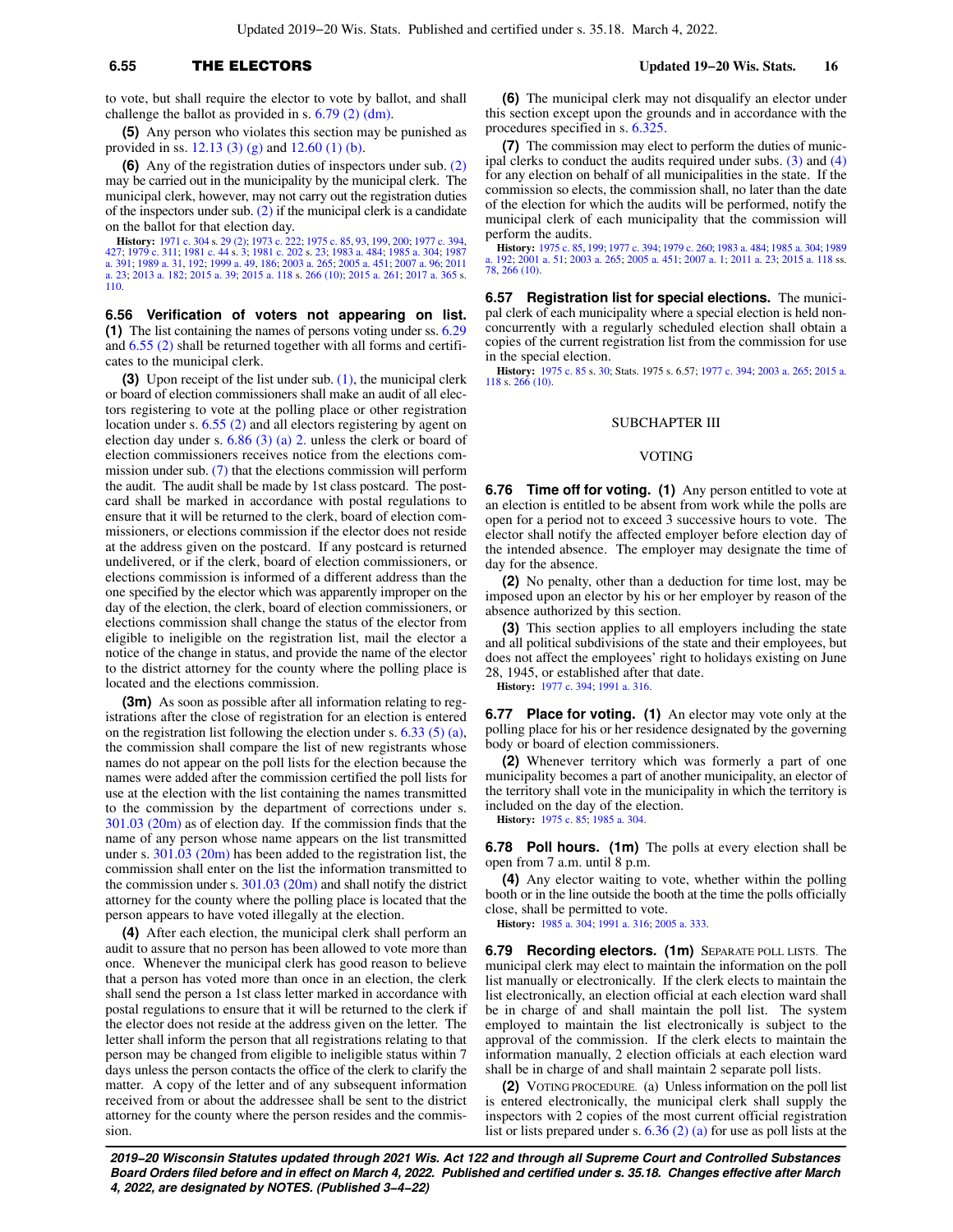# 17 **Updated 19−20 Wis. Stats. 17 17 17 <b>111 ELECTORS** 6.80

polling place. Except as provided in subs. [\(6\)](https://docs-preview.legis.wisconsin.gov/document/statutes/6.79(6)), [\(7\),](https://docs-preview.legis.wisconsin.gov/document/statutes/6.79(7)) and [\(8\),](https://docs-preview.legis.wisconsin.gov/document/statutes/6.79(8)) each eligible elector, before receiving a serial number, shall state his or her full name and address and present to the officials proof of identification. The officials shall verify that the name on the proof of identification presented by the elector conforms to the name on the poll list or separate list and shall verify that any photograph appearing on that document reasonably resembles the elector. The officials shall then require the elector to enter his or her signature on the poll list, supplemental list, or separate list maintained under par. [\(c\)](https://docs-preview.legis.wisconsin.gov/document/statutes/6.79(2)(c)) unless the elector is exempt from the signature requirement under s.  $6.36$  (2) (a). The officials shall verify that the name and address stated by the elector conform to the elector's name and address on the poll list.

(am) If an elector previously signed his or her registration form or is exempt from a registration requirement and is unable, due to physical disability, to enter his or her signature at the election, the officials shall waive the signature requirement if the officials determine that the elector is unable, due to physical disability, to enter his or her signature. In this case, the officials shall enter next to the name and address of the elector on the poll, supplemental, or separate list the words "exempt by order of inspectors". If both officials do not waive the signature requirement and the elector wishes to vote, the official or officials who do not waive the requirement shall require the elector to vote by ballot and shall challenge the elector's ballot as provided in s. [6.92](https://docs-preview.legis.wisconsin.gov/document/statutes/6.92) and treat the ballot in the manner provided in s. [6.95.](https://docs-preview.legis.wisconsin.gov/document/statutes/6.95) The challenged elector may then provide evidence of his or her physical disability to the board of canvassers charged with initially canvassing the returns prior to the completion of the initial canvass.

(b) Upon the poll list, after the name of each elector, the officials shall enter a serial number for each elector in the order that votes are cast, beginning with number one.

(c) The officials shall maintain separate lists for electors who are voting under s.  $6.15, 6.29$  $6.15, 6.29$ , or  $6.55$  (2) or [\(3\)](https://docs-preview.legis.wisconsin.gov/document/statutes/6.55(3)) and electors who are reassigned from another polling place under s. [5.25 \(5\) \(b\)](https://docs-preview.legis.wisconsin.gov/document/statutes/5.25(5)(b)) and shall enter the full name, address, and serial number of each of these electors on the appropriate separate list. Alternatively, if the poll list is maintained electronically, the officials may enter on the poll list the information that would otherwise appear on a separate list if the information that would be obtainable from a separate list is entered on the poll list.

(d) If the poll list indicates that proof of residence under s. [6.34](https://docs-preview.legis.wisconsin.gov/document/statutes/6.34) is required and the proof of identification document provided by the elector under par. [\(a\)](https://docs-preview.legis.wisconsin.gov/document/statutes/6.79(2)(a)) does not constitute proof of residence under s. [6.34,](https://docs-preview.legis.wisconsin.gov/document/statutes/6.34) the officials shall require the elector to provide proof of residence. If proof of residence is provided, the officials shall enter both the type of identifying document submitted as proof of residence and the name of the entity or institution that issued the identifying document in the space provided on the poll list and shall verify that the name and address on the identifying document is the same as the name and address shown on the registration list. If proof of residence is required and not provided, or if the elector does not present proof of identification under par. [\(a\)](https://docs-preview.legis.wisconsin.gov/document/statutes/6.79(2)(a)), whenever required, the officials shall offer the opportunity for the elector to vote under s. [6.97](https://docs-preview.legis.wisconsin.gov/document/statutes/6.97).

(dm) If the poll list indicates that the elector is ineligible to vote because the elector's name appears on the current list provided by the department of corrections under s.  $301.03$  (20m), the inspectors shall inform the elector of this fact. If the elector maintains that he or she is eligible to vote in the election, the inspectors shall provide the elector with a ballot and, after the elector casts his or her vote, shall challenge the ballot as provided in s. [6.92](https://docs-preview.legis.wisconsin.gov/document/statutes/6.92) and treat the ballot in the manner provided in s. [6.95.](https://docs-preview.legis.wisconsin.gov/document/statutes/6.95)

(e) The officials shall then provide each elector with a slip bearing the same serial number as is recorded for the elector upon the poll list or separate list.

**(3)** REFUSAL TO PROVIDE NAME, ADDRESS, OR PROOF OF IDENTI-FICATION. (a) Except as provided in sub.  $(6)$ , if any elector offering to vote at any polling place refuses to give his or her name and address, the elector may not be permitted to vote.

(b) If proof of identification under sub. [\(2\)](https://docs-preview.legis.wisconsin.gov/document/statutes/6.79(2)) is not presented by the elector, if the name appearing on the document presented does not conform to the name on the poll list or separate list, or if any photograph appearing on the document does not reasonably resemble the elector, the elector shall not be permitted to vote, except as authorized under sub.  $(6)$  or  $(7)$ , but if the elector is entitled to cast a provisional ballot under s. [6.97](https://docs-preview.legis.wisconsin.gov/document/statutes/6.97), the officials shall offer the opportunity for the elector to vote under s. [6.97](https://docs-preview.legis.wisconsin.gov/document/statutes/6.97).

**(4)** SUPPLEMENTAL INFORMATION. When any elector provides proof of residence under s.  $6.15, 6.29$  $6.15, 6.29$  $6.15, 6.29$  or  $6.55$  (2), the election officials shall enter both the type of identifying document provided and the name of the entity or institution that issued the identifying document on the poll list, or separate list maintained under sub. [\(2\)](https://docs-preview.legis.wisconsin.gov/document/statutes/6.79(2)(c)) [\(c\)](https://docs-preview.legis.wisconsin.gov/document/statutes/6.79(2)(c)). When any person offering to vote has been challenged and taken the oath, following the person's name on the poll list, the officials shall enter the word "Sworn".

**(6)** CONFIDENTIAL NAMES AND ADDRESSES. An elector who has a confidential listing under s. [6.47 \(2\)](https://docs-preview.legis.wisconsin.gov/document/statutes/6.47(2)) may present his or her identification card issued under s.  $6.47$  (3), or give his or her name and identification serial number issued under s. [6.47 \(3\),](https://docs-preview.legis.wisconsin.gov/document/statutes/6.47(3)) in lieu of stating his or her name and address and presenting proof of identification under sub. [\(2\).](https://docs-preview.legis.wisconsin.gov/document/statutes/6.79(2)) If the elector's name and identification serial number appear on the confidential portion of the list, the inspectors shall issue a voting serial number to the elector, record that number on the poll list and permit the elector to vote.

**(7)** LICENSE SURRENDER. If an elector receives a citation or notice of intent to revoke or suspend an operator's license from a law enforcement officer in any jurisdiction that is dated within 60 days of the date of an election and is required to surrender his or her operator's license or driving receipt issued to the elector under ch. [343](https://docs-preview.legis.wisconsin.gov/document/statutes/ch.%20343) at the time the citation or notice is issued, the elector may present an original copy of the citation or notice in lieu of an operator's license or driving receipt issued under ch. [343](https://docs-preview.legis.wisconsin.gov/document/statutes/ch.%20343). In such case, the elector shall cast his or her ballot under s. [6.965.](https://docs-preview.legis.wisconsin.gov/document/statutes/6.965)

**(8)** VOTER UNABLE TO STATE NAME AND ADDRESS. An elector is not required to state his or her name and address under sub. [\(2\)](https://docs-preview.legis.wisconsin.gov/document/statutes/6.79(2)(a)) [\(a\)](https://docs-preview.legis.wisconsin.gov/document/statutes/6.79(2)(a)) if the elector is unable to do so, but an election official, or another person selected by the elector, shall state the elector's name and address after the election official verifies the elector's proof of identification under sub. [\(2\) \(a\)](https://docs-preview.legis.wisconsin.gov/document/statutes/6.79(2)(a)).

**History:** [1971 c. 304](https://docs-preview.legis.wisconsin.gov/document/acts/1971/304) s. [29 \(2\)](https://docs-preview.legis.wisconsin.gov/document/acts/1971/304,%20s.%2029); [1975 c. 85](https://docs-preview.legis.wisconsin.gov/document/acts/1975/85), [199,](https://docs-preview.legis.wisconsin.gov/document/acts/1975/199) [200](https://docs-preview.legis.wisconsin.gov/document/acts/1975/200); [1977 c. 394](https://docs-preview.legis.wisconsin.gov/document/acts/1977/394), [447;](https://docs-preview.legis.wisconsin.gov/document/acts/1977/447) [1979 c. 260](https://docs-preview.legis.wisconsin.gov/document/acts/1979/260), [311](https://docs-preview.legis.wisconsin.gov/document/acts/1979/311), [355;](https://docs-preview.legis.wisconsin.gov/document/acts/1979/355) [1985 a. 304](https://docs-preview.legis.wisconsin.gov/document/acts/1985/304); [1989 a. 192](https://docs-preview.legis.wisconsin.gov/document/acts/1989/192); [1999 a. 49](https://docs-preview.legis.wisconsin.gov/document/acts/1999/49), [182;](https://docs-preview.legis.wisconsin.gov/document/acts/1999/182) [2001 a. 38](https://docs-preview.legis.wisconsin.gov/document/acts/2001/38), [51;](https://docs-preview.legis.wisconsin.gov/document/acts/2001/51) [2003 a. 265,](https://docs-preview.legis.wisconsin.gov/document/acts/2003/265) [327](https://docs-preview.legis.wisconsin.gov/document/acts/2003/327); [2005 a. 451;](https://docs-preview.legis.wisconsin.gov/document/acts/2005/451) [2007 a. 96;](https://docs-preview.legis.wisconsin.gov/document/acts/2007/96) [2011 a. 23;](https://docs-preview.legis.wisconsin.gov/document/acts/2011/23) [2013 a. 182](https://docs-preview.legis.wisconsin.gov/document/acts/2013/182); [2015 a. 118](https://docs-preview.legis.wisconsin.gov/document/acts/2015/118) s. [266 \(10\)](https://docs-preview.legis.wisconsin.gov/document/acts/2015/118,%20s.%20266); [2015 a. 261](https://docs-preview.legis.wisconsin.gov/document/acts/2015/261); [2019 a. 48](https://docs-preview.legis.wisconsin.gov/document/acts/2019/48).

Requiring photo identification as proof of identification is not facially unconstitutional. It is clearly within the legislature's province to require any person offering to vote to furnish such proof as it deems requisite that he is a qualified elector. Requiring a potential voter to identify himself or herself as a qualified elector through acceptable photo identification does not impose an elector qualification in addition to those set out in [article III, section 1](https://docs-preview.legis.wisconsin.gov/document/wisconsinconstitution/III,1), of the Wisconsin Constitution. The requirement comes within the legislature's authority to enact laws providing for the registration of electors under [article III, section 2](https://docs-preview.legis.wisconsin.gov/document/wisconsinconstitution/III,2), of the Wisconsin Constitution, because acceptable photo identification is the mode by which election officials verify that a potential voter is the elector listed on the registration list. League of Women Voters of Wisconsin Education Network, Inc. v. Walker, [2014 WI 97,](https://docs-preview.legis.wisconsin.gov/document/courts/2014%20WI%2097) [357 Wis. 2d 360,](https://docs-preview.legis.wisconsin.gov/document/courts/357%20Wis.%202d%20360) [851 N.W.2d](https://docs-preview.legis.wisconsin.gov/document/courts/851%20N.W.2d%20302) [302,](https://docs-preview.legis.wisconsin.gov/document/courts/851%20N.W.2d%20302) [12−0584.](https://docs-preview.legis.wisconsin.gov/document/wisupremecourt/12-0584)

The burdens of time and inconvenience associated with obtaining acceptable photo identification as proof of identification are not undue burdens on the right to vote and do not render the law invalid. Milwaukee Branch of the NAACP v. Walker, [2014 WI](https://docs-preview.legis.wisconsin.gov/document/courts/2014%20WI%2098) [98](https://docs-preview.legis.wisconsin.gov/document/courts/2014%20WI%2098), [357 Wis. 2d 469,](https://docs-preview.legis.wisconsin.gov/document/courts/357%20Wis.%202d%20469) [851 N.W.2d 262](https://docs-preview.legis.wisconsin.gov/document/courts/851%20N.W.2d%20262), [12−1652](https://docs-preview.legis.wisconsin.gov/document/wisupremecourt/12-1652).

Even rational restrictions on the right to vote are invidious if they are unrelated to voter qualifications. However evenhanded restrictions that protect the integrity and reliability of the electoral process itself are not invidious. An Indiana statute requiring citizens voting in person on election day, or casting a ballot in person at the office of the circuit court clerk prior to election day, to present photo identification issued by the government did not violate constitutional standards. Crawford v. Marion County Election Board, [553 U.S. 181](https://docs-preview.legis.wisconsin.gov/document/courts/553%20U.S.%20181), [128 S. Ct. 1610](https://docs-preview.legis.wisconsin.gov/document/courts/128%20S.%20Ct.%201610), [170 L. Ed. 2d 574](https://docs-preview.legis.wisconsin.gov/document/courts/170%20L.%20Ed.%202d%20574) (2008).

[2011 Wis. Act 23](https://docs-preview.legis.wisconsin.gov/document/acts/2011/23), which created requirements that voters present photo identification in order to vote at a polling place or obtain an absentee ballot, does not vio-late either section 2 of the federal Voting Rights Act, 52 USC 10301, or the U.S. Con-stitution. Frank v. Walker, [768 F.3d 744](https://docs-preview.legis.wisconsin.gov/document/courts/768%20F.3d%20744) (2014).

**6.80 Mechanics of voting. (1)** VOTING BOOTH OR MACHINE USE. Only one individual at a time is permitted to occupy a voting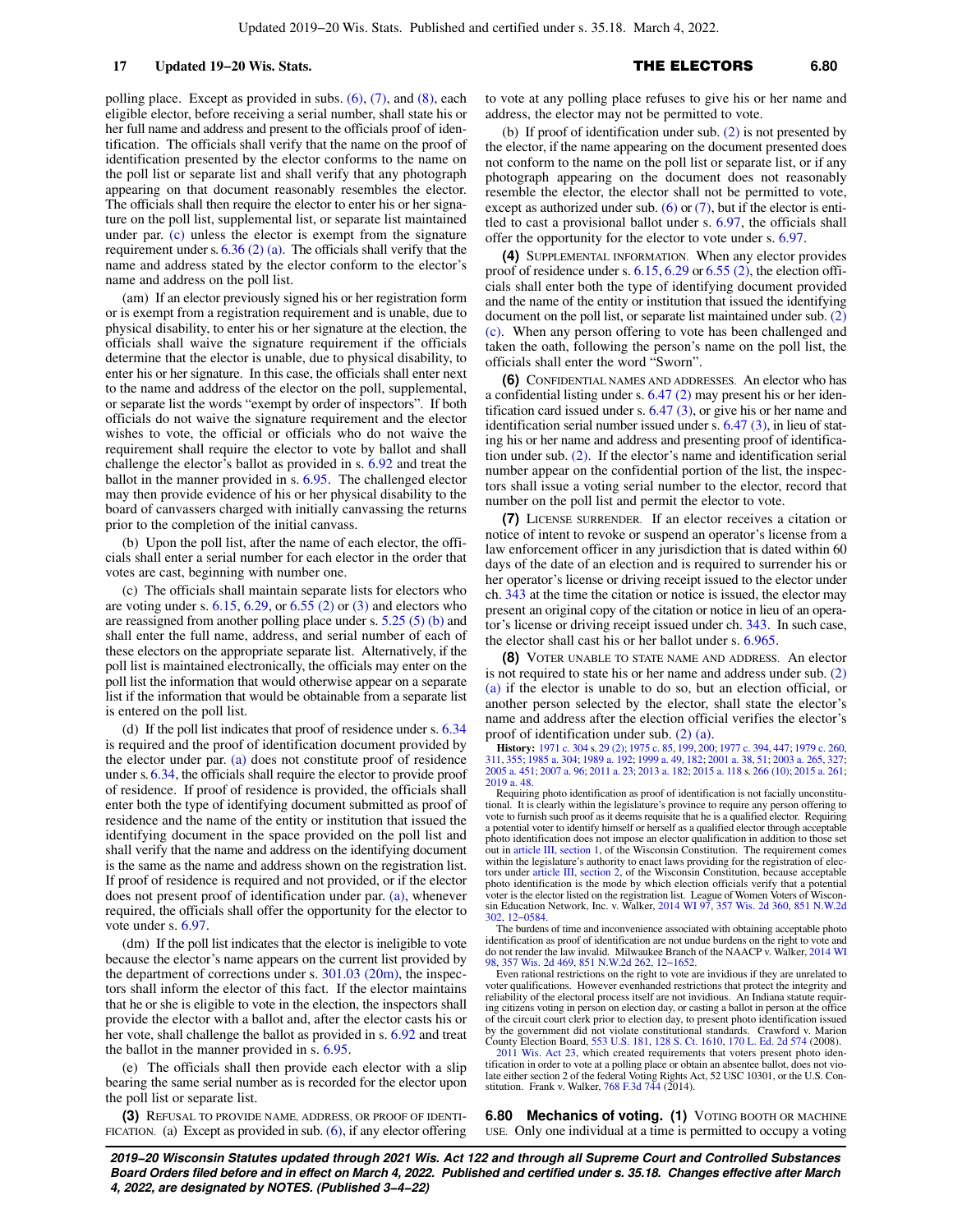# **6.80** THE ELECTORS **Updated 19−20 Wis. Stats. 18**

booth or machine, except that an elector who is a parent or guardian may be accompanied by the elector's minor child or minor ward, and an elector who qualifies for assistance under s. [6.82 \(2\)](https://docs-preview.legis.wisconsin.gov/document/statutes/6.82(2)) may be assisted as provided in that subsection.

**(2)** METHOD OF VOTING. (a) Upon receiving his or her ballot and without leaving the polling place, the elector shall enter an unoccupied voting booth or machine alone to cast his or her vote, except as authorized in sub.  $(1)$ . An elector may use or copy an unofficial sample ballot which may be marked in advance of entering the polling place, but an elector may not use or bring into the polling place any ballot printed upon paper of the type required or utilized for official ballots at that polling place.

(am) In partisan primaries, an elector may vote for a person as the candidate of the party of the elector's choice, if that person's name does not appear on the official ballot of that party, by writing in the name of the person in the space provided on the ballot or the ballot provided for that purpose, or where voting machines are used, in the irregular ballot device, designating the party for which the elector desires such person to be the nominee.

(b) After preparing his or her ballot, unless the ballot is intended for counting with automatic tabulating equipment, the elector shall fold it so its face will be concealed.

(c) Any elector who, by accident or mistake, spoils or erroneously prepares a ballot may receive another, by returning the defective ballot, but not to exceed 3 ballots in all.

(d) If an elector receives a ballot which is not initialed by 2 inspectors, or is defective in any other way, the elector shall return it to the inspectors. If the initials are missing, the inspectors shall supply the missing initials. If the ballot is defective, they shall destroy it and issue another ballot to the elector.

(e) Upon voting his or her ballot, the elector shall publicly and in person deposit it into the ballot box or deliver it to an inspector, who shall deposit the ballot into the ballot box.

(f) In the presidential preference primary and other partisan primary elections at polling places where ballots are distributed to electors, unless the ballots are prepared under s. [5.655](https://docs-preview.legis.wisconsin.gov/document/statutes/5.655) or are utilized with an electronic voting system in which all candidates appear on the same ballot, after the elector prepares his or her ballot the elector shall detach the remaining ballots, fold the ballots to be discarded and fold the completed ballot unless the ballot is intended for counting with automatic tabulating equipment. The elector shall then either personally deposit the ballots to be discarded into the separate ballot box marked "blank ballot box" and deposit the completed ballot into the ballot box indicated by the inspectors, or give the ballots to an inspector who shall deposit the ballots directly into the appropriate ballot boxes. The inspectors shall keep the blank ballot box locked until the canvass is completed and shall dispose of the blank ballots as prescribed by the municipal clerk.

**(3)** TIME IN BOOTH OR MACHINE. (a) Each elector shall be allowed a reasonable time to vote. Unless otherwise specified for that election, a majority of the inspectors shall determine the time each elector shall have to mark the ballot, taking into consideration the size of the ballot and the number of electors in line waiting to vote. In no case shall the time be less than one minute. If there are electors in line waiting to vote, the time shall not exceed 5 minutes.

(b) If an elector refuses to leave the booth or machine after being notified by one of the inspectors that the time has expired, the elector shall be removed by the inspectors.

**History:** [1977 c. 427](https://docs-preview.legis.wisconsin.gov/document/acts/1977/427) ss. [40](https://docs-preview.legis.wisconsin.gov/document/acts/1977/427,%20s.%2040), [41,](https://docs-preview.legis.wisconsin.gov/document/acts/1977/427,%20s.%2041) [132;](https://docs-preview.legis.wisconsin.gov/document/acts/1977/427,%20s.%20132) [1979 c. 311;](https://docs-preview.legis.wisconsin.gov/document/acts/1979/311) [1981 c. 377,](https://docs-preview.legis.wisconsin.gov/document/acts/1981/377) [391;](https://docs-preview.legis.wisconsin.gov/document/acts/1981/391) [1983 a. 484](https://docs-preview.legis.wisconsin.gov/document/acts/1983/484) ss. [45m](https://docs-preview.legis.wisconsin.gov/document/acts/1983/484,%20s.%2045m), [172 \(3\)](https://docs-preview.legis.wisconsin.gov/document/acts/1983/484,%20s.%20172); [1985 a. 304;](https://docs-preview.legis.wisconsin.gov/document/acts/1985/304) [1991 a. 316;](https://docs-preview.legis.wisconsin.gov/document/acts/1991/316) [1999 a. 182](https://docs-preview.legis.wisconsin.gov/document/acts/1999/182).

**6.82 Assisting electors. (1)** RECEIPT OF BALLOT AT POLL ENTRANCE. (a) When any inspectors are informed that an eligible elector is at the entrance to the polling place who as a result of disability is unable to enter the polling place, they shall permit the elector to be assisted in marking a ballot by any individual selected by the elector, except the elector's employer or an agent of that employer or an officer or agent of a labor organization which rep-

resents the elector. Except as authorized in s. [6.79 \(6\)](https://docs-preview.legis.wisconsin.gov/document/statutes/6.79(6)) and [\(7\)](https://docs-preview.legis.wisconsin.gov/document/statutes/6.79(7)), the individual selected by the elector shall present to the inspectors proof of identification and, if the proof of identification does not constitute proof of residence under s. [6.34](https://docs-preview.legis.wisconsin.gov/document/statutes/6.34), shall also provide proof of residence under s. [6.34](https://docs-preview.legis.wisconsin.gov/document/statutes/6.34) for the assisted elector and all other information necessary for the elector to obtain a ballot under s. [6.79 \(2\).](https://docs-preview.legis.wisconsin.gov/document/statutes/6.79(2)) The inspectors shall verify that the name on the proof of identification presented by the person assisting the elector conforms to the elector's name on the poll list or separate list, shall verify that any photograph appearing on that document reasonably resembles the elector, and shall enter both the type of identifying document submitted by the assisted elector as proof of residence and the name of the entity or institution that issued the identifying document in the space provided on the poll list or separate list. The inspectors shall then issue a ballot to the individual selected by the elector and shall accompany the individual to the polling place entrance where the assistance is to be given. If the ballot is a paper ballot, the assisting individual shall fold the ballot after the ballot is marked by the assisting individual. The assisting individual shall then immediately take the ballot into the polling place and give the ballot to an inspector. The inspector shall distinctly announce that he or she has "a ballot offered by .... (stating person's name), an elector who, as a result of disability, is unable to enter the polling place without assistance". The inspector shall then ask, "Does anyone object to the reception of this ballot?" If no objection is made, the inspectors shall record the elector's name under s. [6.79](https://docs-preview.legis.wisconsin.gov/document/statutes/6.79) and deposit the ballot in the ballot box, and shall make a notation on the poll list: "Ballot received at poll entrance".

(b) If objection to receiving the ballot is made by any qualified elector present, the inspectors shall receive the ballot under s. [6.95.](https://docs-preview.legis.wisconsin.gov/document/statutes/6.95)

**(2)** AID IN MARKING BALLOT. (a) If an elector declares to the presiding election official that he or she cannot read or write, or has difficulty in reading, writing or understanding English or that due to disability is unable to mark a ballot or depress a button or lever on a voting machine, the elector shall be informed by the officials that he or she may have assistance. When assistance is requested, the elector may select any individual to assist in casting his or her vote. The selected individual rendering assistance may not be the elector's employer or an agent of that employer or an officer or agent of a labor organization which represents the elector. The selected individual shall certify on the back of the ballot that it was marked with his or her assistance. Where voting machines are used, certification shall be made on the registration list.

(b) The individual chosen shall enter the voting booth or machine with the elector and shall read the names of all candidates on the ballot for each office, and ask, "For which one do you vote?". The ballot shall be marked or the lever or button depressed according to the elector's expressed preference. The individual selected to assist may not disclose to anyone how the elector voted.

(c) Intoxication shall not be regarded as a disability.

(d) The election officials shall enter upon the poll list after the name of any elector who had assistance in voting the word "assisted". The officials shall also record on the poll list the full name and address of the individual who renders assistance.

**(3)** USE OF PAPER BALLOTS. Whenever, in a municipality in which voting machines are used, an elector declares to the chief inspector that, due to physical disability, the elector is unable to depress a button or lever on a voting machine, the inspectors shall permit the elector to vote using a paper ballot and voting booth.

**(4)** SOLICITATION PROHIBITED. No election official or other person assisting an elector under this section or s. [5.79](https://docs-preview.legis.wisconsin.gov/document/statutes/5.79) may request, suggest or seek to persuade an elector to cast a vote for or against any candidate, party or question.

**History:** [1971 c. 304](https://docs-preview.legis.wisconsin.gov/document/acts/1971/304) s. [29 \(2\);](https://docs-preview.legis.wisconsin.gov/document/acts/1971/304,%20s.%2029) [1975 c. 85](https://docs-preview.legis.wisconsin.gov/document/acts/1975/85), [199](https://docs-preview.legis.wisconsin.gov/document/acts/1975/199), [275;](https://docs-preview.legis.wisconsin.gov/document/acts/1975/275) [1977 c. 26;](https://docs-preview.legis.wisconsin.gov/document/acts/1977/26) [1977 c. 394](https://docs-preview.legis.wisconsin.gov/document/acts/1977/394) s.<br>[53](https://docs-preview.legis.wisconsin.gov/document/acts/1977/394,%20s.%2053); [1979 c. 260](https://docs-preview.legis.wisconsin.gov/document/acts/1979/260), [311,](https://docs-preview.legis.wisconsin.gov/document/acts/1979/311) [355](https://docs-preview.legis.wisconsin.gov/document/acts/1979/355); [1983 a. 484](https://docs-preview.legis.wisconsin.gov/document/acts/1983/484); [1985 a. 304;](https://docs-preview.legis.wisconsin.gov/document/acts/1985/304) [1987 a. 391;](https://docs-preview.legis.wisconsin.gov/document/acts/1987/391) [1989 a. 192;](https://docs-preview.legis.wisconsin.gov/document/acts/1989/192) [2001](https://docs-preview.legis.wisconsin.gov/document/acts/2001/16)<br>[a. 16;](https://docs-preview.legis.wisconsin.gov/document/acts/2001/16) [2003 a. 265](https://docs-preview.legis.wisconsin.gov/document/acts/2003/265); [2005 a. 451](https://docs-preview.legis.wisconsin.gov/document/acts/2005/451); [2011 a. 23;](https://docs-preview.legis.wisconsin.gov/document/acts/2011/23) 2013 a. 18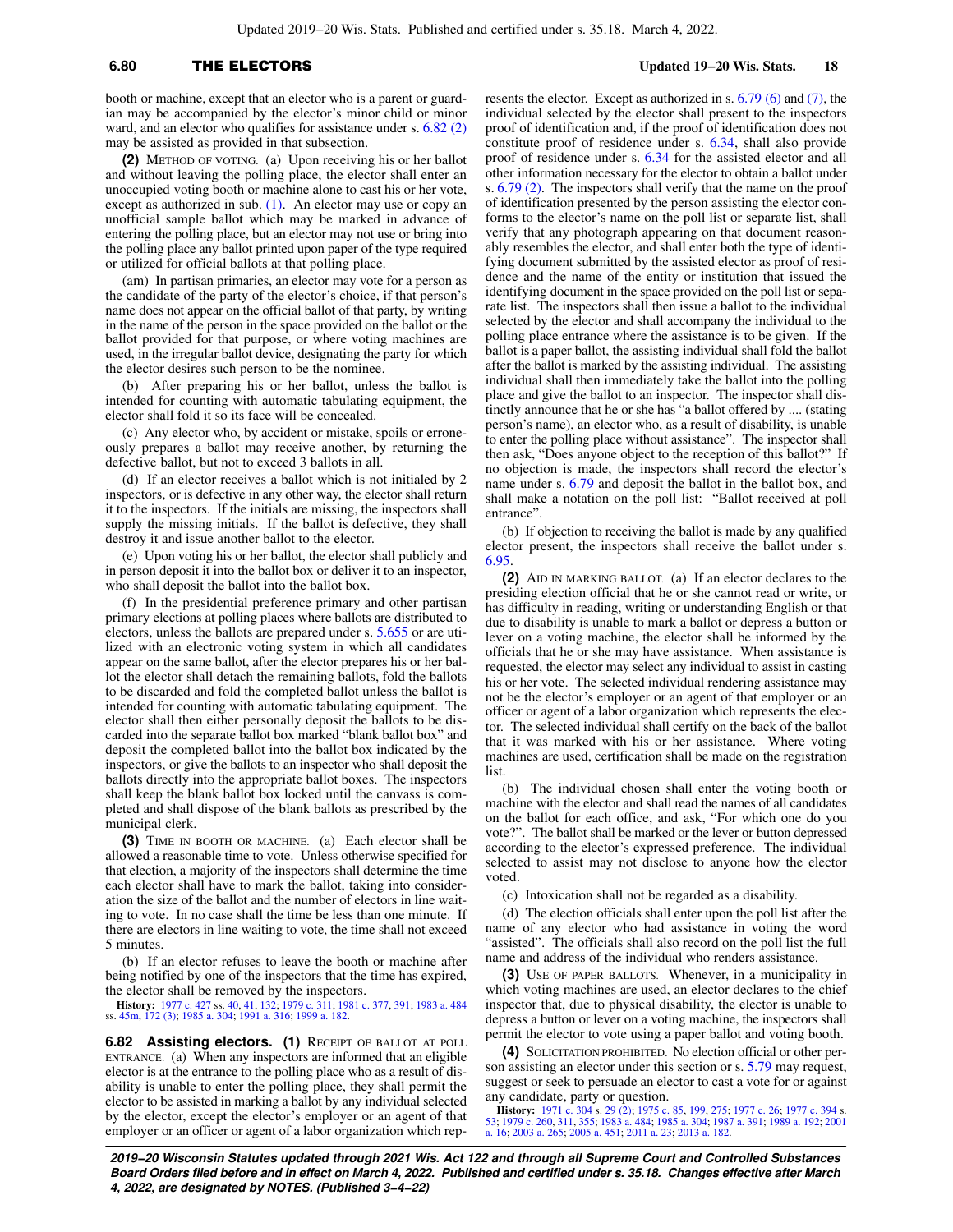An elector with dyslexia may qualify for voter assistance under sub. (2), 1971 stats. 62 Atty. Gen. 195.

### SUBCHAPTER IV

### VOTING ABSENTEE

**6.84 Construction. (1)** LEGISLATIVE POLICY. The legislature finds that voting is a constitutional right, the vigorous exercise of which should be strongly encouraged. In contrast, voting by absentee ballot is a privilege exercised wholly outside the traditional safeguards of the polling place. The legislature finds that the privilege of voting by absentee ballot must be carefully regulated to prevent the potential for fraud or abuse; to prevent overzealous solicitation of absent electors who may prefer not to participate in an election; to prevent undue influence on an absent elector to vote for or against a candidate or to cast a particular vote in a referendum; or other similar abuses.

**(2)** INTERPRETATION. Notwithstanding s. [5.01 \(1\)](https://docs-preview.legis.wisconsin.gov/document/statutes/5.01(1)), with respect to matters relating to the absentee ballot process, ss. [6.86](https://docs-preview.legis.wisconsin.gov/document/statutes/6.86), [6.87 \(3\)](https://docs-preview.legis.wisconsin.gov/document/statutes/6.87(3)) to  $(7)$  and  $9.01$   $(1)$   $(b)$  2. and [4.](https://docs-preview.legis.wisconsin.gov/document/statutes/9.01(1)(b)4.) shall be construed as mandatory. Ballots cast in contravention of the procedures specified in those provisions may not be counted. Ballots counted in contravention of the procedures specified in those provisions may not be included in the certified result of any election.

**History:** [1985 a. 304](https://docs-preview.legis.wisconsin.gov/document/acts/1985/304); [1987 a. 391](https://docs-preview.legis.wisconsin.gov/document/acts/1987/391).

**6.85 Absent elector; definition. (1)** An absent elector is any otherwise qualified elector who for any reason is unable or unwilling to appear at the polling place in his or her ward or election district.

**(2)** Any otherwise qualified elector who changes residence within this state by moving to a different ward or municipality later than 28 days prior to an election may vote an absentee ballot in the ward or municipality where he or she was qualified to vote before moving.

**(3)** An elector qualifying under this section may vote by absentee ballot under ss. [6.86](https://docs-preview.legis.wisconsin.gov/document/statutes/6.86) to [6.89.](https://docs-preview.legis.wisconsin.gov/document/statutes/6.89)

**History:** [1971 c. 304](https://docs-preview.legis.wisconsin.gov/document/acts/1971/304) s. [29 \(2\)](https://docs-preview.legis.wisconsin.gov/document/acts/1971/304,%20s.%2029); [1975 c. 85,](https://docs-preview.legis.wisconsin.gov/document/acts/1975/85) [199;](https://docs-preview.legis.wisconsin.gov/document/acts/1975/199) [1977 c. 394](https://docs-preview.legis.wisconsin.gov/document/acts/1977/394); [1979 c. 232](https://docs-preview.legis.wisconsin.gov/document/acts/1979/232); [1983](https://docs-preview.legis.wisconsin.gov/document/acts/1983/484) [a. 484;](https://docs-preview.legis.wisconsin.gov/document/acts/1983/484) [1999 a. 182;](https://docs-preview.legis.wisconsin.gov/document/acts/1999/182) [2011 a. 23](https://docs-preview.legis.wisconsin.gov/document/acts/2011/23).

Voter residency and absentee voting is discussed. 60 Atty. Gen. 214.

**6.855 Alternate absentee ballot site. (1)** The governing body of a municipality may elect to designate a site other than the office of the municipal clerk or board of election commissioners as the location from which electors of the municipality may request and vote absentee ballots and to which voted absentee ballots shall be returned by electors for any election. The designated site shall be located as near as practicable to the office of the municipal clerk or board of election commissioners and no site may be designated that affords an advantage to any political party. An election by a governing body to designate an alternate site under this section shall be made no fewer than 14 days prior to the time that absentee ballots are available for the primary under s. [7.15 \(1\) \(cm\),](https://docs-preview.legis.wisconsin.gov/document/statutes/7.15(1)(cm)) if a primary is scheduled to be held, or at least 14 days prior to the time that absentee ballots are available for the election under s. [7.15 \(1\) \(cm\)](https://docs-preview.legis.wisconsin.gov/document/statutes/7.15(1)(cm)), if a primary is not scheduled to be held, and shall remain in effect until at least the day after the election. If the governing body of a municipality makes an election under this section, no function related to voting and return of absentee ballots that is to be conducted at the alternate site may be conducted in the office of the municipal clerk or board of election commissioners.

**(2)** The municipal clerk or board of election commissioners shall prominently display a notice of the designation of the alternate site selected under sub. [\(1\)](https://docs-preview.legis.wisconsin.gov/document/statutes/6.855(1)) in the office of the municipal clerk or board of election commissioners beginning on the date that the site is designated under sub. [\(1\)](https://docs-preview.legis.wisconsin.gov/document/statutes/6.855(1)) and continuing through the period that absentee ballots are available for the election and for any pri-mary under s. [7.15 \(1\) \(cm\).](https://docs-preview.legis.wisconsin.gov/document/statutes/7.15(1)(cm)) If the municipal clerk or board of election commissioners maintains a website on the Internet, the clerk or board of election commissioners shall post a notice of the designation of the alternate site selected under sub. [\(1\)](https://docs-preview.legis.wisconsin.gov/document/statutes/6.855(1)) on the website during the same period that notice is displayed in the office of the clerk or board of election commissioners.

**(3)** An alternate site under sub. [\(1\)](https://docs-preview.legis.wisconsin.gov/document/statutes/6.855(1)) shall be staffed by the municipal clerk or the executive director of the board of election commissioners, or employees of the clerk or the board of election commissioners.

**(4)** An alternate site under sub. [\(1\)](https://docs-preview.legis.wisconsin.gov/document/statutes/6.855(1)) shall be accessible to all individuals with disabilities.

**(5)** A governing body may designate more than one alternate site under sub. [\(1\)](https://docs-preview.legis.wisconsin.gov/document/statutes/6.855(1)).

**History:** [2005 a. 451;](https://docs-preview.legis.wisconsin.gov/document/acts/2005/451) [2017 a. 365](https://docs-preview.legis.wisconsin.gov/document/acts/2017/365) s. [112;](https://docs-preview.legis.wisconsin.gov/document/acts/2017/365,%20s.%20112) [2017 a. 369](https://docs-preview.legis.wisconsin.gov/document/acts/2017/369).

**6.86 Methods for obtaining an absentee ballot. (1)** (a) Any elector of a municipality who is registered to vote whenever required and who qualifies under ss. [6.20](https://docs-preview.legis.wisconsin.gov/document/statutes/6.20) and [6.85](https://docs-preview.legis.wisconsin.gov/document/statutes/6.85) as an absent elector may make written application to the municipal clerk of that municipality for an official ballot by one of the following methods:

1. By mail.

2. In person at the office of the municipal clerk or at an alternate site under s. [6.855](https://docs-preview.legis.wisconsin.gov/document/statutes/6.855), if applicable.

3. By signing a statement and filing a request to receive absentee ballots under sub. [\(2\)](https://docs-preview.legis.wisconsin.gov/document/statutes/6.86(2)) or [\(2m\) \(a\)](https://docs-preview.legis.wisconsin.gov/document/statutes/6.86(2m)(a)) or s. [6.22 \(4\),](https://docs-preview.legis.wisconsin.gov/document/statutes/6.22(4)) [6.24 \(4\),](https://docs-preview.legis.wisconsin.gov/document/statutes/6.24(4)) or [6.25](https://docs-preview.legis.wisconsin.gov/document/statutes/6.25(1)(c)) [\(1\) \(c\).](https://docs-preview.legis.wisconsin.gov/document/statutes/6.25(1)(c))

4. By agent as provided in sub. [\(3\).](https://docs-preview.legis.wisconsin.gov/document/statutes/6.86(3))

5. By delivering an application to a special voting deputy under s. [6.875 \(6\)](https://docs-preview.legis.wisconsin.gov/document/statutes/6.875(6)).

6. By electronic mail or facsimile transmission as provided in par. [\(ac\).](https://docs-preview.legis.wisconsin.gov/document/statutes/6.86(1)(ac))

(ac) Any elector qualifying under par. [\(a\)](https://docs-preview.legis.wisconsin.gov/document/statutes/6.86(1)(a)) may make written application to the municipal clerk for an official ballot by means of facsimile transmission or electronic mail. Any application under this paragraph need not contain a copy of the applicant's original signature. An elector requesting a ballot under this paragraph shall return with the voted ballot a copy of the request bearing an original signature of the elector as provided in s. [6.87 \(4\).](https://docs-preview.legis.wisconsin.gov/document/statutes/6.87(4)) Except as authorized in ss.  $6.87$  (4) (b) 2. to [5.](https://docs-preview.legis.wisconsin.gov/document/statutes/6.87(4)(b)5.) and  $6.875$  (6), and notwithstanding s. [343.43 \(1\) \(f\),](https://docs-preview.legis.wisconsin.gov/document/statutes/343.43(1)(f)) the elector shall transmit a copy of his or her proof of identification in the manner provided in s. [6.87 \(1\)](https://docs-preview.legis.wisconsin.gov/document/statutes/6.87(1)) unless the elector is a military elector or an overseas elector or the elector has a confidential listing under s. [6.47 \(2\).](https://docs-preview.legis.wisconsin.gov/document/statutes/6.47(2))

(ag) An elector who is unable to write his or her name due to physical disability may authorize an application to be made by another elector on his or her behalf. In such case, the application shall state that it is made on request and by authorization of a named elector who is unable to sign the application due to physical disability.

(ar) Except as authorized in s.  $6.875$  (6), the municipal clerk shall not issue an absentee ballot unless the clerk receives a written application therefor from a qualified elector of the municipality. The clerk shall retain each absentee ballot application until destruction is authorized under s. [7.23 \(1\)](https://docs-preview.legis.wisconsin.gov/document/statutes/7.23(1)). Except as authorized in s. [6.79 \(6\)](https://docs-preview.legis.wisconsin.gov/document/statutes/6.79(6)) and [\(7\)](https://docs-preview.legis.wisconsin.gov/document/statutes/6.79(7)), if a qualified elector applies for an absentee ballot in person at the clerk's office, the clerk shall not issue the elector an absentee ballot unless the elector presents proof of identification. The clerk shall verify that the name on the proof of identification presented by the elector conforms to the name on the elector's application and shall verify that any photograph appearing on that document reasonably resembles the elector. The clerk shall then enter his or her initials on the certificate envelope indicating that the absentee elector presented proof of identification to the clerk.

(b) Except as provided in this section, if application is made by mail, the application shall be received no later than 5 p.m. on the 5th day immediately preceding the election. If application is made in person, the application shall be made no earlier than 14 days preceding the election and no later than the Sunday preced-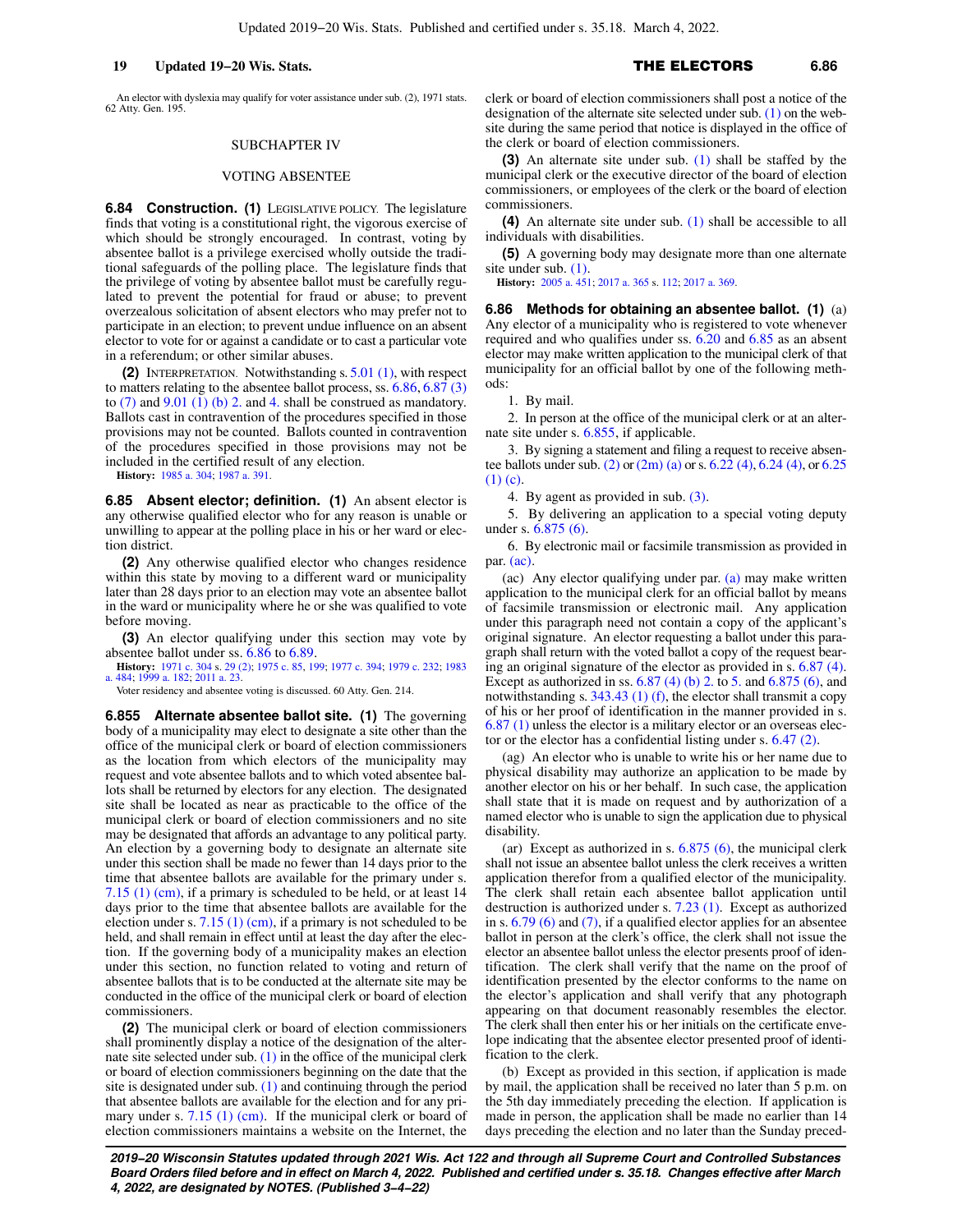Updated 2019−20 Wis. Stats. Published and certified under s. 35.18. March 4, 2022.

# **6.86** THE ELECTORS **Updated 19−20 Wis. Stats. 20**

ing the election. No application may be received on a legal holiday. A municipality shall specify the hours in the notice under s. [10.01 \(2\) \(e\).](https://docs-preview.legis.wisconsin.gov/document/statutes/10.01(2)(e)) The municipal clerk or an election official shall witness the certificate for any in−person absentee ballot cast. Except as provided in par.  $(c)$ , if the elector is making written application for an absentee ballot at the partisan primary, the general election, the presidential preference primary, or a special election for national office, and the application indicates that the elector is a military elector, as defined in s. [6.34 \(1\)](https://docs-preview.legis.wisconsin.gov/document/statutes/6.34(1)), the application shall be received by the municipal clerk no later than 5 p.m. on election day. If the application indicates that the reason for requesting an absentee ballot is that the elector is a sequestered juror, the application shall be received no later than 5 p.m. on election day. If the application is received after 5 p.m. on the Friday immediately preceding the election, the municipal clerk or the clerk's agent shall immediately take the ballot to the court in which the elector is serving as a juror and deposit it with the judge. The judge shall recess court, as soon as convenient, and give the elector the ballot. The judge shall then witness the voting procedure as provided in s. [6.87](https://docs-preview.legis.wisconsin.gov/document/statutes/6.87) and shall deliver the ballot to the clerk or agent of the clerk who shall deliver it to the polling place or, in municipalities where absentee ballots are canvassed under s. [7.52](https://docs-preview.legis.wisconsin.gov/document/statutes/7.52), to the municipal clerk as required in s. [6.88.](https://docs-preview.legis.wisconsin.gov/document/statutes/6.88) If application is made under sub. [\(2\)](https://docs-preview.legis.wisconsin.gov/document/statutes/6.86(2)) or  $(2m)$ , the application may be received no later than 5 p.m. on the Friday immediately preceding the election.

(c) If an application is made by mail by a military elector, as defined in s.  $6.\overline{22}$  (1) (b), the application shall be received no later than 5 p.m. on the Friday immediately preceding the election.

**(2)** (a) An elector who is indefinitely confined because of age, physical illness or infirmity or is disabled for an indefinite period may by signing a statement to that effect require that an absentee ballot be sent to the elector automatically for every election. The application form and instructions shall be prescribed by the commission, and furnished upon request to any elector by each municipality. The envelope containing the absentee ballot shall be clearly marked as not forwardable. If any elector is no longer indefinitely confined, the elector shall so notify the municipal clerk.

(b) The mailing list established under this subsection shall be kept current through all possible means. If an elector fails to cast and return an absentee ballot received under this subsection, the clerk shall notify the elector by 1st class letter or postcard that his or her name will be removed from the mailing list unless the clerk receives a renewal of the application within 30 days of the notification. The clerk shall remove from the list the name of each elector who does not apply for renewal within the 30−day period. The clerk shall remove the name of any other elector from the list upon request of the elector or upon receipt of reliable information that an elector no longer qualifies for the service. The clerk shall notify the elector of such action not taken at the elector's request within 5 days, if possible.

**(2m)** (a) Except as provided in this subsection, any elector other than an elector who receives an absentee ballot under sub.  $(2)$  or s. 6.22  $(4)$  or 6.24  $(4)$  (c) may by written application filed with the municipal clerk of the municipality where the elector resides require that an absentee ballot be sent to the elector automatically for every election that is held within the same calendar year in which the application is filed. The application form and instructions shall be prescribed by the commission, and furnished upon request to any elector by each municipal clerk. The municipal clerk shall thereupon mail an absentee ballot to the elector for all elections that are held in the municipality during the same calendar year that the application is filed, except that the clerk shall not send an absentee ballot for an election if the elector's name appeared on the registration list in eligible status for a previous election following the date of the application but no longer appears on the list in eligible status. The municipal clerk shall ensure that any envelope containing the absentee ballot is clearly marked as not forwardable. If an elector who files an application under this subsection no longer resides at the same address that is

indicated on the application form, the elector shall so notify the municipal clerk. The municipal clerk shall discontinue mailing absentee ballots to an elector under this subsection upon receipt of reliable information that the elector no longer qualifies as an elector of the municipality. In addition, the municipal clerk shall discontinue mailing absentee ballots to an elector under this subsection if the elector fails to return any absentee ballot mailed to the elector. The municipal clerk shall notify the elector of any such action not taken at the elector's request within 5 days, if possible. An elector who fails to cast an absentee ballot but who remains qualified to receive absentee ballots under this subsection may then receive absentee ballots for subsequent elections by notifying the municipal clerk that the elector wishes to continue receiving absentee ballots for subsequent elections.

(b) If a municipal clerk is notified by an elector that the elector's residence is changed to another municipality within this state, the clerk shall forward the request to the municipal clerk of that municipality and that municipal clerk shall honor the request, except as provided in this subsection.

**(3)** (a) 1. Any elector who is registered and who is hospitalized, may apply for and obtain an official ballot by agent. The agent may apply for and obtain a ballot for the hospitalized absent elector by presenting a form prescribed by the commission and containing the required information supplied by the hospitalized elector and signed by that elector, unless the elector is unable to sign due to physical disability. In this case, the elector may authorize another elector to sign on his or her behalf. Any elector signing an application on another elector's behalf shall attest to a statement that the application is made on request and by authorization of the named elector, who is unable to sign the application due to physical disability. The agent shall present this statement along with all other information required under this subdivision. Except as authorized for an elector who has a confidential listing under s.  $6.47$  (2) or as authorized under s.  $6.87$  (4) (b) 4, the agent shall present any proof of identification required under sub. [\(1\) \(ar\).](https://docs-preview.legis.wisconsin.gov/document/statutes/6.86(1)(ar)) The form shall include a space for the municipal clerk or deputy clerk to enter his or her initials indicating that the agent presented proof of identification to the clerk on behalf of the elector.

2. If a hospitalized elector is not registered, the elector may register by agent under this subdivision at the same time that the elector applies for an official ballot by agent under subd. [1.](https://docs-preview.legis.wisconsin.gov/document/statutes/6.86(3)(a)1.) To register the elector under this subdivision, the agent shall present a completed registration form that contains the required information supplied by the elector and the elector's signature, unless the elector is unable to sign due to physical disability. In this case, the elector may authorize another elector to sign on his or her behalf. Any elector signing a form on another elector's behalf shall attest to a statement that the application is made on request and by authorization of the named elector, who is unable to sign the form due to physical disability. The agent shall present this statement along with all other information required under this subdivision. The agent shall provide proof of the elector's residence under s. [6.34.](https://docs-preview.legis.wisconsin.gov/document/statutes/6.34)

(b) When each properly executed form and statement required under par. [\(a\)](https://docs-preview.legis.wisconsin.gov/document/statutes/6.86(3)(a)) is presented to the municipal clerk, if the elector who proposes to vote is qualified, an absentee ballot shall be issued and the name of such hospitalized elector shall be recorded by the clerk. An agent who is issued an absentee ballot under this section shall present documentation of his or her identity, provide his or her name and address, and attest to a statement that the ballot is received solely for the benefit of a named elector who is hospitalized, and the agent will promptly transmit the ballot to such person.

(c) An application under par.  $(a)$  1. may be made and a registration form under par. [\(a\) 2.](https://docs-preview.legis.wisconsin.gov/document/statutes/6.86(3)(a)2.) may be filed in person at the office of the municipal clerk not earlier than 7 days before an election and not later than 5 p.m. on the day of the election. A list of hospitalized electors applying for ballots under par. [\(a\) 1.](https://docs-preview.legis.wisconsin.gov/document/statutes/6.86(3)(a)1.) shall be made by the municipal clerk and used to check that the electors vote only once, and by absentee ballot. If the elector is registering for the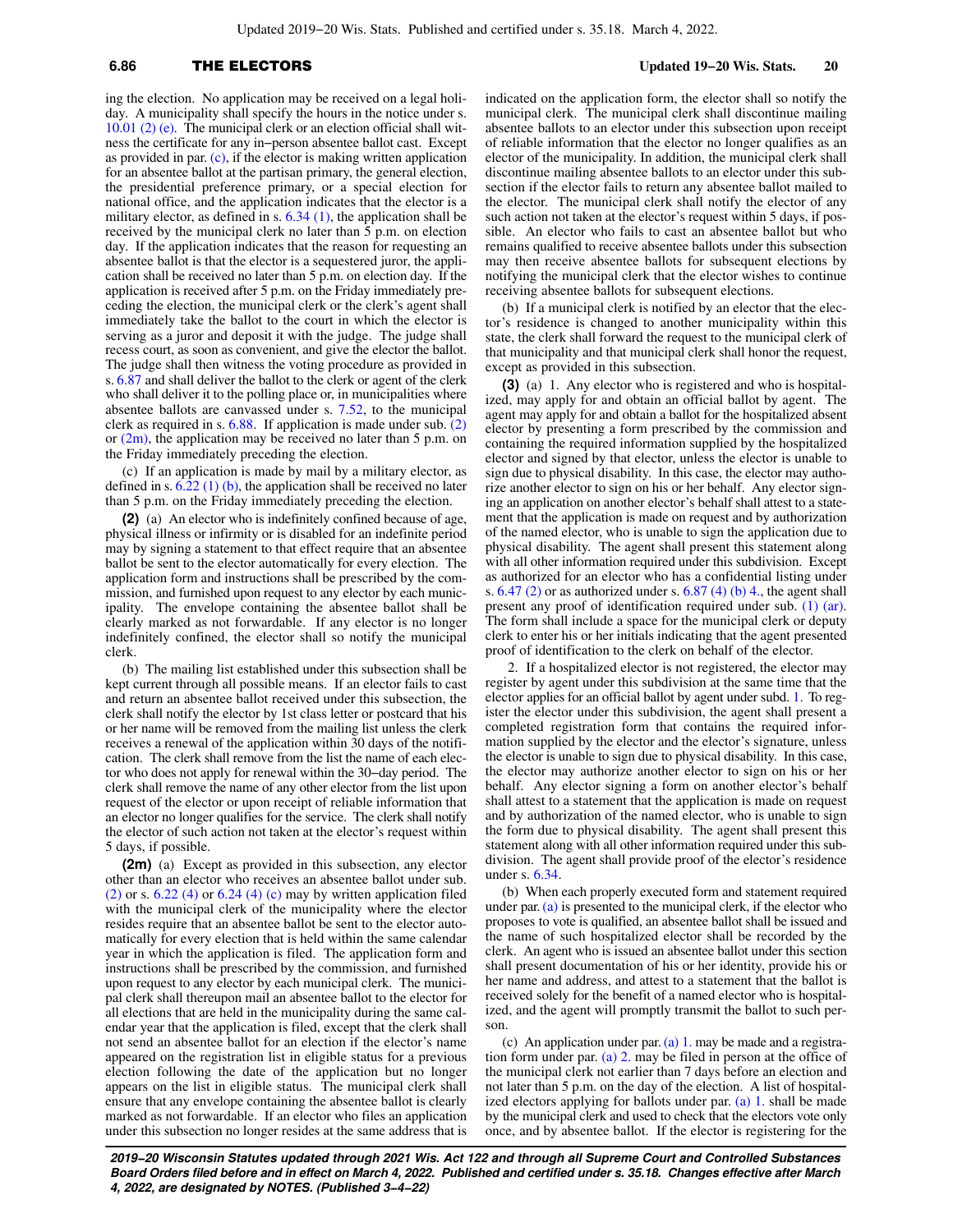election after the close of registration or if the elector registered by mail and has not voted in an election in this state, the municipal clerk shall inform the agent that proof of residence under s. [6.34](https://docs-preview.legis.wisconsin.gov/document/statutes/6.34) is required and the elector shall enclose proof of residence under s. [6.34](https://docs-preview.legis.wisconsin.gov/document/statutes/6.34) in the envelope with the ballot. The clerk shall verify that the name on any required proof of identification presented by the agent conforms to the name on the elector's application. The clerk shall then enter his or her initials on the carrier envelope indicating that the agent presented proof of identification to the clerk. The agent is not required to enter a signature on the registration list. The ballot shall be sealed by the elector and returned to the municipal clerk either by mail or by personal delivery of the agent; but if the ballot is returned on the day of the election, the agent shall make personal delivery to the polling place serving the hospitalized elector's residence before the closing hour or, in municipalities where absentee ballots are canvassed under s. [7.52](https://docs-preview.legis.wisconsin.gov/document/statutes/7.52), to the municipal clerk no later than 8 p.m. on election day.

**(4)** If a municipality employs an electronic voting system which utilizes a ballot that is inserted into automatic tabulating equipment, the municipality may distribute ballots for utilization with the electronic voting system as absentee ballots or it may distribute paper ballots as absentee ballots.

**(5)** Whenever an elector returns a spoiled or damaged absentee ballot to the municipal clerk, or an elector's agent under sub. [\(3\)](https://docs-preview.legis.wisconsin.gov/document/statutes/6.86(3)) returns a spoiled or damaged ballot to the clerk on behalf of an elector, and the clerk believes that the ballot was issued to or on behalf of the elector who is returning it, the clerk shall issue a new ballot to the elector or elector's agent, and shall destroy the spoiled or damaged ballot. Any request for a replacement ballot under this subsection must be made within the applicable time limits under subs. [\(1\)](https://docs-preview.legis.wisconsin.gov/document/statutes/6.86(1)) and [\(3\) \(c\)](https://docs-preview.legis.wisconsin.gov/document/statutes/6.86(3)(c)).

**(6)** Except as authorized in sub. [\(5\)](https://docs-preview.legis.wisconsin.gov/document/statutes/6.86(5)) and s. [6.87 \(9\),](https://docs-preview.legis.wisconsin.gov/document/statutes/6.87(9)) if an elector mails or personally delivers an absentee ballot to the municipal clerk, the municipal clerk shall not return the ballot to the elector. An elector who mails or personally delivers an absentee ballot to the municipal clerk at an election is not permitted to vote in person at the same election on election day.

**(7)** The clerk shall send or transmit an official absentee ballot no later than the deadline provided under s. [7.15 \(1\) \(cm\).](https://docs-preview.legis.wisconsin.gov/document/statutes/7.15(1)(cm))

**History:** [1975 c. 85](https://docs-preview.legis.wisconsin.gov/document/acts/1975/85) ss. [37,](https://docs-preview.legis.wisconsin.gov/document/acts/1975/85,%20s.%2037) [38,](https://docs-preview.legis.wisconsin.gov/document/acts/1975/85,%20s.%2038) [65;](https://docs-preview.legis.wisconsin.gov/document/acts/1975/85,%20s.%2065) [1975 c. 90](https://docs-preview.legis.wisconsin.gov/document/acts/1975/90), [199,](https://docs-preview.legis.wisconsin.gov/document/acts/1975/199) [200](https://docs-preview.legis.wisconsin.gov/document/acts/1975/200), [275](https://docs-preview.legis.wisconsin.gov/document/acts/1975/275), [422;](https://docs-preview.legis.wisconsin.gov/document/acts/1975/422) [1977 c. 394](https://docs-preview.legis.wisconsin.gov/document/acts/1977/394) ss.<br>[14,](https://docs-preview.legis.wisconsin.gov/document/acts/1977/394,%20s.%2014) [40](https://docs-preview.legis.wisconsin.gov/document/acts/1977/394,%20s.%2040), [41](https://docs-preview.legis.wisconsin.gov/document/acts/1977/394,%20s.%2041); [1979 c. 232](https://docs-preview.legis.wisconsin.gov/document/acts/1979/232), [311;](https://docs-preview.legis.wisconsin.gov/document/acts/1979/311) [1981 c. 391;](https://docs-preview.legis.wisconsin.gov/document/acts/1981/391) [1983 a. 183,](https://docs-preview.legis.wisconsin.gov/document/acts/1983/183) [484;](https://docs-preview.legis.wisconsin.gov/document/acts/1983/484) [1985 a. 304](https://docs-preview.legis.wisconsin.gov/document/acts/1985/304) ss. [69](https://docs-preview.legis.wisconsin.gov/document/acts/1985/304,%20s.%2069), [156](https://docs-preview.legis.wisconsin.gov/document/acts/1985/304,%20s.%20156);<br>[1987 a. 391](https://docs-preview.legis.wisconsin.gov/document/acts/1987/391); [1995 a. 313](https://docs-preview.legis.wisconsin.gov/document/acts/1995/313); [1999 a. 182](https://docs-preview.legis.wisconsin.gov/document/acts/1999/182); [2001 a. 51;](https://docs-preview.legis.wisconsin.gov/document/acts/2001/51)

The sub. (1) (ar) requirement that an elector must apply for an absentee ballot is mandatory. The ballots of absentee voters who do not file a written application must not be included in certified election results. Lee v. Paulson, [2001 WI App 19,](https://docs-preview.legis.wisconsin.gov/document/courts/2001%20WI%20App%2019) [241](https://docs-preview.legis.wisconsin.gov/document/courts/241%20Wis.%202d%2038) [Wis. 2d 38](https://docs-preview.legis.wisconsin.gov/document/courts/241%20Wis.%202d%2038), [623 N.W.2d 577,](https://docs-preview.legis.wisconsin.gov/document/courts/623%20N.W.2d%20577) [00−1626.](https://docs-preview.legis.wisconsin.gov/document/wicourtofappeals/00-1626)

[2011 Wis. Act 23,](https://docs-preview.legis.wisconsin.gov/document/acts/2011/23) which created requirements that voters present photo iden-tification in order to vote at a polling place or obtain an absentee ballot, does not vio-<br>late either section 2 of the federal Voting Rights Act, 52 USC 10301, or the U.S. Con-<br>stitution. Frank v. Walker, [768 F.3d 744](https://docs-preview.legis.wisconsin.gov/document/courts/768%20F.3d%20744) (20

The time−of−day and number−of−days restrictions for in−person absentee voting under sub. (1) (b) do not violate section 2 of the federal Voting Rights Act. There is no substantive problem with days−and−hours limitations. They leave all voters with equal opportunities to participate. Early voting is not a fundamental right in itself; it is but one aspect of a state's election system. Wisconsin's system as a whole is accommodating. So long as a state treats all voters equally, section 2 does not limit the state's control of details such as hours for early voting. Luft v. Evers, [963 F.3d](https://docs-preview.legis.wisconsin.gov/document/courts/963%20F.3d%20665) [665](https://docs-preview.legis.wisconsin.gov/document/courts/963%20F.3d%20665) (2020).

The time−of−day and number−of−days restrictions for in−person absentee voting under sub. (1) (b) do not violate the 1st amendment. Because the right to vote in any manner is not absolute and the government must play an active role in structuring<br>elections, election laws invariably impose some burden upon individual voters.<br>Courts weigh these burdens against the state's interests by l toral system. In isolation, any rule reducing the number of hours available for any kind of voting seems like an unjustified burden. But electoral provisions cannot be assessed in isolation. Wisconsin's many other provisions that make it easy to vote cut in its favor. One less−convenient feature does not an unconstitutional system make. Luft v. Evers, [963 F.3d 665](https://docs-preview.legis.wisconsin.gov/document/courts/963%20F.3d%20665) (2020).

**6.865 Federal absentee ballots. (1)** In this section, "military elector" has the meaning given under s. [6.34 \(1\)](https://docs-preview.legis.wisconsin.gov/document/statutes/6.34(1)).

**(2)** A federal postcard registration and absentee ballot request form may be used to apply for an absentee ballot under s. [6.86 \(1\)](https://docs-preview.legis.wisconsin.gov/document/statutes/6.86(1)) if the form is completed in such manner that the municipal clerk or board of election commissioners with whom it is filed is able to determine that the applicant is an elector of this state and of the ward or election district where the elector seeks to vote.

**(3m)** A military elector may indicate an alternate address on his or her absentee ballot application. If the elector's ballot is returned as undeliverable prior to the deadline for receipt and return of absentee ballots under s. [6.87 \(6\)](https://docs-preview.legis.wisconsin.gov/document/statutes/6.87(6)) and the elector remains eligible to receive absentee ballots under this subsection, the municipal clerk shall immediately send or transmit an absentee ballot to the elector at the alternate address.

**(4)** If the municipal clerk or board of election commissioners rejects a request for an absentee ballot from a military elector or an overseas elector, the clerk or board of election commissioners shall promptly inform the elector of the reason for the rejection. **History:** [1989 a. 192;](https://docs-preview.legis.wisconsin.gov/document/acts/1989/192) [1999 a. 182;](https://docs-preview.legis.wisconsin.gov/document/acts/1999/182) [2003 a. 265;](https://docs-preview.legis.wisconsin.gov/document/acts/2003/265) [2005 a. 451](https://docs-preview.legis.wisconsin.gov/document/acts/2005/451); [2011 a. 75](https://docs-preview.legis.wisconsin.gov/document/acts/2011/75); [2017 a.](https://docs-preview.legis.wisconsin.gov/document/acts/2017/369) [369.](https://docs-preview.legis.wisconsin.gov/document/acts/2017/369)

**6.869 Uniform instructions.** The commission shall prescribe uniform instructions for municipalities to provide to absentee electors. The instructions shall include the specific means of electronic communication that an absentee elector may use to file an application for an absentee ballot and, if the absentee elector is required to register, to request a registration form or change his or her registration. The instructions shall include information concerning whether proof of identification is required to be presented or enclosed. The instructions shall also include information concerning the procedure for correcting errors in marking a ballot and obtaining a replacement for a spoiled ballot. The procedure shall, to the extent possible, respect the privacy of each elector and preserve the confidentiality of each elector's vote.

**History:** [2003 a. 265;](https://docs-preview.legis.wisconsin.gov/document/acts/2003/265) [2011 a. 23](https://docs-preview.legis.wisconsin.gov/document/acts/2011/23), [75](https://docs-preview.legis.wisconsin.gov/document/acts/2011/75), [227](https://docs-preview.legis.wisconsin.gov/document/acts/2011/227); [2015 a. 118](https://docs-preview.legis.wisconsin.gov/document/acts/2015/118) s. [266 \(10\)](https://docs-preview.legis.wisconsin.gov/document/acts/2015/118,%20s.%20266).

**6.87** Absent voting procedure. (1) Upon proper request made within the period prescribed in s. [6.86](https://docs-preview.legis.wisconsin.gov/document/statutes/6.86), the municipal clerk or a deputy clerk authorized by the municipal clerk shall write on the official ballot, in the space for official endorsement, the clerk's initials and official title. Unless application is made in person under s.  $6.86$  (1) (ar), the absent elector is exempted from providing proof of identification under sub.  $(4)$  (b) 2. or [3.](https://docs-preview.legis.wisconsin.gov/document/statutes/6.87(4)(b)3.), or the applicant is a military or overseas elector, the absent elector shall enclose a copy of his or her proof of identification or any authorized substitute document with his or her application. The municipal clerk shall verify that the name on the proof of identification conforms to the name on the application. The clerk shall not issue an absentee ballot to an elector who is required to enclose a copy of proof of identification or an authorized substitute document with his or her application unless the copy is enclosed and the proof is verified by the clerk.

**(2)** Except as authorized under sub. [\(3\) \(d\),](https://docs-preview.legis.wisconsin.gov/document/statutes/6.87(3)(d)) the municipal clerk shall place the ballot in an unsealed envelope furnished by the clerk. The envelope shall have the name, official title and post−office address of the clerk upon its face. The other side of the envelope shall have a printed certificate which shall include a space for the municipal clerk or deputy clerk to enter his or her initials indicating that if the absentee elector voted in person under s. [6.86 \(1\) \(ar\)](https://docs-preview.legis.wisconsin.gov/document/statutes/6.86(1)(ar)), the elector presented proof of identification to the clerk and the clerk verified the proof presented. The certificate shall also include a space for the municipal clerk or deputy clerk to enter his or her initials indicating that the elector is exempt from providing proof of identification because the individual is a military elector or an overseas elector who does not qualify as a resident of this state under s.[6.10](https://docs-preview.legis.wisconsin.gov/document/statutes/6.10) or is exempted from providing proof of identification under sub. [\(4\) \(b\) 2.](https://docs-preview.legis.wisconsin.gov/document/statutes/6.87(4)(b)2.) or [3.](https://docs-preview.legis.wisconsin.gov/document/statutes/6.87(4)(b)3.) The certificate shall be in substantially the following form:

[STATE OF ....

County of ....]

or

[(name of foreign country and city or other jurisdictional unit)] I, ..., certify subject to the penalties of s.  $12.60$  (1) (b), Wis.

Stats., for false statements, that I am a resident of the [.... ward of the] (town) (village) of ...., or of the .... aldermanic district in the city of ...., residing at ....\* in said city, the county of ...., state of Wisconsin, and am entitled to vote in the (ward) (election district) at the election to be held on ....; that I am not voting at any other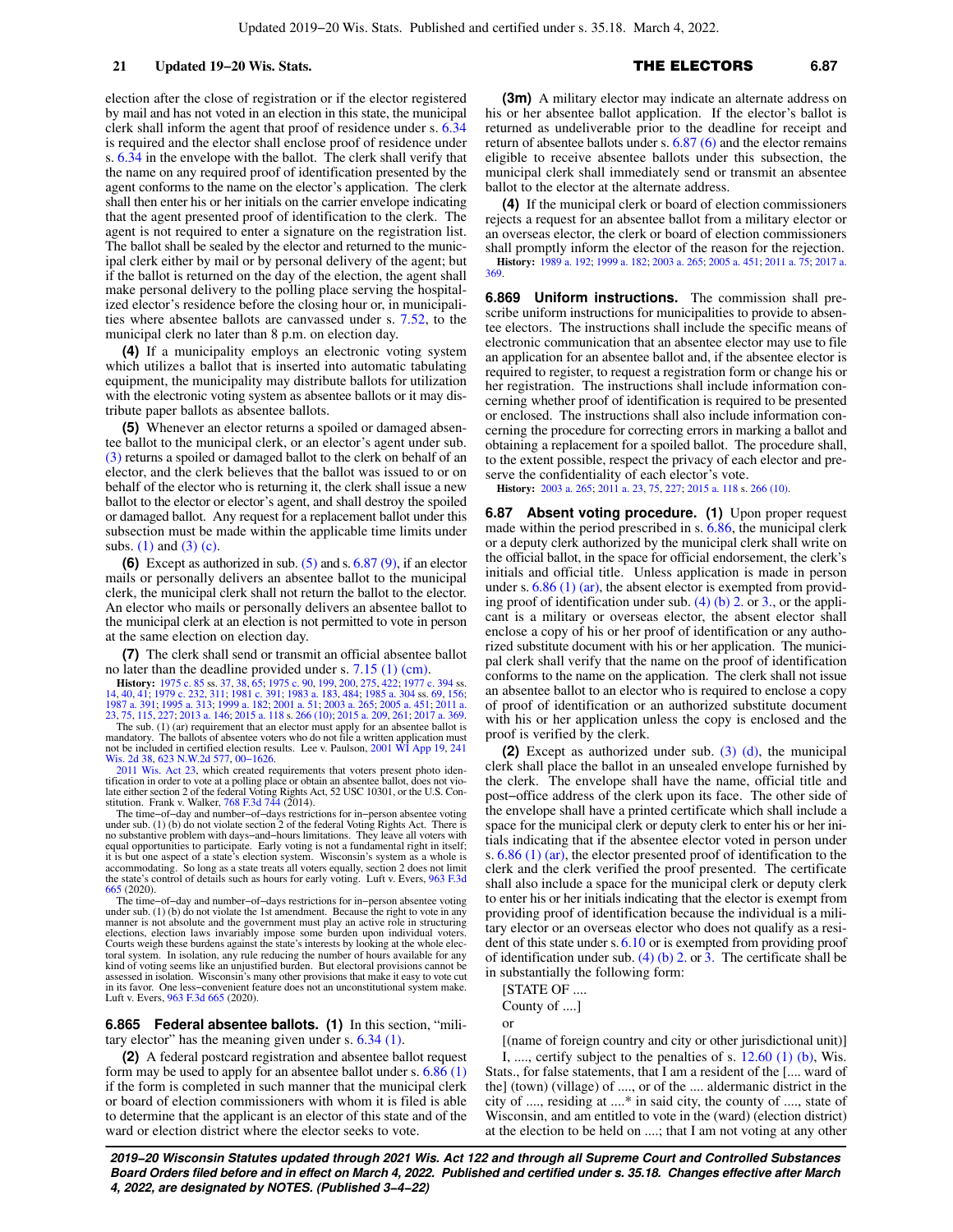# **6.87** THE ELECTORS **Updated 19−20 Wis. Stats. 22**

location in this election; that I am unable or unwilling to appear at the polling place in the (ward) (election district) on election day or have changed my residence within the state from one ward or election district to another later than 28 days before the election. I certify that I exhibited the enclosed ballot unmarked to the witness, that I then in (his) (her) presence and in the presence of no other person marked the ballot and enclosed and sealed the same in this envelope in such a manner that no one but myself and any person rendering assistance under s. [6.87 \(5\),](https://docs-preview.legis.wisconsin.gov/document/statutes/6.87(5)) Wis. Stats., if I requested assistance, could know how I voted.

Signed ....

Identification serial number, if any: ....

The witness shall execute the following:

I, the undersigned witness, subject to the penalties of s. [12.60](https://docs-preview.legis.wisconsin.gov/document/statutes/12.60(1)(b)) [\(1\) \(b\),](https://docs-preview.legis.wisconsin.gov/document/statutes/12.60(1)(b)) Wis. Stats., for false statements, certify that I am an adult U.S. citizen\*\* and that the above statements are true and the voting procedure was executed as there stated. I am not a candidate for any office on the enclosed ballot (except in the case of an incumbent municipal clerk). I did not solicit or advise the elector to vote for or against any candidate or measure.

....(Printed name)

....(Address)\*\*\*

Signed ....

\* — An elector who provides an identification serial number issued under s. [6.47 \(3\)](https://docs-preview.legis.wisconsin.gov/document/statutes/6.47(3)), Wis. Stats., need not provide a street address.

\*\* — An individual who serves as a witness for a military elector or an overseas elector voting absentee, regardless of whether the elector qualifies as a resident of Wisconsin under s. [6.10,](https://docs-preview.legis.wisconsin.gov/document/statutes/6.10) Wis. Stats., need not be a U.S. citizen but must be 18 years of age or older.

\*\*\* — If this form is executed before 2 special voting deputies under s. [6.875 \(6\)](https://docs-preview.legis.wisconsin.gov/document/statutes/6.875(6)), Wis. Stats., both deputies shall witness and sign.

**(3)** (a) Except as authorized under par. [\(d\)](https://docs-preview.legis.wisconsin.gov/document/statutes/6.87(3)(d)) and as otherwise provided in s. [6.875](https://docs-preview.legis.wisconsin.gov/document/statutes/6.875), the municipal clerk shall mail the absentee ballot to the elector's residence unless otherwise directed by the elector, or shall deliver it to the elector personally at the clerk's office or at an alternate site under s. [6.855](https://docs-preview.legis.wisconsin.gov/document/statutes/6.855). If the ballot is mailed, and the ballot qualifies for mailing free of postage under federal free postage laws, the clerk shall affix the appropriate legend required by U.S. postal regulations. Otherwise, the clerk shall pay the postage required for return when the ballot is mailed from within the United States. If the ballot is not mailed by the absentee elector from within the United States, the absentee elector shall provide return postage. If the ballot is delivered to the elector at the clerk's office, or an alternate site under s. [6.855,](https://docs-preview.legis.wisconsin.gov/document/statutes/6.855) the ballot shall be voted at the office or alternate site and may not be removed by the elector therefrom.

(b) No elector may direct that a ballot be sent to the address of a committee registered with the ethics commission under ch. [11](https://docs-preview.legis.wisconsin.gov/document/statutes/ch.%2011) unless the elector permanently or temporarily resides at that address. Upon receipt of reliable information that an address given by an elector is not eligible to receive ballots under this subsection, the municipal clerk shall refrain from mailing or transmitting ballots to that address. Whenever possible, the municipal clerk shall notify an elector if his or her ballot cannot be mailed or transmitted to the address directed by the elector.

(d) A municipal clerk shall, if the clerk is reliably informed by a military elector, as defined in s. [6.34 \(1\)](https://docs-preview.legis.wisconsin.gov/document/statutes/6.34(1)), or an overseas elector, regardless of whether the elector qualifies as a resident of this state under s. [6.10,](https://docs-preview.legis.wisconsin.gov/document/statutes/6.10) of a facsimile transmission number or electronic mail address where the elector can receive an absentee ballot, transmit a facsimile or electronic copy of the elector's ballot to that elector in lieu of mailing under this subsection. An elector may receive an absentee ballot only if the elector is a military elector or an overseas elector and has filed a valid application for the ballot as provided in s. [6.86 \(1\).](https://docs-preview.legis.wisconsin.gov/document/statutes/6.86(1)) If the clerk transmits an absentee ballot to a military or overseas elector electronically, the clerk shall also transmit a facsimile or electronic copy of the text of the material that appears on the certificate envelope prescribed in sub. [\(2\),](https://docs-preview.legis.wisconsin.gov/document/statutes/6.87(2)) together with instructions prescribed by the commission. The instructions shall require the military or overseas elector to make and subscribe to the certification as required under sub.  $(4)$  (b) and to enclose the absentee ballot in a separate envelope contained within a larger envelope, that shall include the completed certificate. The elector shall then affix sufficient postage unless the absentee ballot qualifies for mailing free of postage under federal free postage laws and shall mail the absentee ballot to the municipal clerk. Except as authorized in s. [6.97 \(2\),](https://docs-preview.legis.wisconsin.gov/document/statutes/6.97(2)) an absentee ballot received from a military or overseas elector who receives the ballot electronically shall not be counted unless it is cast in the manner prescribed in this paragraph and sub. [\(4\)](https://docs-preview.legis.wisconsin.gov/document/statutes/6.87(4)) and in accordance with the instructions provided by the commission.

**(4)** (a) In this subsection, "military elector" has the meaning given in s. [6.34 \(1\)](https://docs-preview.legis.wisconsin.gov/document/statutes/6.34(1)).

(b) 1. Except as otherwise provided in s. [6.875](https://docs-preview.legis.wisconsin.gov/document/statutes/6.875), an elector voting absentee, other than a military elector or an overseas elector, shall make and subscribe to the certification before one witness who is an adult U.S. citizen. A military elector or an overseas elector voting absentee, regardless of whether the elector qualifies as a resident of this state under s. [6.10,](https://docs-preview.legis.wisconsin.gov/document/statutes/6.10) shall make and subscribe to the certification before one witness who is an adult but who need not be a U.S. citizen. The absent elector, in the presence of the witness, shall mark the ballot in a manner that will not disclose how the elector's vote is cast. The elector shall then, still in the presence of the witness, fold the ballots so each is separate and so that the elector conceals the markings thereon and deposit them in the proper envelope. If a consolidated ballot under s. [5.655](https://docs-preview.legis.wisconsin.gov/document/statutes/5.655) is used, the elector shall fold the ballot so that the elector conceals the markings thereon and deposit the ballot in the proper envelope. If proof of residence under s. [6.34](https://docs-preview.legis.wisconsin.gov/document/statutes/6.34) is required and the document enclosed by the elector under this subdivision does not constitute proof of residence under s. [6.34,](https://docs-preview.legis.wisconsin.gov/document/statutes/6.34) the elector shall also enclose proof of residence under s. [6.34](https://docs-preview.legis.wisconsin.gov/document/statutes/6.34) in the envelope. Except as provided in s.  $6.34$  (2m), proof of residence is required if the elector is not a military elector or an overseas elector and the elector registered by mail or by electronic application and has not voted in an election in this state. If the elector requested a ballot by means of facsimile transmission or electronic mail under s.  $6.86$  (1) (ac), the elector shall enclose in the envelope a copy of the request which bears an original signature of the elector. The elector may receive assistance under sub.  $(5)$ . The return envelope shall then be sealed. The witness may not be a candidate. The envelope shall be mailed by the elector, or delivered in person, to the municipal clerk issuing the ballot or ballots. If the envelope is mailed from a location outside the United States, the elector shall affix sufficient postage unless the ballot qualifies for delivery free of postage under federal law. Failure to return an unused ballot in a primary does not invalidate the ballot on which the elector's votes are cast. Return of more than one marked ballot in a primary or return of a ballot prepared under s. [5.655](https://docs-preview.legis.wisconsin.gov/document/statutes/5.655) or a ballot used with an electronic voting system in a primary which is marked for candidates of more than one party invalidates all votes cast by the elector for candidates in the primary.

2. Unless subd. [3.](https://docs-preview.legis.wisconsin.gov/document/statutes/6.87(4)(b)3.) applies, if the absentee elector has applied for and qualified to receive absentee ballots automatically under s. [6.86 \(2\) \(a\),](https://docs-preview.legis.wisconsin.gov/document/statutes/6.86(2)(a)) the elector may, in lieu of providing proof of identification, submit with his or her absentee ballot a statement signed by the same individual who witnesses voting of the ballot which contains the name and address of the elector and verifies that the name and address are correct.

3. If the absentee elector has received an absentee ballot from the municipal clerk by mail for a previous election, has provided proof of identification with that ballot, and has not changed his or her name or address since providing that proof of identification, the elector is not required to provide proof of identification.

4. If the absentee elector has received a citation or notice of intent to revoke or suspend an operator's license from a law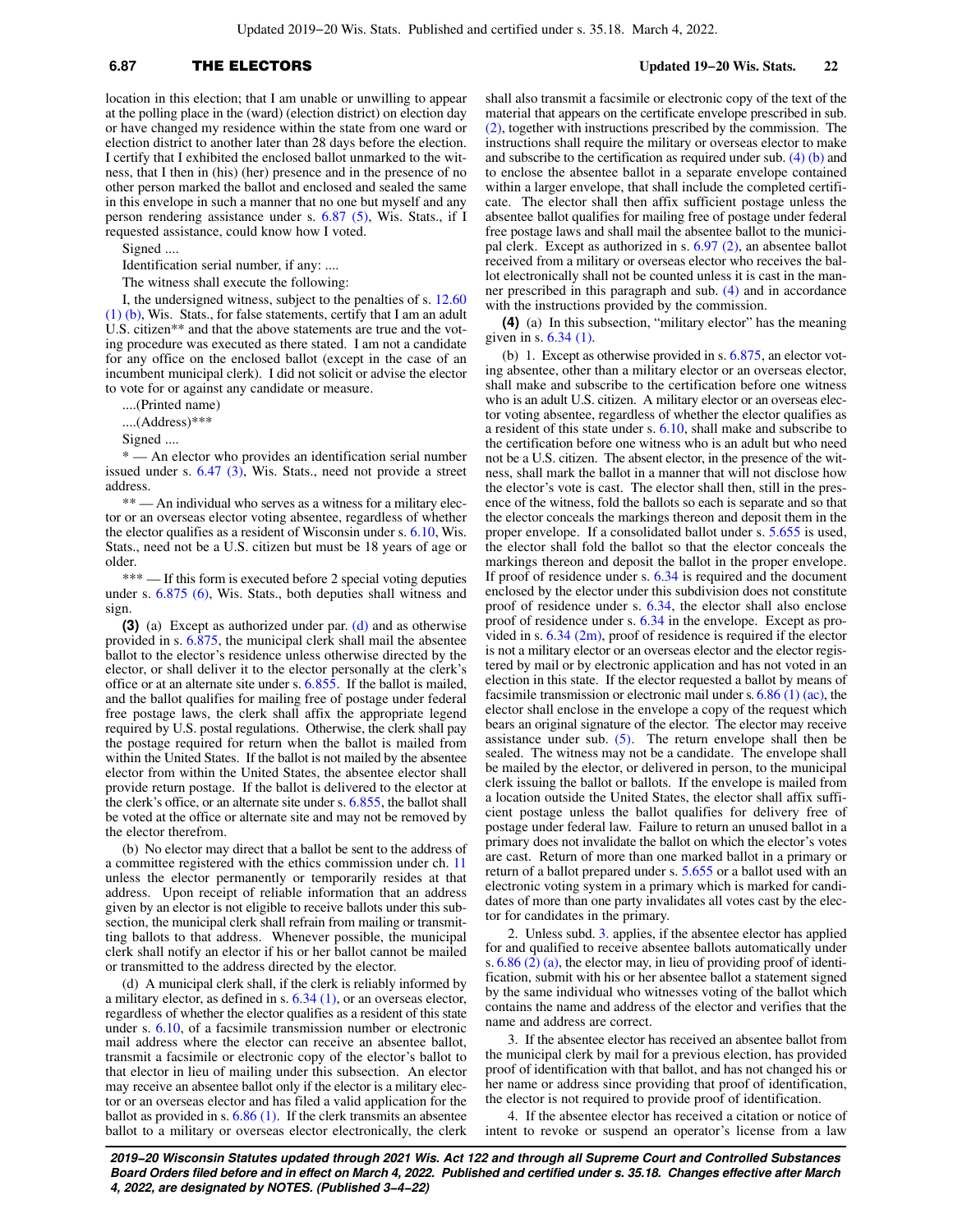enforcement officer in any jurisdiction that is dated within 60 days of the date of the election and is required to surrender his or her operator's license or driving receipt issued to the elector under ch. [343](https://docs-preview.legis.wisconsin.gov/document/statutes/ch.%20343) at the time the citation or notice is issued, the elector may enclose a copy of the citation or notice in lieu of a copy of an operator's license or driving receipt issued under ch. [343](https://docs-preview.legis.wisconsin.gov/document/statutes/ch.%20343) if the elector is voting by mail, or may present an original copy of the citation or notice in lieu of an operator's license or driving receipt under ch. [343](https://docs-preview.legis.wisconsin.gov/document/statutes/ch.%20343) if the elector is voting at the office of the municipal clerk.

5. Unless subd. [3.](https://docs-preview.legis.wisconsin.gov/document/statutes/6.87(4)(b)3.) or [4.](https://docs-preview.legis.wisconsin.gov/document/statutes/6.87(4)(b)4.) applies, if the absentee elector resides in a qualified retirement home, as defined in s. [6.875 \(1\) \(at\),](https://docs-preview.legis.wisconsin.gov/document/statutes/6.875(1)(at)) or a residential care facility, as defined in s. [6.875 \(1\) \(bm\)](https://docs-preview.legis.wisconsin.gov/document/statutes/6.875(1)(bm)), and the municipal clerk or board of election commissioners of the municipality where the facility or home is located does not send special voting deputies to visit the facility or home at the election under s. [6.875](https://docs-preview.legis.wisconsin.gov/document/statutes/6.875), the elector may, in lieu of providing proof of identification, submit with his or her absentee ballot a statement signed by the same individual who witnesses voting of the ballot that contains the certification of an authorized representative of the facility or home that the elector resides in the facility or home and the facility or home is certified or registered as required by law, that contains the name and address of the elector, and that verifies that the name and address are correct.

**(5)** If the absent elector declares that he or she is unable to read, has difficulty in reading, writing or understanding English or due to disability is unable to mark his or her ballot, the elector may select any individual, except the elector's employer or an agent of that employer or an officer or agent of a labor organization which represents the elector, to assist in marking the ballot, and the assistant shall then sign his or her name to a certification on the back of the ballot, as provided under s. [5.55](https://docs-preview.legis.wisconsin.gov/document/statutes/5.55).

**(6)** The ballot shall be returned so it is delivered to the polling place no later than 8 p.m. on election day. Except in municipalities where absentee ballots are canvassed under s. [7.52,](https://docs-preview.legis.wisconsin.gov/document/statutes/7.52) if the municipal clerk receives an absentee ballot on election day, the clerk shall secure the ballot and cause the ballot to be delivered to the polling place serving the elector's residence before 8 p.m. Any ballot not mailed or delivered as provided in this subsection may not be counted.

**(6d)** If a certificate is missing the address of a witness, the ballot may not be counted.

**(6m)** Except as authorized in s. [6.47 \(8\),](https://docs-preview.legis.wisconsin.gov/document/statutes/6.47(8)) the municipal clerk shall withhold from public inspection under s. [19.35 \(1\)](https://docs-preview.legis.wisconsin.gov/document/statutes/19.35(1)) the name and address of any absent elector who obtains a confidential listing under s. [6.47 \(2\)](https://docs-preview.legis.wisconsin.gov/document/statutes/6.47(2)).

**(7)** No individual who is a candidate at the election in which absentee ballots are cast may serve as a witness. Any candidate who serves as a witness shall be penalized by the discounting of a number of votes for his or her candidacy equal to the number of certificate envelopes bearing his or her signature.

**(8)** The provisions of this section which prohibit candidates from serving as a witness for absentee electors shall not apply to the municipal clerk in the performance of the clerk's official duties.

**(9)** If a municipal clerk receives an absentee ballot with an improperly completed certificate or with no certificate, the clerk may return the ballot to the elector, inside the sealed envelope when an envelope is received, together with a new envelope if necessary, whenever time permits the elector to correct the defect and return the ballot within the period authorized under sub. [\(6\).](https://docs-preview.legis.wisconsin.gov/document/statutes/6.87(6))

**History:** [1971 c. 242](https://docs-preview.legis.wisconsin.gov/document/acts/1971/242); [1971 c. 304](https://docs-preview.legis.wisconsin.gov/document/acts/1971/304) s. [29 \(1\)](https://docs-preview.legis.wisconsin.gov/document/acts/1971/304,%20s.%2029), (2); [1975 c. 85;](https://docs-preview.legis.wisconsin.gov/document/acts/1975/85) [1975 c. 93](https://docs-preview.legis.wisconsin.gov/document/acts/1975/93) s. [119 \(2\)](https://docs-preview.legis.wisconsin.gov/document/acts/1975/93,%20s.%20119);<br>[1975 c. 199;](https://docs-preview.legis.wisconsin.gov/document/acts/1975/199) [1977 c. 394;](https://docs-preview.legis.wisconsin.gov/document/acts/1977/394) [1979 c. 232](https://docs-preview.legis.wisconsin.gov/document/acts/1979/232), [260](https://docs-preview.legis.wisconsin.gov/document/acts/1979/260), [311,](https://docs-preview.legis.wisconsin.gov/document/acts/1979/311) [355;](https://docs-preview.legis.wisconsin.gov/document/acts/1979/355) [1983 a. 36,](https://docs-preview.legis.wisconsin.gov/document/acts/1983/36) [484,](https://docs-preview.legis.wisconsin.gov/document/acts/1983/484) [538;](https://docs-preview.legis.wisconsin.gov/document/acts/1983/538) [1985 a.](https://docs-preview.legis.wisconsin.gov/document/acts/1985/304)<br>[304](https://docs-preview.legis.wisconsin.gov/document/acts/1985/304); [1991 a. 316](https://docs-preview.legis.wisconsin.gov/document/acts/1991/316); [1999 a. 49,](https://docs-preview.legis.wisconsin.gov/document/acts/1999/49) [182](https://docs-preview.legis.wisconsin.gov/document/acts/1999/182); [2001 a. 16,](https://docs-preview.legis.wisconsin.gov/document/acts/2001/16) [38,](https://docs-preview.legis.wisconsin.gov/document/acts/2001/38) [a. 23](https://docs-preview.legis.wisconsin.gov/document/acts/2011/23), [75,](https://docs-preview.legis.wisconsin.gov/document/acts/2011/75) [227](https://docs-preview.legis.wisconsin.gov/document/acts/2011/227); [2013 a. 159,](https://docs-preview.legis.wisconsin.gov/document/acts/2013/159) [165;](https://docs-preview.legis.wisconsin.gov/document/acts/2013/165) [2015 a. 117](https://docs-preview.legis.wisconsin.gov/document/acts/2015/117); [2015 a. 118](https://docs-preview.legis.wisconsin.gov/document/acts/2015/118) s. [266 \(10\);](https://docs-preview.legis.wisconsin.gov/document/acts/2015/118,%20s.%20266) [2015 a. 261](https://docs-preview.legis.wisconsin.gov/document/acts/2015/261); [2017 a. 365](https://docs-preview.legis.wisconsin.gov/document/acts/2017/365) s. [111;](https://docs-preview.legis.wisconsin.gov/document/acts/2017/365,%20s.%20111) [2017 a. 366](https://docs-preview.legis.wisconsin.gov/document/acts/2017/366), [369](https://docs-preview.legis.wisconsin.gov/document/acts/2017/369).

The directions in sub. (3) for mailing or personal delivery of an absentee ballot and in sub. (6) that a ballot not mailed or delivered as provided in the section should not be counted are directory and not mandatory. Lanser v. Koconis, [62 Wis. 2d 86](https://docs-preview.legis.wisconsin.gov/document/courts/62%20Wis.%202d%2086), [214](https://docs-preview.legis.wisconsin.gov/document/courts/214%20N.W.2d%20425) [N.W.2d 425](https://docs-preview.legis.wisconsin.gov/document/courts/214%20N.W.2d%20425) (1974).

Sub. (4) is directory and not mandatory, and voters printing their names constituted substantial, albeit nontechnical, compliance with the statute's requirements. Lanser<br>v. Koconis, [62 Wis. 2d 86](https://docs-preview.legis.wisconsin.gov/document/courts/62%20Wis.%202d%2086), [214 N.W.2d 425](https://docs-preview.legis.wisconsin.gov/document/courts/214%20N.W.2d%20425) (1974).

A challenge of compliance with procedures for absent voting is within the board of canvasser's jurisdiction. Absent connivance, fraud, or undue influence, substan-tial compliance with statutory voting procedures is sufficient. Johnson v. Hayden,

[105 Wis. 2d 468](https://docs-preview.legis.wisconsin.gov/document/courts/105%20Wis.%202d%20468), [313 N.W.2d 869](https://docs-preview.legis.wisconsin.gov/document/courts/313%20N.W.2d%20869) (Ct. App. 1981). [2011 Wis. Act 23](https://docs-preview.legis.wisconsin.gov/document/acts/2011/23), which created requirements that voters present photo iden-tification in order to vote at a polling place or obtain an absentee ballot, does not violate either section 2 of the federal Voting Rights Act, 52 USC 10301, or the U.S. Constitution. Frank v. Walker, [768 F.3d 744](https://docs-preview.legis.wisconsin.gov/document/courts/768%20F.3d%20744) (2014).

Sub. (3), which prohibits election officials from sending absentee ballots via email or fax to all but a few categories of voters, does not violate the U.S. Constitution. Some travelers' potential inconvenience does not permit a court to override the state's judgment that other interests predominate. Wisconsin wants to control errors arising from the fact that faxed or emailed ballots cannot be counted by machine and to protect the secrecy of the ballot. Luft v. Evers, [963 F.3d 665](https://docs-preview.legis.wisconsin.gov/document/courts/963%20F.3d%20665) (2020).

### **6.875 Absentee voting in certain residential care facilities and retirement homes. (1)** In this section:

(ab) "Adult family home" means a facility that is certified or licensed to operate as an adult family home under s. [50.032](https://docs-preview.legis.wisconsin.gov/document/statutes/50.032) or [50.033.](https://docs-preview.legis.wisconsin.gov/document/statutes/50.033)

(ae) "Community−based residential facility" has the meaning given in s.  $50.01$  (1g), except that the term does not include a place where fewer than 10 adults who are not related to the operator or administrator reside.

(am) "Nursing home" means a facility occupied by 10 or more unrelated individuals for the primary purpose of obtaining full− time personal or nursing care which is necessitated by their physical or mental conditions, but does not include a hospital.

(asm) "Residential care apartment complex" means a facility that is certified or registered to operate as a residential care apartment complex under s. [50.034 \(1\)](https://docs-preview.legis.wisconsin.gov/document/statutes/50.034(1)).

(at) "Qualified retirement home" means a retirement home that qualifies under sub.  $(2)$  (c) to utilize the procedures under this section.

(b) "Relative" means a spouse or individual related within the 1st, 2nd or 3rd degree of kinship under s. [990.001 \(16\)](https://docs-preview.legis.wisconsin.gov/document/statutes/990.001(16)).

(bm) "Residential care facility" means an adult family home, community−based residential facility, nursing home, or residential care apartment complex.

(c) "Retirement home" means a facility occupied as a primary place of abode by 10 or more unrelated individuals.

(d) "Working day" has the meaning given in s. [227.01 \(14\)](https://docs-preview.legis.wisconsin.gov/document/statutes/227.01(14)).

**(2)** (a) Absentee voting in person inside residential care facilities and qualified retirement homes shall be conducted by municipalities only in the manner prescribed in this section. At any residential care facility or qualified retirement home where a municipality dispatches special voting deputies to conduct absentee voting in person under this section, the procedures prescribed in this section are the exclusive means of absentee voting in person inside that facility or home for electors who are occupants of the facility or home.

(c) The municipal clerk or board of election commissioners of any municipality where a retirement home is located may adopt the procedures under this section for absentee voting in any retirement home located in the municipality if the municipal clerk or board of election commissioners finds that a significant number of the occupants of the retirement home lack adequate transportation to the appropriate polling place, a significant number of the occupants of the retirement home may need assistance in voting, there are a significant number of the occupants of the retirement home aged 60 or over, or there are a significant number of indefinitely confined electors who are occupants of the retirement home.

**(3)** (a) An occupant of a qualified retirement home or residential care facility who qualifies as an absent elector and desires to receive an absentee ballot shall make application under s. [6.86 \(1\),](https://docs-preview.legis.wisconsin.gov/document/statutes/6.86(1))  $(2)$ , or  $(2m)$  with the municipal clerk or board of election commissioners of the municipality in which the elector is a resident. Except as provided in sub.  $(4)$   $(ar)$ , the clerk or board of election commissioners of a municipality receiving an application from an elector who is an occupant of a qualified retirement home or residential care facility located in a different municipality shall, as soon as possible, notify and send an absentee ballot for the elector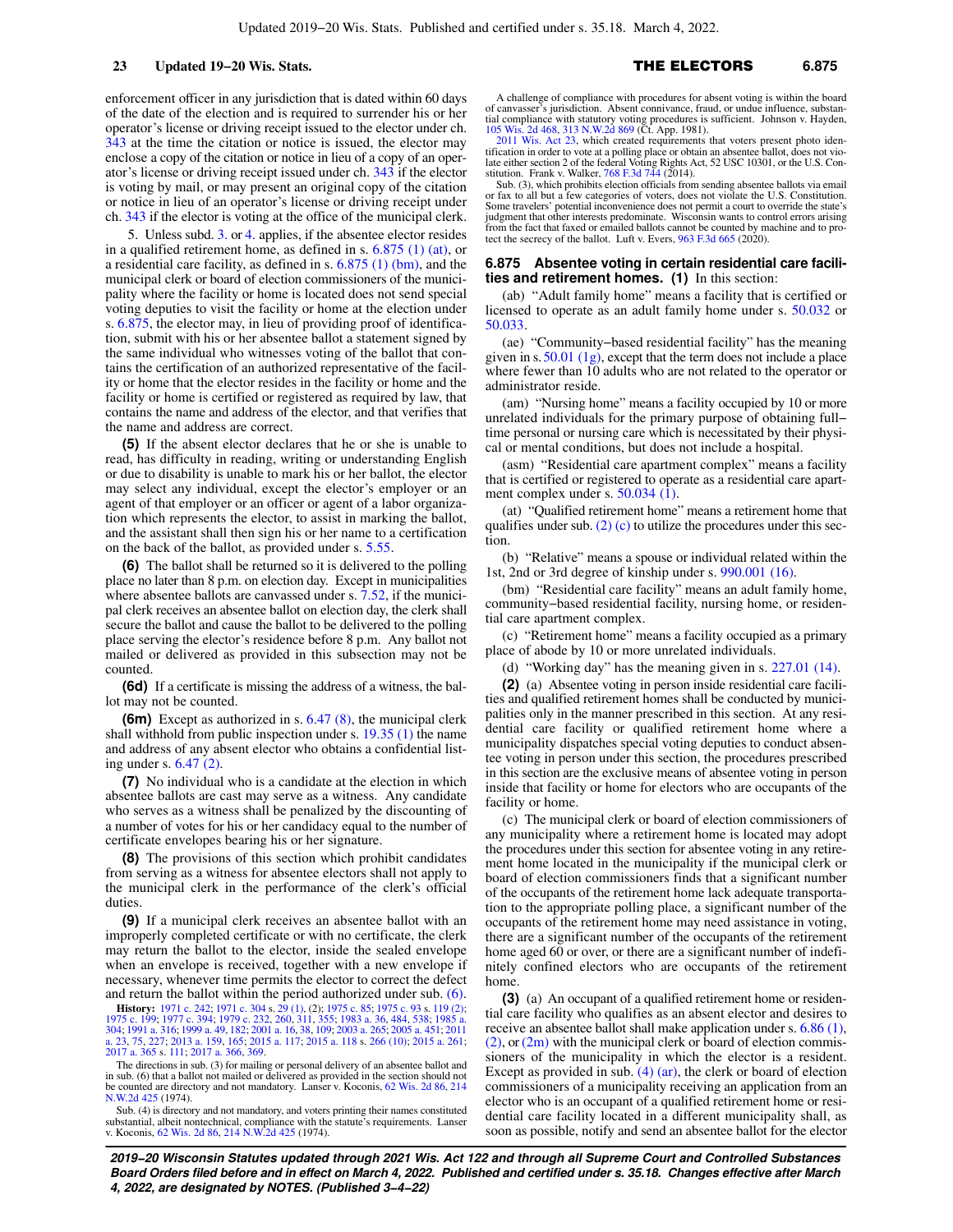# **6.875** THE ELECTORS **Updated 19−20 Wis. Stats. 24**

to the clerk or board of election commissioners of the municipality in which the home or facility is located. Except as provided in sub. [\(4\) \(ar\)](https://docs-preview.legis.wisconsin.gov/document/statutes/6.875(4)(ar)), the clerk or board of election commissioners of a municipality receiving an application from an elector who is an occupant of a qualified retirement home or residential care facility located in the municipality but who is a resident of a different municipality shall, as soon as possible, notify and request an absentee ballot from the clerk or board of election commissioners of the municipality in which the elector is a resident. The clerk or board of election commissioners shall make a record of all absentee ballots to be sent, delivered, and voted under this section.

(b) An occupant of a retirement home may vote in person at the polling place serving his or her residence or may apply for and cast an absentee ballot at the election in the same manner as provided for other electors of the municipality where he or she resides. If a retirement home that is not a qualified retirement home is located within a municipality on the same grounds as one or more residential care facilities to which the municipal clerk or board of election commissioners of the municipality dispatches special voting deputies to conduct voting at an election, the municipal clerk or board of election commissioners shall obtain from the management of the retirement home the names and addresses of the occupants of the home. The municipal clerk or board of election commissioners shall then provide the names and addresses to the special voting deputies to verify which residents are eligible to cast their ballots with the special voting deputies.

**(4)** (a) For the purpose of absentee voting in qualified retirement homes and residential care facilities, the municipal clerk or board of election commissioners of each municipality in which one or more qualified retirement homes or residential care facilities are located shall appoint at least 2 special voting deputies for the municipality. Except as provided in par. [\(am\)](https://docs-preview.legis.wisconsin.gov/document/statutes/6.875(4)(am)), upon application under s.  $6.86$  (1), [\(2\),](https://docs-preview.legis.wisconsin.gov/document/statutes/6.86(2)) or [\(2m\)](https://docs-preview.legis.wisconsin.gov/document/statutes/6.86(2m)) by one or more qualified electors who are occupants of a home or facility, the municipal clerk or board of election commissioners of the municipality in which the home or facility is located shall dispatch 2 special voting deputies to visit the home or facility for the purpose of supervising absentee voting procedure by occupants of the home or facility. The clerk or board of election commissioners shall maintain a list, available to the public upon request, of each home or facility where special voting deputies are dispatched. The list shall include the date and time the deputies intend to visit each home or facility. The 2 deputies designated to visit each qualified retirement home and residential care facility shall be affiliated with different political parties whenever deputies representing different parties are available.

(am) The municipal clerk or board of election commissioners of a municipality need not dispatch special voting deputies to visit any residential care facility unless there are at least 5 registered electors of the municipality who are occupants of the facility.

(ar) As an alternative to absentee voting inside a residential care facility or qualified retirement home, an elector who is an occupant of the facility or home may:

1. Vote in person at the polling place serving his or her residence under s. [6.79 \(2\)](https://docs-preview.legis.wisconsin.gov/document/statutes/6.79(2)) or in person at the office of the municipal clerk or board of election commissioners of the municipality where he or she resides under s.  $6.86$  (1) (a) 2.; or

2. If the elector maintains a residence outside the facility or home, vote by applying for and casting an absentee ballot by mail under s.  $6.86$  (1) (a) 1. at that residence.

(at) Except as provided in par. [\(ar\),](https://docs-preview.legis.wisconsin.gov/document/statutes/6.875(4)(ar)) if a qualified elector of a municipality who is an occupant of a residential care facility or qualified retirement home in that municipality requests an absentee ballot for an election and the municipal clerk or board of election commissioners dispatches special voting deputies to that facility or home, the clerk or board of election commissioners shall give the absentee ballot to the special voting deputies who shall personally deliver the ballot to the elector at the time of their visit if they have not finished visiting the facility or home when the request is received.

(b) Nominations for the special voting deputy positions described in par. [\(a\)](https://docs-preview.legis.wisconsin.gov/document/statutes/6.875(4)(a)) may be submitted by the 2 recognized political parties whose candidates for governor or president received the greatest numbers of votes in the municipality at the most recent general election. The deputies shall be specially appointed to carry out the duties under par. [\(a\)](https://docs-preview.legis.wisconsin.gov/document/statutes/6.875(4)(a)) for the period specified in s.  $7.30$ [\(6\) \(a\)](https://docs-preview.legis.wisconsin.gov/document/statutes/7.30(6)(a)). The clerk or board of election commissioners may revoke an appointment at any time. No individual who is employed or retained, or within the 2 years preceding appointment has been employed or retained, at a qualified retirement home or residential care facility in the municipality, or any member of the individual's immediate family, as defined in s. [19.42 \(7\)](https://docs-preview.legis.wisconsin.gov/document/statutes/19.42(7)), may be appointed to serve as a deputy.

**(5)** Prior to entering upon his or her duties, each individual appointed to serve as a deputy under this section shall file the oath required by s. [7.30 \(5\)](https://docs-preview.legis.wisconsin.gov/document/statutes/7.30(5)). In the oath, the individual shall swear that he or she is qualified to act as a deputy under this section, that he or she has read the statutes governing absentee voting, that he or she understands the proper absentee voting procedure, that he or she understands the penalties for noncompliance with the procedure under s. [12.13,](https://docs-preview.legis.wisconsin.gov/document/statutes/12.13) that his or her sacred obligation will be to fully and fairly implement the absentee voting law and seek to have the intent of the electors ascertained. In addition, the oath shall state that the individual realizes that any error in conducting the voting procedure may result in invalidation of an elector's vote under s. [7.51 \(2\) \(e\)](https://docs-preview.legis.wisconsin.gov/document/statutes/7.51(2)(e)) and that the individual realizes that absentee voting is a privilege and not a constitutional right. The form of the oath shall be prescribed by the commission.

**(6)** (a) Special voting deputies in each municipality shall, not later than 5 p.m. on the 6th working day preceding an election, arrange one or more convenient times with the administrator of each qualified retirement home and residential care facility in the municipality that the deputies are scheduled to visit. The time may be no earlier than the 4th Monday preceding the election and no later than 5 p.m. on the Monday preceding the election. The municipal clerk shall give notice of each visit by special voting deputies to a qualified retirement home or residential care facility in the same manner that notices of public meetings are provided by presiding officers under s. [19.84 \(1\) \(b\)](https://docs-preview.legis.wisconsin.gov/document/statutes/19.84(1)(b)) at least 5 working days in advance of each visit, indicating the date and time of the visit. The municipal clerk also shall post a notice at the home or facility and on the Internet indicating the date and time that absentee voting will take place at that home or facility. The notice shall be posted as soon as practicable after arranging the visit but in no case less than 5 working days before the visit. A municipal clerk whose municipality does not maintain an Internet site need not comply with the Internet posting requirement. At the designated time, 2 deputies appointed under sub. [\(4\)](https://docs-preview.legis.wisconsin.gov/document/statutes/6.875(4)) shall visit the home or facility.

(b) The municipal clerk or executive director of the board of election commissioners shall issue a supply of absentee ballots to the deputies sufficient to provide for the number of valid applications for an absentee ballot received by the clerk, and a reasonable additional number of ballots. The deputies may exercise the authority granted to the chief inspector under s. [7.41](https://docs-preview.legis.wisconsin.gov/document/statutes/7.41) to regulate the conduct of observers. For purposes of the application of s. [7.41,](https://docs-preview.legis.wisconsin.gov/document/statutes/7.41) the home or facility shall be treated as a polling place. The municipal clerk or executive director shall keep a careful record of all ballots issued to the deputies and shall require the deputies to return every ballot issued to them.

(c) 1. Upon their visit to the home or facility under par. [\(a\)](https://docs-preview.legis.wisconsin.gov/document/statutes/6.875(6)(a)), the deputies shall personally offer each elector who has filed a proper application for an absentee ballot the opportunity to cast his or her absentee ballot. In lieu of providing a copy of proof of identification under s. [6.87 \(4\) \(b\) 1.](https://docs-preview.legis.wisconsin.gov/document/statutes/6.87(4)(b)1.) with his or her absentee ballot, the elector may submit with his or her ballot a statement signed by both deputies that contains the name and address of the elector and veri-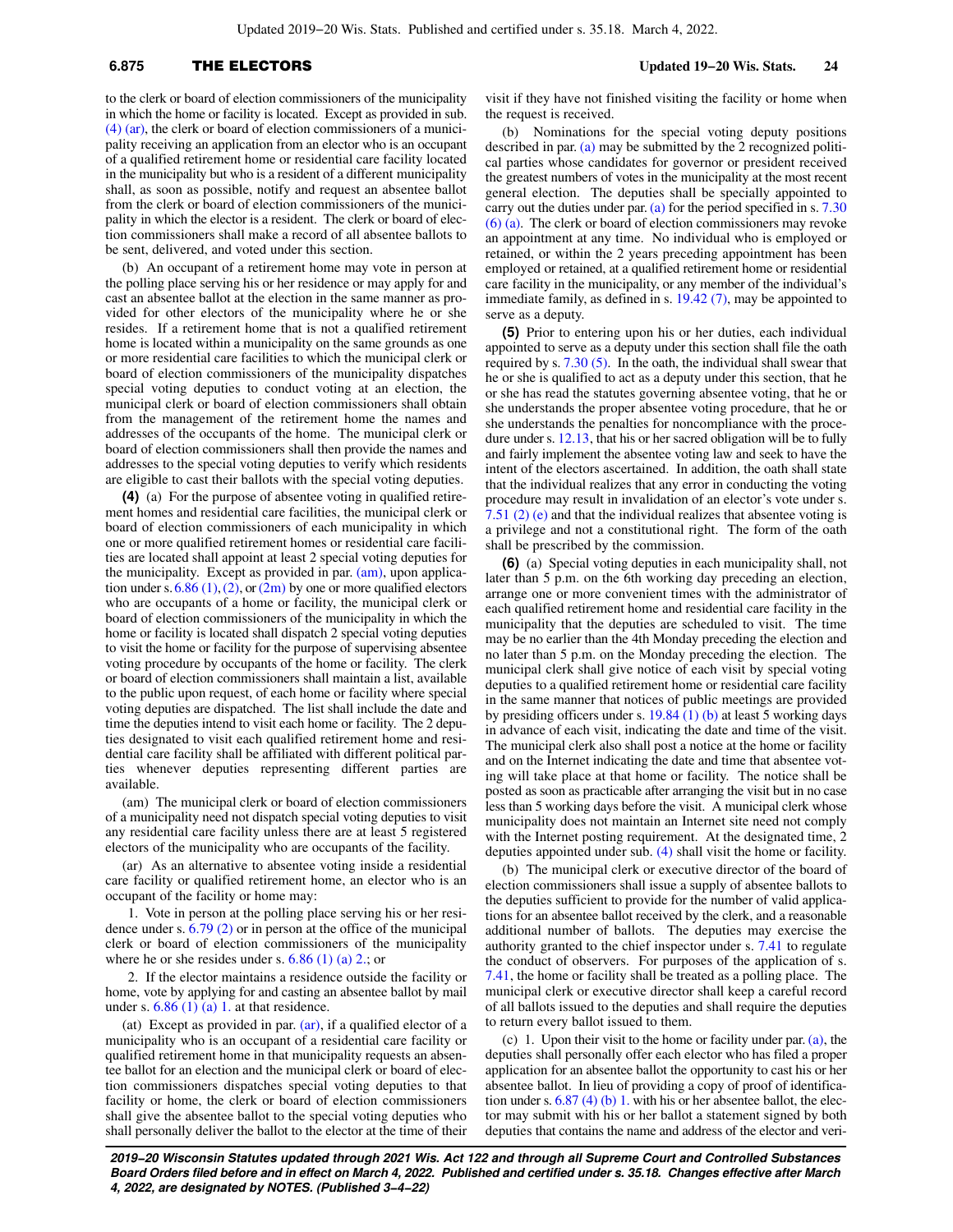fies that the name and address are correct. The deputies shall enclose the statement in the certificate envelope. If an elector presents proof of identification under s. [6.87 \(4\) \(b\) 1.,](https://docs-preview.legis.wisconsin.gov/document/statutes/6.87(4)(b)1.) the deputies shall make a copy of the document presented by the elector and shall enclose the copy in the certificate envelope. If an elector is present who has not filed a proper application for an absentee ballot, the 2 deputies may accept an application from the elector and shall issue a ballot to the elector if the elector is qualified, the elector presents proof of identification, whenever required, or submits a statement containing his or her name and address under this subdivision, and the application is proper. The deputies shall each witness the certification and may, upon request of the elector, assist the elector in marking the elector's ballot. The deputies shall not accept an absentee ballot submitted by an elector whose ballot was not issued to the elector by the deputies. All voting shall be conducted in the presence of the deputies. Upon request of the elector, a relative of the elector who is present in the room may assist the elector in marking the elector's ballot. No individual other than a deputy may witness the certification and no individual other than a deputy or relative of an elector may render voting assistance to the elector.

2. Upon the request of a relative of an occupant of a qualified retirement home or residential care facility, the administrator of the home or facility may notify the relative of the time or times at which special voting deputies will conduct absentee voting at the home or facility and permit the relative to be present in the room where the voting is conducted.

(d) Upon completion of the voting on each day at each residential care facility or qualified retirement home, the deputies shall seal the absentee ballot envelopes and any absentee ballot applications inside a carrier envelope and shall seal the carrier envelope and sign their names to the seal. The deputies shall place the envelope inside a ballot bag or container. As soon as possible after visiting each residential care facility or retirement home, but not later than 18 hours after the visit, the deputies shall deliver the ballot bag or container to the clerk or board of election commissioners of the municipality in which the elector casting the ballot resides.

(e) If a qualified elector is not able to cast his or her ballot on 2 separate visits by the deputies to the home or facility, the deputies shall so inform the municipal clerk or executive director of the board of election commissioners, who may then send the ballot to the elector no later than 5 p.m. on the Friday preceding the election

**(7)** One observer from each of the 2 recognized political parties whose candidate for governor or president received the greatest number of votes in the municipality at the most recent general election may accompany the deputies to each home or facility where absentee voting will take place under this section. The observers may observe the process of absentee ballot distribution in the common areas of the home or facility. Each party wishing to have an observer present shall submit the name of the observer to the clerk or board of election commissioners no later than the close of business on the last business day prior to the visit.

**History:** [1985 a. 304;](https://docs-preview.legis.wisconsin.gov/document/acts/1985/304) [1987 a. 391](https://docs-preview.legis.wisconsin.gov/document/acts/1987/391); [1989 a. 192](https://docs-preview.legis.wisconsin.gov/document/acts/1989/192); [1997 a. 127](https://docs-preview.legis.wisconsin.gov/document/acts/1997/127), [188](https://docs-preview.legis.wisconsin.gov/document/acts/1997/188), [237](https://docs-preview.legis.wisconsin.gov/document/acts/1997/237); [1999 a.](https://docs-preview.legis.wisconsin.gov/document/acts/1999/32) [32,](https://docs-preview.legis.wisconsin.gov/document/acts/1999/32) [182;](https://docs-preview.legis.wisconsin.gov/document/acts/1999/182) [2001 a. 16,](https://docs-preview.legis.wisconsin.gov/document/acts/2001/16) [109](https://docs-preview.legis.wisconsin.gov/document/acts/2001/109); [2005 a. 149,](https://docs-preview.legis.wisconsin.gov/document/acts/2005/149) [451;](https://docs-preview.legis.wisconsin.gov/document/acts/2005/451) [2007 a. 96;](https://docs-preview.legis.wisconsin.gov/document/acts/2007/96) [2011 a. 23](https://docs-preview.legis.wisconsin.gov/document/acts/2011/23), [75;](https://docs-preview.legis.wisconsin.gov/document/acts/2011/75) [2013 a. 159](https://docs-preview.legis.wisconsin.gov/document/acts/2013/159); [2015 a. 118](https://docs-preview.legis.wisconsin.gov/document/acts/2015/118) s. [266 \(10\)](https://docs-preview.legis.wisconsin.gov/document/acts/2015/118,%20s.%20266).

**6.88 Voting and recording the absentee ballot. (1)** When an absentee ballot arrives at the office of the municipal clerk, or at an alternate site under s. [6.855](https://docs-preview.legis.wisconsin.gov/document/statutes/6.855), if applicable, the clerk shall enclose it, unopened, in a carrier envelope which shall be securely sealed and endorsed with the name and official title of the clerk, and the words "This envelope contains the ballot of an absent elector and must be opened in the same room where votes are being cast at the polls during polling hours on election day or, in municipalities where absentee ballots are canvassed under s. [7.52,](https://docs-preview.legis.wisconsin.gov/document/statutes/7.52) stats., at a meeting of the municipal board of absentee ballot canvassers under s. [7.52](https://docs-preview.legis.wisconsin.gov/document/statutes/7.52), stats." If the elector is a military elector, as defined in s. [6.34 \(1\),](https://docs-preview.legis.wisconsin.gov/document/statutes/6.34(1)) or an overseas elector, regardless of whether the elector qualifies as a resident of this state under s. [6.10,](https://docs-preview.legis.wisconsin.gov/document/statutes/6.10) and the ballot was received by the elector by facsimile transmission or electronic mail and is accompanied by a separate certificate, the clerk shall enclose the ballot in a certificate envelope and securely append the completed certificate to the outside of the envelope before enclosing the ballot in the carrier envelope. The clerk shall keep the ballot in the clerk's office or at the alternate site, if applicable until delivered, as required in sub. [\(2\).](https://docs-preview.legis.wisconsin.gov/document/statutes/6.88(2))

**(2)** When an absentee ballot is received by the municipal clerk prior to the delivery of the official ballots to the election officials of the ward in which the elector resides or, where absentee ballots are canvassed under s. [7.52,](https://docs-preview.legis.wisconsin.gov/document/statutes/7.52) to the municipal board of absentee ballot canvassers, the municipal clerk shall seal the ballot envelope in the carrier envelope as provided under sub. [\(1\)](https://docs-preview.legis.wisconsin.gov/document/statutes/6.88(1)), and shall enclose the envelope in a package and deliver the package to the election inspectors of the proper ward or election district or, in municipalities where absentee ballots are canvassed under s. [7.52,](https://docs-preview.legis.wisconsin.gov/document/statutes/7.52) to the municipal board of absentee ballot canvassers when it convenes under s. [7.52 \(1\).](https://docs-preview.legis.wisconsin.gov/document/statutes/7.52(1)) When the official ballots for the ward or election district have been delivered to the election inspectors before the receipt of an absentee ballot, the clerk shall immediately enclose the envelope containing the absentee ballot in a carrier envelope as provided under sub. [\(1\)](https://docs-preview.legis.wisconsin.gov/document/statutes/6.88(1)) and deliver it in person to the proper election officials.

**(3)** (a) Except in municipalities where absentee ballots are canvassed under s. [7.52,](https://docs-preview.legis.wisconsin.gov/document/statutes/7.52) at any time between the opening and closing of the polls on election day, the inspectors shall, in the same room where votes are being cast, in such a manner that members of the public can hear and see the procedures, open the carrier envelope only, and announce the name of the absent elector or the identification serial number of the absent elector if the elector has a confidential listing under s. [6.47 \(2\)](https://docs-preview.legis.wisconsin.gov/document/statutes/6.47(2)). When the inspectors find that the certification has been properly executed, the applicant is a qualified elector of the ward or election district, and the applicant has not voted in the election, they shall enter an indication on the poll list next to the applicant's name indicating an absentee ballot is cast by the elector. They shall then open the envelope containing the ballot in a manner so as not to deface or destroy the certification thereon. The inspectors shall take out the ballot without unfolding it or permitting it to be unfolded or examined. Unless the ballot is cast under s. [6.95](https://docs-preview.legis.wisconsin.gov/document/statutes/6.95), the inspectors shall verify that the ballot has been endorsed by the issuing clerk. If the poll list indicates that proof of residence under s. [6.34](https://docs-preview.legis.wisconsin.gov/document/statutes/6.34) is required and proof of residence is enclosed, the inspectors shall enter both the type of identifying document submitted by the absent elector and the name of the entity or institution that issued the identifying document on the poll list in the space provided. If the poll list indicates that proof of residence under s. [6.34](https://docs-preview.legis.wisconsin.gov/document/statutes/6.34) is required and no proof of residence is enclosed or the name or address on the document that is provided is not the same as the name and address shown on the poll list, the inspectors shall proceed as provided under s. [6.97](https://docs-preview.legis.wisconsin.gov/document/statutes/6.97(2)) [\(2\).](https://docs-preview.legis.wisconsin.gov/document/statutes/6.97(2)) The inspectors shall then deposit the ballot into the proper ballot box and enter the absent elector's name or voting number after his or her name on the poll list in the same manner as if the elector had been present and voted in person.

(b) When the inspectors find that a certification is insufficient, that the applicant is not a qualified elector in the ward or election district, that the ballot envelope is open or has been opened and resealed, that the ballot envelope contains more than one ballot of any one kind or, except in municipalities where absentee ballots are canvassed under s. [7.52,](https://docs-preview.legis.wisconsin.gov/document/statutes/7.52) that the certificate of a military or overseas elector who received an absentee ballot by facsimile transmission or electronic mail is missing, or if proof is submitted to the inspectors that an elector voting an absentee ballot has since died, the inspectors shall not count the ballot. The inspectors shall endorse every ballot not counted on the back, "rejected (giving the reason)". The inspectors shall reinsert each rejected ballot into the certificate envelope in which it was delivered and enclose the certificate envelopes and ballots, and securely seal the ballots and envelopes in an envelope marked for rejected absentee ballots. The inspectors shall endorse the envelope, "rejected ballots" with a statement of the ward or election district and date of the election,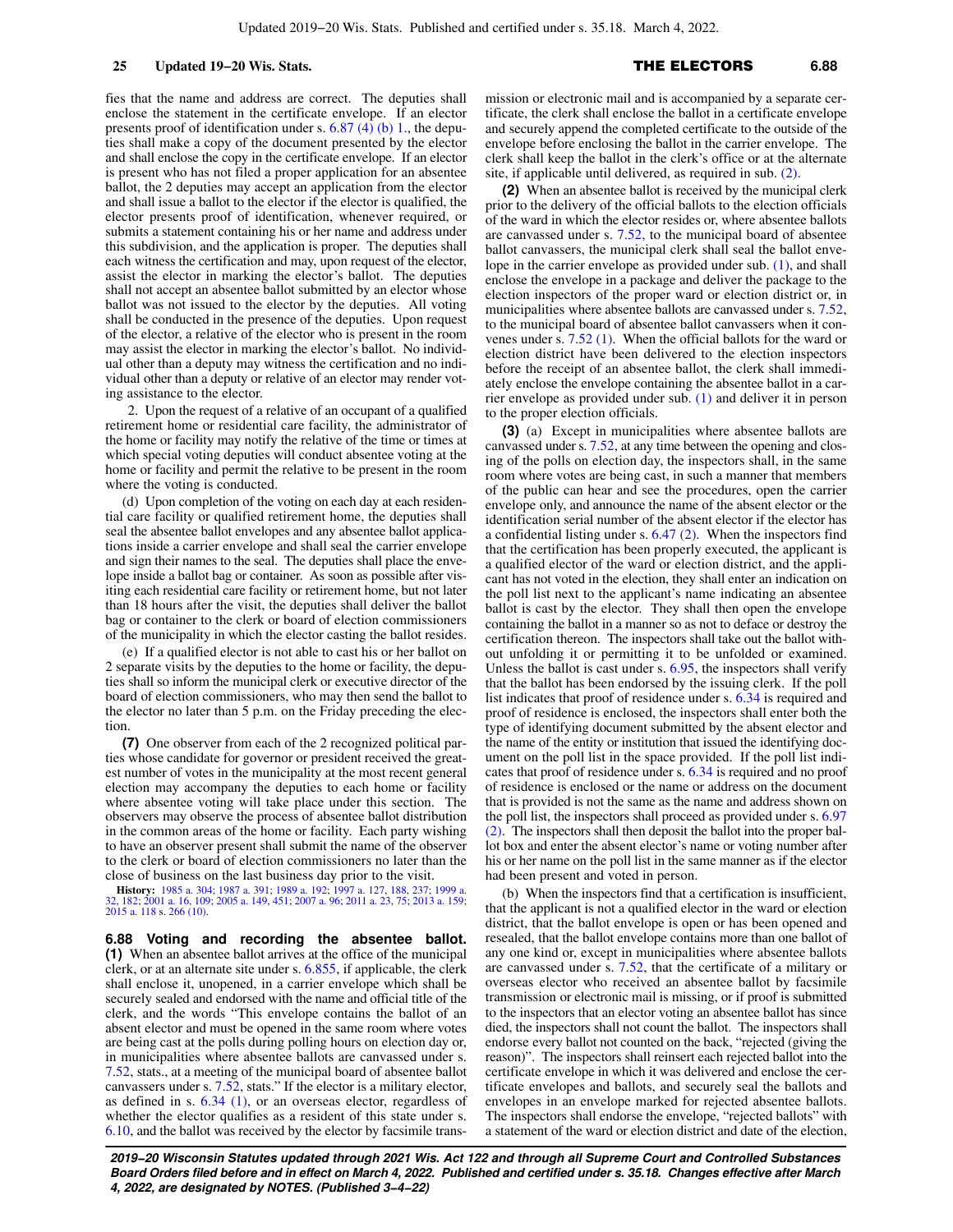# **6.88** THE ELECTORS **Updated 19−20 Wis. Stats. 26**

tion.

signed by the chief inspector and one of the inspectors representing each of the 2 major political parties and returned to the municipal clerk in the same manner as official ballots voted at the elec-

(c) The inspectors shall review each certificate envelope to determine whether any absentee ballot is cast by an elector whose name appears on the poll list as ineligible to vote at the election by reason of a felony conviction. If the inspectors receive an absentee ballot that has been cast by an elector whose name appears on the poll list as ineligible for that reason, the inspectors shall challenge the ballot as provided in s. [6.92](https://docs-preview.legis.wisconsin.gov/document/statutes/6.92) and treat the ballot in the manner provided in s. [6.95](https://docs-preview.legis.wisconsin.gov/document/statutes/6.95).

**History:** [1971 c. 304](https://docs-preview.legis.wisconsin.gov/document/acts/1971/304) s. [29 \(2\)](https://docs-preview.legis.wisconsin.gov/document/acts/1971/304,%20s.%2029); [1975 c. 85,](https://docs-preview.legis.wisconsin.gov/document/acts/1975/85) [199;](https://docs-preview.legis.wisconsin.gov/document/acts/1975/199) [1977 c. 394](https://docs-preview.legis.wisconsin.gov/document/acts/1977/394) ss. [43](https://docs-preview.legis.wisconsin.gov/document/acts/1977/394,%20s.%2043), [53](https://docs-preview.legis.wisconsin.gov/document/acts/1977/394,%20s.%2053); [1979 c. 232](https://docs-preview.legis.wisconsin.gov/document/acts/1979/232), [260](https://docs-preview.legis.wisconsin.gov/document/acts/1979/260); [1983 a. 183](https://docs-preview.legis.wisconsin.gov/document/acts/1983/183), [484](https://docs-preview.legis.wisconsin.gov/document/acts/1983/484); 1987 a. 301; 1999 a. 49, 1820; 1983 a. 265;<br>260; 1983 a. 183, 484; [1987 a. 391](https://docs-preview.legis.wisconsin.gov/document/acts/1987/391); [1999 a. 49](https://docs-preview.legis.wisconsin.gov/document/acts/1999/49), [182;](https://docs-preview.legis.wisconsin.gov/document/acts/1999/182) 2001 a. 369.<br>2

**6.89 Absent electors list public.** The municipal clerk shall keep a list of all electors who make application for an absent elector's ballot and who have voted under the absent elector provisions giving the name, address and date of application. The list shall be open to public inspection.

#### SUBCHAPTER V

#### CHALLENGING ELECTORS

**Cross−reference:** See also ch. [EL 9,](https://docs-preview.legis.wisconsin.gov/document/administrativecode/ch.%20EL%209) Wis. adm. code.

**6.92 Inspector making challenge. (1)** Except as provided in sub. [\(2\),](https://docs-preview.legis.wisconsin.gov/document/statutes/6.92(2)) each inspector shall challenge for cause any person offering to vote whom the inspector knows or suspects is not a qualified elector or who does not adhere to any voting requirement under this chapter. If a person is challenged as unqualified by an inspector, one of the inspectors shall administer the following oath or affirmation to the person: "You do solemnly swear (or affirm) that you will fully and truly answer all questions put to you regarding your place of residence and qualifications as an elector of this election"; and shall then ask questions which are appropriate as determined by the commission, by rule, to test the person's qualifications.

**(2)** An inspector appointed under s. [7.30 \(2\) \(am\)](https://docs-preview.legis.wisconsin.gov/document/statutes/7.30(2)(am)) may not challenge any person offering to vote.

**History:** [1971 c. 304](https://docs-preview.legis.wisconsin.gov/document/acts/1971/304) s. [29 \(2\);](https://docs-preview.legis.wisconsin.gov/document/acts/1971/304,%20s.%2029) [1971 c. 336](https://docs-preview.legis.wisconsin.gov/document/acts/1971/336) s. [37;](https://docs-preview.legis.wisconsin.gov/document/acts/1971/336,%20s.%2037) [1975 c. 85](https://docs-preview.legis.wisconsin.gov/document/acts/1975/85) ss. [41](https://docs-preview.legis.wisconsin.gov/document/acts/1975/85,%20s.%2041), [42](https://docs-preview.legis.wisconsin.gov/document/acts/1975/85,%20s.%2042), [43](https://docs-preview.legis.wisconsin.gov/document/acts/1975/85,%20s.%2043), [66 \(3\)](https://docs-preview.legis.wisconsin.gov/document/acts/1975/85,%20s.%2066);<br>[1975 c. 199](https://docs-preview.legis.wisconsin.gov/document/acts/1975/199), [200](https://docs-preview.legis.wisconsin.gov/document/acts/1975/200), [421](https://docs-preview.legis.wisconsin.gov/document/acts/1975/421); [1977 c. 394](https://docs-preview.legis.wisconsin.gov/document/acts/1977/394); [1991 a. 316;](https://docs-preview.legis.wisconsin.gov/document/acts/1991/316) [1999 a. 9;](https://docs-preview.legis.wisconsin.gov/document/acts/1999/9) [2001 a. 109;](https://docs-preview.legis.wisconsin.gov/document/acts/2001/109) [2011 a. 23](https://docs-preview.legis.wisconsin.gov/document/acts/2011/23);<br>[2015 a. 118](https://docs-preview.legis.wisconsin.gov/document/acts/2015/118) s. [266 \(10\)](https://docs-preview.legis.wisconsin.gov/document/acts/2015/118,%20s.%20266).

**Cross−reference:** See also s. [EL 9.01,](https://docs-preview.legis.wisconsin.gov/document/administrativecode/EL%209.01) Wis. adm. code.

**6.925 Elector making challenge in person.** Any elector may challenge for cause any person offering to vote whom the elector knows or suspects is not a qualified elector. If a person is challenged as unqualified by an elector, one of the inspectors may administer the oath or affirmation to the challenged elector under s. [6.92](https://docs-preview.legis.wisconsin.gov/document/statutes/6.92) and ask the challenged elector the questions under that section which are appropriate to test the elector's qualifications. In addition, one of the inspectors shall administer the following oath or affirmation to the challenging elector: "You do solemnly swear (or affirm) that you will fully and truly answer all questions put to you regarding the challenged person's place of residence and qualifications as an elector of this election"; and shall then ask questions which are appropriate as determined by the commission, by rule, to test the qualifications of the challenged elector.

**History:** [1975 c. 85,](https://docs-preview.legis.wisconsin.gov/document/acts/1975/85) [199;](https://docs-preview.legis.wisconsin.gov/document/acts/1975/199) [1977 c. 394;](https://docs-preview.legis.wisconsin.gov/document/acts/1977/394) [1985 a. 304](https://docs-preview.legis.wisconsin.gov/document/acts/1985/304); [1999 a. 9](https://docs-preview.legis.wisconsin.gov/document/acts/1999/9); [2015 a. 118](https://docs-preview.legis.wisconsin.gov/document/acts/2015/118) s. [266](https://docs-preview.legis.wisconsin.gov/document/acts/2015/118,%20s.%20266)  $(10)$ 

**Cross−reference:** See also s. [EL 9.02,](https://docs-preview.legis.wisconsin.gov/document/administrativecode/EL%209.02) Wis. adm. code.

**6.93 Challenging the absent elector.** The vote of any absent elector may be challenged for cause and the inspectors of election shall have all the power and authority given them to hear and determine the legality of the ballot the same as if the ballot had been voted in person. In municipalities where absentee ballots are canvassed under s. [7.52](https://docs-preview.legis.wisconsin.gov/document/statutes/7.52), the vote of an absentee elector may be challenged as provided in s. [7.52 \(5\).](https://docs-preview.legis.wisconsin.gov/document/statutes/7.52(5))

**History:** [2005 a. 451](https://docs-preview.legis.wisconsin.gov/document/acts/2005/451). **Cross−reference:** See also s. [EL 9.04,](https://docs-preview.legis.wisconsin.gov/document/administrativecode/EL%209.04) Wis. adm. code. **6.935 Challenge based on incompetency.** Section [6.03](https://docs-preview.legis.wisconsin.gov/document/statutes/6.03(3)) [\(3\)](https://docs-preview.legis.wisconsin.gov/document/statutes/6.03(3)) applies to any challenge of a person's right to vote under s. [6.92,](https://docs-preview.legis.wisconsin.gov/document/statutes/6.92) [6.925](https://docs-preview.legis.wisconsin.gov/document/statutes/6.925), [6.93,](https://docs-preview.legis.wisconsin.gov/document/statutes/6.93) or [7.52 \(5\)](https://docs-preview.legis.wisconsin.gov/document/statutes/7.52(5)) based on an allegation that an elector is incapable of understanding the objective of the elective process and thereby ineligible to vote.

**History:** [1977 c. 394;](https://docs-preview.legis.wisconsin.gov/document/acts/1977/394) [1979 c. 110;](https://docs-preview.legis.wisconsin.gov/document/acts/1979/110) [2005 a. 451.](https://docs-preview.legis.wisconsin.gov/document/acts/2005/451)

**6.94 Challenged elector oath.** If the person challenged refuses to answer fully any relevant questions put to him or her by the inspector under s. [6.92](https://docs-preview.legis.wisconsin.gov/document/statutes/6.92), the inspectors shall reject the elector's vote. If the challenge is not withdrawn after the person offering to vote has answered the questions, one of the inspectors shall administer to the person the following oath or affirmation: "You do solemnly swear (or affirm) that: you are 18 years of age; you are a citizen of the United States; you are now and for 28 consecutive days have been a resident of this ward except under s. [6.02 \(2\);](https://docs-preview.legis.wisconsin.gov/document/statutes/6.02(2)) you have not voted at this election; you have not made any bet or wager or become directly or indirectly interested in any bet or wager depending upon the result of this election; you are not on any other ground disqualified to vote at this election". If the person challenged refuses to take the oath or affirmation, the person's vote shall be rejected. If the person challenged answers fully all relevant questions put to the elector by the inspector under s. [6.92,](https://docs-preview.legis.wisconsin.gov/document/statutes/6.92) takes the oath or affirmation, and fulfills the applicable registration requirements, and if the answers to the questions given by the person indicate that the person meets the voting qualification requirements, the person's vote shall be received.

**History:** [1971 c. 304](https://docs-preview.legis.wisconsin.gov/document/acts/1971/304) s. [29 \(2\);](https://docs-preview.legis.wisconsin.gov/document/acts/1971/304,%20s.%2029) [1971 c. 336](https://docs-preview.legis.wisconsin.gov/document/acts/1971/336) s. [37;](https://docs-preview.legis.wisconsin.gov/document/acts/1971/336,%20s.%2037) [1975 c. 85](https://docs-preview.legis.wisconsin.gov/document/acts/1975/85) ss. [45](https://docs-preview.legis.wisconsin.gov/document/acts/1975/85,%20s.%2045), [66 \(3\);](https://docs-preview.legis.wisconsin.gov/document/acts/1975/85,%20s.%2066) [1977](https://docs-preview.legis.wisconsin.gov/document/acts/1977/394) [c. 394](https://docs-preview.legis.wisconsin.gov/document/acts/1977/394) s. [54](https://docs-preview.legis.wisconsin.gov/document/acts/1977/394,%20s.%2054); [1983 a. 484;](https://docs-preview.legis.wisconsin.gov/document/acts/1983/484) [2003 a. 265;](https://docs-preview.legis.wisconsin.gov/document/acts/2003/265) [2011 a. 23](https://docs-preview.legis.wisconsin.gov/document/acts/2011/23).

**6.95 Voting procedure for challenged electors.** Whenever the inspectors under ss. [6.92](https://docs-preview.legis.wisconsin.gov/document/statutes/6.92) to [6.94](https://docs-preview.legis.wisconsin.gov/document/statutes/6.94) receive the vote of a person offering to vote who has been challenged, the inspectors shall, before giving the elector a ballot, write on the back of the ballot the serial number of the challenged person corresponding to the number kept at the election on the poll list, or other list maintained under s. [6.79,](https://docs-preview.legis.wisconsin.gov/document/statutes/6.79) and the notation "s. [6.95](https://docs-preview.legis.wisconsin.gov/document/statutes/6.95)". If voting machines are used in the municipality where the person is voting, the person's vote may be received only upon an absentee ballot furnished by the municipal clerk which shall have the corresponding serial number from the poll list or other list maintained under s. [6.79](https://docs-preview.legis.wisconsin.gov/document/statutes/6.79) and the notation "s. [6.95](https://docs-preview.legis.wisconsin.gov/document/statutes/6.95)" written on the back of the ballot by the inspectors before the ballot is given to the elector. The inspectors shall indicate on the list the reason for the challenge. The inspectors shall then deposit the ballot. The challenged ballots shall be counted under s. [5.85](https://docs-preview.legis.wisconsin.gov/document/statutes/5.85) or [7.51.](https://docs-preview.legis.wisconsin.gov/document/statutes/7.51) The municipal board of canvassers may decide any challenge when making its canvass under s. [7.53.](https://docs-preview.legis.wisconsin.gov/document/statutes/7.53) If the returns are reported under s. [7.60](https://docs-preview.legis.wisconsin.gov/document/statutes/7.60), a challenge may be reviewed by the county board of canvassers. If the returns are reported under s. [7.70,](https://docs-preview.legis.wisconsin.gov/document/statutes/7.70) a challenge may be reviewed by the chairperson of the commission or the chairperson's designee. The decision of any board of canvassers or of the chairperson or chairperson's designee may be appealed under s. [9.01](https://docs-preview.legis.wisconsin.gov/document/statutes/9.01). The standard for disqualification specified in s. [6.325](https://docs-preview.legis.wisconsin.gov/document/statutes/6.325) shall be used to determine the validity of challenged ballots.

**History:** [1977 c. 427;](https://docs-preview.legis.wisconsin.gov/document/acts/1977/427) [1983 a. 484;](https://docs-preview.legis.wisconsin.gov/document/acts/1983/484) [1985 a. 304;](https://docs-preview.legis.wisconsin.gov/document/acts/1985/304) [1997 a. 27](https://docs-preview.legis.wisconsin.gov/document/acts/1997/27); [1999 a. 182](https://docs-preview.legis.wisconsin.gov/document/acts/1999/182); [2003 a.](https://docs-preview.legis.wisconsin.gov/document/acts/2003/265) [265;](https://docs-preview.legis.wisconsin.gov/document/acts/2003/265) [2015 a. 118.](https://docs-preview.legis.wisconsin.gov/document/acts/2015/118)

**Cross−reference:** See also s. [EL 9.03](https://docs-preview.legis.wisconsin.gov/document/administrativecode/EL%209.03), Wis. adm. code.

**6.96 Voting procedure for electors voting pursuant to federal court order.** Whenever any elector is allowed to vote at a polling place pursuant to a federal court order after the closing time provided under s. [6.78,](https://docs-preview.legis.wisconsin.gov/document/statutes/6.78) the inspectors shall, before giving the elector a ballot, write on the back of the ballot the notation "s. [6.96"](https://docs-preview.legis.wisconsin.gov/document/statutes/6.96). If voting machines are used in the municipality where the elector is voting, the elector's vote may be received only upon an absentee ballot furnished by the municipal clerk which shall have the notation "s. [6.96](https://docs-preview.legis.wisconsin.gov/document/statutes/6.96)" written on the back of the ballot by the inspectors before the ballot is given to the elector. When receiving the elector's ballot, the inspectors shall provide the elector with the written voting information prescribed by the commission under s. [7.08 \(8\).](https://docs-preview.legis.wisconsin.gov/document/statutes/7.08(8)) The inspectors shall indicate on the list the fact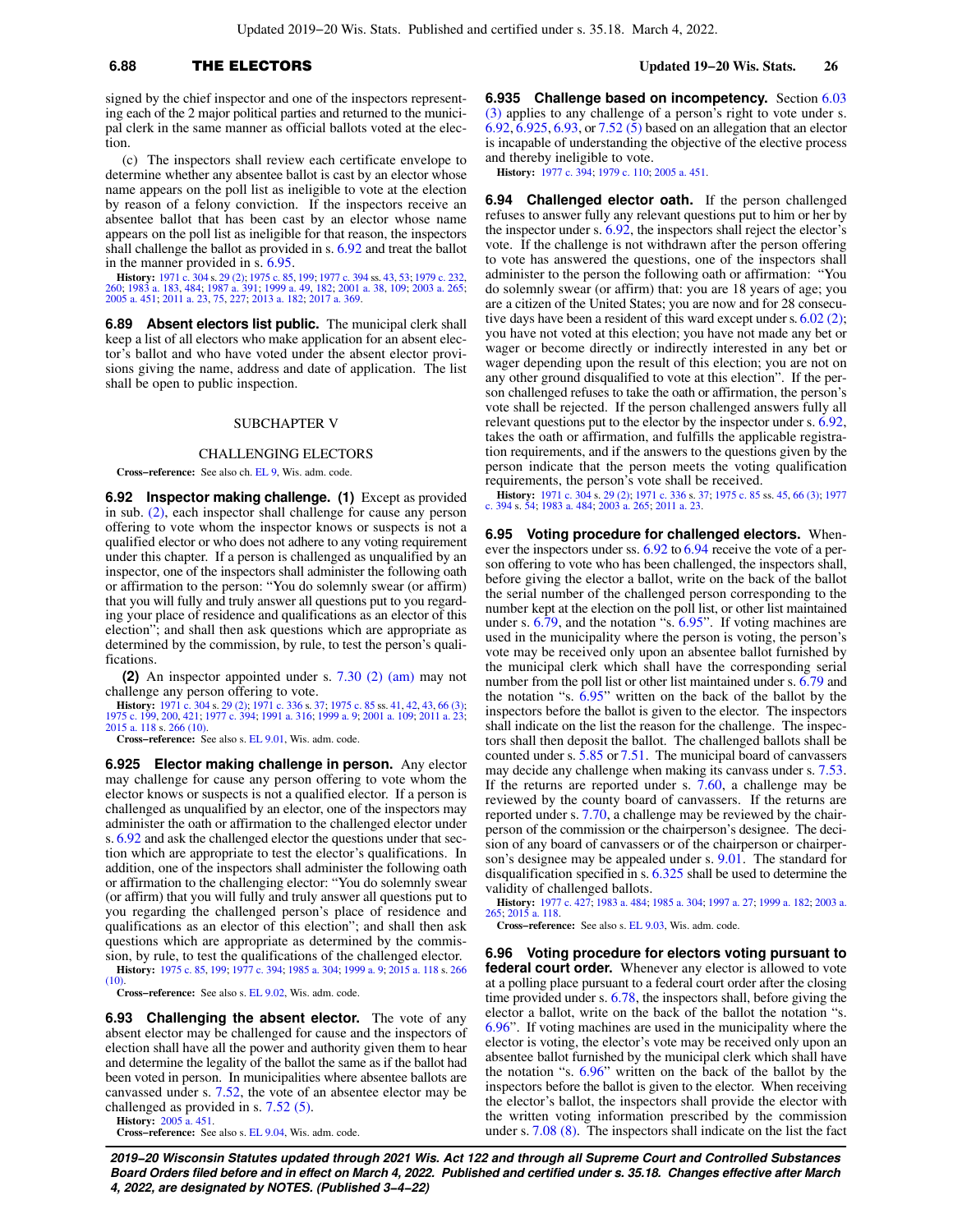that the elector is voting pursuant to a federal court order. The inspectors shall then deposit the ballot. The ballot shall be counted under s. [5.85](https://docs-preview.legis.wisconsin.gov/document/statutes/5.85) or [7.51](https://docs-preview.legis.wisconsin.gov/document/statutes/7.51) unless the order is vacated. If the order is vacated after the ballot is counted, the appropriate board or boards of canvassers or the chairperson of the commission or his or her designee shall reopen the canvass to discount any ballots that were counted pursuant to the vacated order and adjust the statements, certifications, and determinations accordingly.

**History:** [2003 a. 265](https://docs-preview.legis.wisconsin.gov/document/acts/2003/265); [2015 a. 118.](https://docs-preview.legis.wisconsin.gov/document/acts/2015/118)

**6.965 Voting procedure for electors presenting citation or notice in lieu of license or receipt.** Whenever any elector is allowed to vote at a polling place under s. [6.79 \(7\)](https://docs-preview.legis.wisconsin.gov/document/statutes/6.79(7)) by presenting a citation or notice of intent to revoke or suspend an operator's license in lieu of an operator's license or driving receipt issued to the elector under ch. [343](https://docs-preview.legis.wisconsin.gov/document/statutes/ch.%20343), the inspectors shall, before giving the elector a ballot, write on the back of the ballot the serial number of the elector corresponding to the number kept at the election on the poll list or other list maintained under s. [6.79](https://docs-preview.legis.wisconsin.gov/document/statutes/6.79) and the notation "s. [6.965](https://docs-preview.legis.wisconsin.gov/document/statutes/6.965)." If voting machines are used in the municipality where the elector is voting, the elector's vote may be received only upon an absentee ballot furnished by the municipal clerk which shall have the notation "s. [6.965"](https://docs-preview.legis.wisconsin.gov/document/statutes/6.965) written on the back of the ballot by the inspectors before the ballot is given to the elector. If the municipal clerk receives an absentee ballot from an elector who presents a citation or notice, or copy thereof, under s. [6.87](https://docs-preview.legis.wisconsin.gov/document/statutes/6.87(4)(b)4.) [\(4\) \(b\) 4.](https://docs-preview.legis.wisconsin.gov/document/statutes/6.87(4)(b)4.), the clerk shall enter a notation on the certificate envelope "Ballot under s. [6.965,](https://docs-preview.legis.wisconsin.gov/document/statutes/6.965) stats." Upon receiving the envelope, the inspectors shall open and write on the back of the ballot the serial number of the elector corresponding to the number kept at the election on the poll list or other list maintained under s. [6.79](https://docs-preview.legis.wisconsin.gov/document/statutes/6.79) and the notation "s. [6.965](https://docs-preview.legis.wisconsin.gov/document/statutes/6.965)." The inspectors shall indicate on the poll list or other list maintained under s. [6.79](https://docs-preview.legis.wisconsin.gov/document/statutes/6.79) the fact that the elector is voting by using a citation or notice in lieu of a license or driving receipt. The inspectors shall then deposit the ballot. The ballot shall then be counted under s. [5.85,](https://docs-preview.legis.wisconsin.gov/document/statutes/5.85) or under s. [7.51](https://docs-preview.legis.wisconsin.gov/document/statutes/7.51) or [7.52.](https://docs-preview.legis.wisconsin.gov/document/statutes/7.52) **History:** [2011 a. 23.](https://docs-preview.legis.wisconsin.gov/document/acts/2011/23)

**6.97 Voting procedure for individuals not providing required proof of identification or residence. (1)** Whenever any individual who is required to provide proof of residence under s. [6.34](https://docs-preview.legis.wisconsin.gov/document/statutes/6.34) in order to be permitted to vote appears to vote at a polling place and cannot provide the required proof of residence, the inspectors shall offer the opportunity for the individual to vote under this section. Whenever any individual, other than a military elector, as defined in s. [6.34 \(1\)](https://docs-preview.legis.wisconsin.gov/document/statutes/6.34(1)), an overseas elector, or an elector who has a confidential listing under s. [6.47 \(2\)](https://docs-preview.legis.wisconsin.gov/document/statutes/6.47(2)), appears to vote at a polling place and does not present proof of identification under s.  $6.79$   $(2)$ , whenever required, the inspectors or the municipal clerk shall similarly offer the opportunity for the individual to vote under this section. If the individual wishes to vote, the inspectors shall provide the elector with an envelope marked "Ballot under s. [6.97](https://docs-preview.legis.wisconsin.gov/document/statutes/6.97), stats." on which the serial number of the elector is entered and shall require the individual to execute on the envelope a written affirmation stating that the individual is a qualified elector of the ward or election district where he or she offers to vote and is eligible to vote in the election. The inspectors shall, before giving the elector a ballot, write on the back of the ballot the serial number of the individual corresponding to the number kept at the election on the poll list or other list maintained under s. [6.79](https://docs-preview.legis.wisconsin.gov/document/statutes/6.79) and the notation "s. [6.97"](https://docs-preview.legis.wisconsin.gov/document/statutes/6.97). If voting machines are used in the municipality where the individual is voting, the individual's vote may be received only upon an absentee ballot furnished by the municipal clerk which shall have the corresponding number from the poll list or other list maintained under s. [6.79](https://docs-preview.legis.wisconsin.gov/document/statutes/6.79) and the notation "s. [6.97"](https://docs-preview.legis.wisconsin.gov/document/statutes/6.97) written on the back of the ballot by the inspectors before the ballot is given to the elector. When receiving the individual's ballot, the inspectors shall provide the individual with written voting information prescribed by the commission under s. [7.08 \(8\)](https://docs-preview.legis.wisconsin.gov/document/statutes/7.08(8)). The inspectors shall indicate on the list the fact that the individual is required to provide proof of residence or proof of identification

under s. [6.79 \(2\)](https://docs-preview.legis.wisconsin.gov/document/statutes/6.79(2)) but did not do so. The inspectors shall notify the individual that he or she may provide proof of residence or proof of identification to the municipal clerk or executive director of the municipal board of election commissioners. The inspectors shall also promptly notify the municipal clerk or executive director of the name, address, and serial number of the individual. The inspectors shall then place the ballot inside the envelope and place the envelope in a separate carrier envelope.

**(2)** Whenever any individual who votes by absentee ballot is required to provide proof of residence in order to be permitted to vote and does not provide the required proof of residence under s. [6.34,](https://docs-preview.legis.wisconsin.gov/document/statutes/6.34) the inspectors shall treat the ballot as a provisional ballot under this section. Upon removing the ballot from the envelope, the inspectors shall write on the back of the ballot the serial number of the individual corresponding to the number kept at the election on the poll list or other list maintained under s. [6.79](https://docs-preview.legis.wisconsin.gov/document/statutes/6.79) and the notation "s. [6.97](https://docs-preview.legis.wisconsin.gov/document/statutes/6.97)". The inspectors shall indicate on the list the fact that the individual is required to provide proof of residence but did not do so. The inspectors shall promptly notify the municipal clerk or executive director of the municipal board of election commissioners of the name, address, and serial number of the individual. The inspectors shall then place the ballot inside an envelope on which the name and serial number of the elector is entered and shall place the envelope in a separate carrier envelope.

**(3)** (a) Whenever an elector who votes by provisional ballot under sub.  $(1)$  or  $(2)$  because the elector does not provide proof of identification under s.  $6.79$  (2) or  $6.86$  (1) (ar) later appears at the polling place where the ballot is cast before the closing hour and provides the proof of identification, the inspectors shall remove the elector's ballot from the separate carrier envelope, shall note on the poll list that the elector's provisional ballot is withdrawn, and shall deposit the elector's ballot in the ballot box. If the inspectors have notified the municipal clerk or executive director of the board of election commissioners that the elector's ballot was cast under this section, the inspectors shall notify the clerk or executive director that the elector's provisional ballot is withdrawn.

(b) Whenever the municipal clerk or executive director of the municipal board of election commissioners is informed by the inspectors that a ballot has been cast under this section, the clerk or executive director shall promptly provide written notice to the board of canvassers of each municipality, special purpose district, and county that is responsible for canvassing the election of the number of ballots cast under this section in each ward or election district. The municipal clerk or executive director then shall determine whether each individual voting under this section is qualified to vote in the ward or election district where the individual's ballot is cast. If the elector is required to provide proof of identification under s.  $6.79$  (2) or  $6.86$  (1) (ar) and fails to do so, the elector bears the burden of correcting the omission by providing the proof of identification at the polling place before the closing hour or at the office of the municipal clerk or board of election commissioners no later than 4 p.m. on the Friday after the election. The municipal clerk or executive director shall make a record of the procedure used to determine the validity of each ballot cast under this section. If, prior to 4 p.m. on the Friday after the election, the municipal clerk or executive director determines that the individual is qualified to vote in the ward or election district where the individual's ballot is cast, the municipal clerk or executive director shall notify the board of canvassers for each municipality, special purpose district and county that is responsible for canvassing the election of that fact.

(c) A ballot cast under this section by an elector for whom proof of identification is required under s.  $6.79$  (2) or  $6.86$  (1) (ar) shall not be counted unless the municipal clerk or executive director of the board of election commissioners provides timely notification that the elector has provided proof of identification under this section.

**(4)** Whenever a board of canvassers receives timely notification from the municipal clerk or executive director of the board of